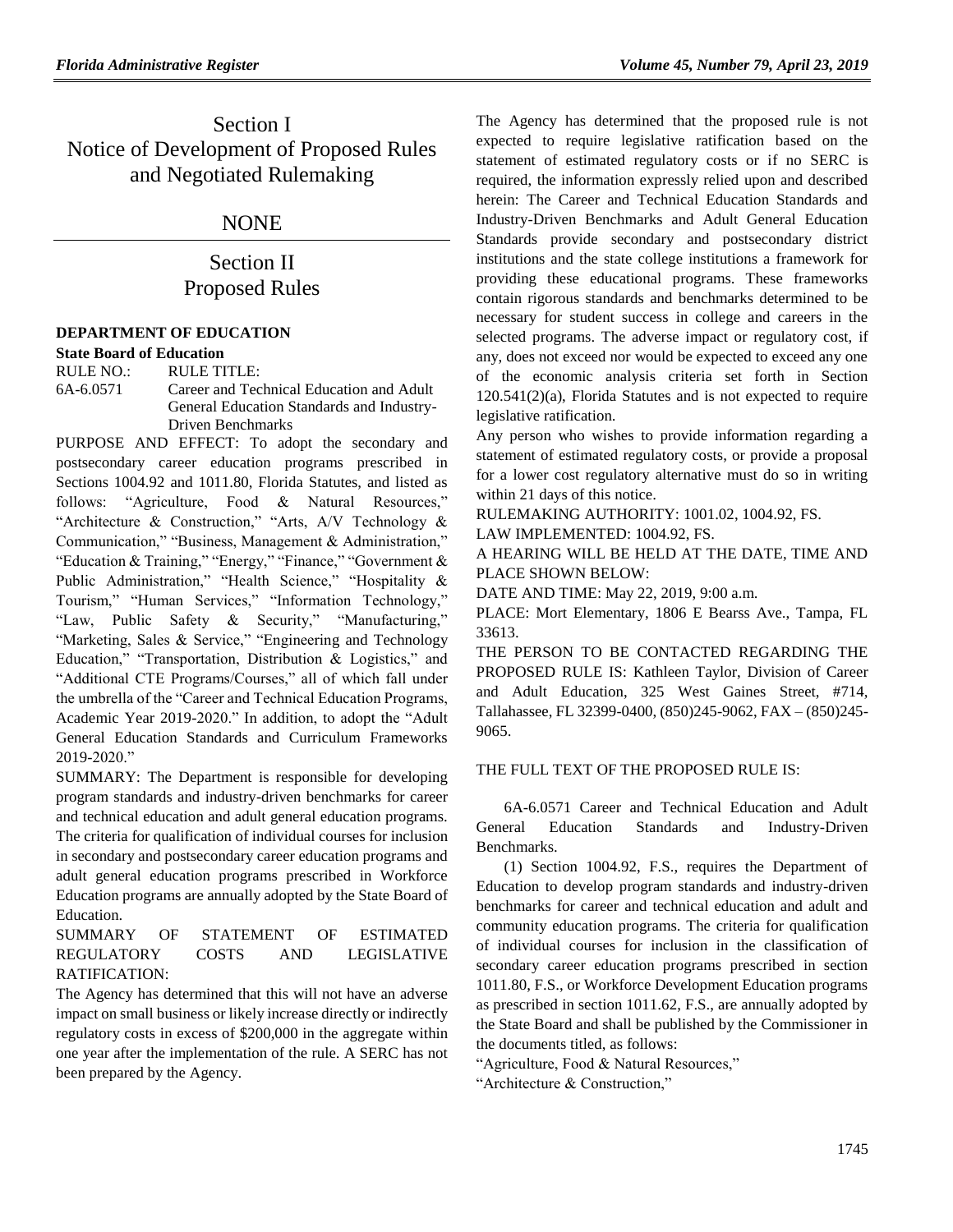"Arts, A/V Technology & Communication,"

"Business, Management & Administration,"

"Education & Training,"

"Energy,"

"Finance,"

"Government & Public Administration,"

"Health Science,"

"Hospitality & Tourism,"

"Human Services,"

"Information Technology,"

"Law, Public Safety & Security,"

"Manufacturing,"

"Marketing, Sales & Service,"

"Engineering and Technology Education,"

"Transportation, Distribution & Logistics," and "Additional CTE Programs/Courses," all of which fall under the umbrella of the "Career and Technical Education Programs, Academic Year 2019-2020 2018-2019 Curriculum Frameworks by Career Cluster

(http://www.flrules.org/Gateway/reference.asp?No=Ref-

09270)," or in the document "Adult General Education Standards and Curriculum Frameworks 2019-2020 2018-2019 (http://www.flrules.org/Gateway/reference.asp?No=Ref-

09271)." The program entitled High School Pre-Apprenticeship and the program entitled High School Apprenticeship (http://www.flrules.org/Gateway/reference.asp?No=Ref-

09834) also fall under Additional CTE Programs/Courses. These criteria are hereby incorporated by reference in this rule. Copies of these publications may be obtained from the Division of Career and Adult Education, Department of Education, The Turlington Building, 325 West Gaines Street, Tallahassee, FL 32399 or from the Department's website at [http://www.fldoe.org/academics/career-adult-edu/career-tech](http://www.fldoe.org/academics/career-adult-edu/career-tech-edu/curriculum-frameworks/2019-20-frameworks)[edu/curriculum-frameworks/2019-20-frameworks](http://www.fldoe.org/academics/career-adult-edu/career-tech-edu/curriculum-frameworks/2019-20-frameworks) http://www.fldoe.org/academics/career-adult-edu/career-techedu/curriculum-frameworks/2018-19-frameworks and [http://www.fldoe.org/academics/career-adult-edu/adult](http://www.fldoe.org/academics/career-adult-edu/adult-edu/2019-2020-adult-edu-curriculum-framewo.stml)[edu/2019-2020-adult-edu-curriculum-framewo.stml](http://www.fldoe.org/academics/career-adult-edu/adult-edu/2019-2020-adult-edu-curriculum-framewo.stml) http://www.fldoe.org/academics/career-adult-edu/adultedu/2018-2019-adult-edu-curriculum-framewo.stml.

(2) Commissioner of Education waiver authority. The Commissioner of Education may approve a school's waiver request submitted by a district school board or the Florida College System Institution's board of trustees to allow the school or institution to substitute locally approved intended outcomes for State Board approved outcomes included in the documents titled as follows: "Agriculture, Food & Natural Resources," "Architecture & Construction," "Arts, A/V Technology & Communication," "Business, Management & Administration," "Education & Training," "Energy," "Finance," "Government & Public Administration," "Health Science," "Hospitality & Tourism," "Human Services," "Information Technology," "Law, Public Safety & Security," "Manufacturing," "Marketing, Sales & Service," "Engineering and Technology Education," "Transportation, Distribution & Logistics," and "Additional CTE Programs/Courses," all of which fall under the umbrella of the "Career and Technical Education Programs, Academic Year 2019-2020 2018-2019 Curriculum Frameworks by Career Cluster" and "Adult General Education Standards and Curriculum Frameworks 2019-2020 2018-2019," provided that:

(a) through (c) No change.

Rulemaking Authority 1003.4282(11), 1004.92(2)(b)3. FS. Law Implemented 1004.92(2)(b)4., 1003.4282 FS. History–New 10-30-78, Amended 10-23-79, 5-29-80, 7-9-81, 7-6-82, 5-29-83, 6-14-84, 7-10- 85, Formerly 6A-6.571, Amended 7-9-86, 7-22-87, 8-30-88, 7-31-90, 7-31-91, 7-31-92, 7-31-93, 7-31-94, 4-30-96, 1-23-00, 7-21-08, 4-21- 09, 5-3-10, 10-25-11, 6-18-12, 5-21-13, 5-18-14, 5-19-15, 6-23-16, 4- 25-17, 4-30-18, 9-18-18,

NAME OF PERSON ORIGINATING PROPOSED RULE: Rod Duckworth, Chancellor, Division of Career and Adult Education.

NAME OF AGENCY HEAD WHO APPROVED THE PROPOSED RULE: Richard Corcoran, Commissioner, Department of Education.

DATE PROPOSED RULE APPROVED BY AGENCY HEAD: April 19, 2019

DATE NOTICE OF PROPOSED RULE DEVELOPMENT PUBLISHED IN FAR: January 28, 2019

#### **[DEPARTMENT OF EDUCATION](https://www.flrules.org/gateway/department.asp?id=6)**

#### **[State Board of Education](https://www.flrules.org/gateway/organization.asp?id=195)**

RULE NO.: RULE TITLE:

[6A-10.0401](https://www.flrules.org/gateway/ruleNo.asp?id=6A-10.0401) Gold Standard Career Pathways Articulation Agreements

PURPOSE AND EFFECT: To approve all active Gold Standard Career Pathways Articulation Agreements incorporated by reference in the document entitled: Gold Standard Career Pathways Articulation Agreements of Industry Certification to Associate in Science (AS) and Associate in Applied Science (AAS) Degree Programs for the 2018-2019 Academic Year. These agreements provide guaranteed college credit for individuals who have earned an industry certification and are enrolled in a specified AS or AAS degree program at a Florida College System institution.

SUMMARY: Gold Standard Career Pathways Articulation Agreements are developed periodically through a consensus process with the Florida College System institutions and are based on industry certifications on the Department of Education's CAPE Industry Certification Funding List. Three new articulation agreements have recently been developed and approved by the Articulation Coordinating Committee. The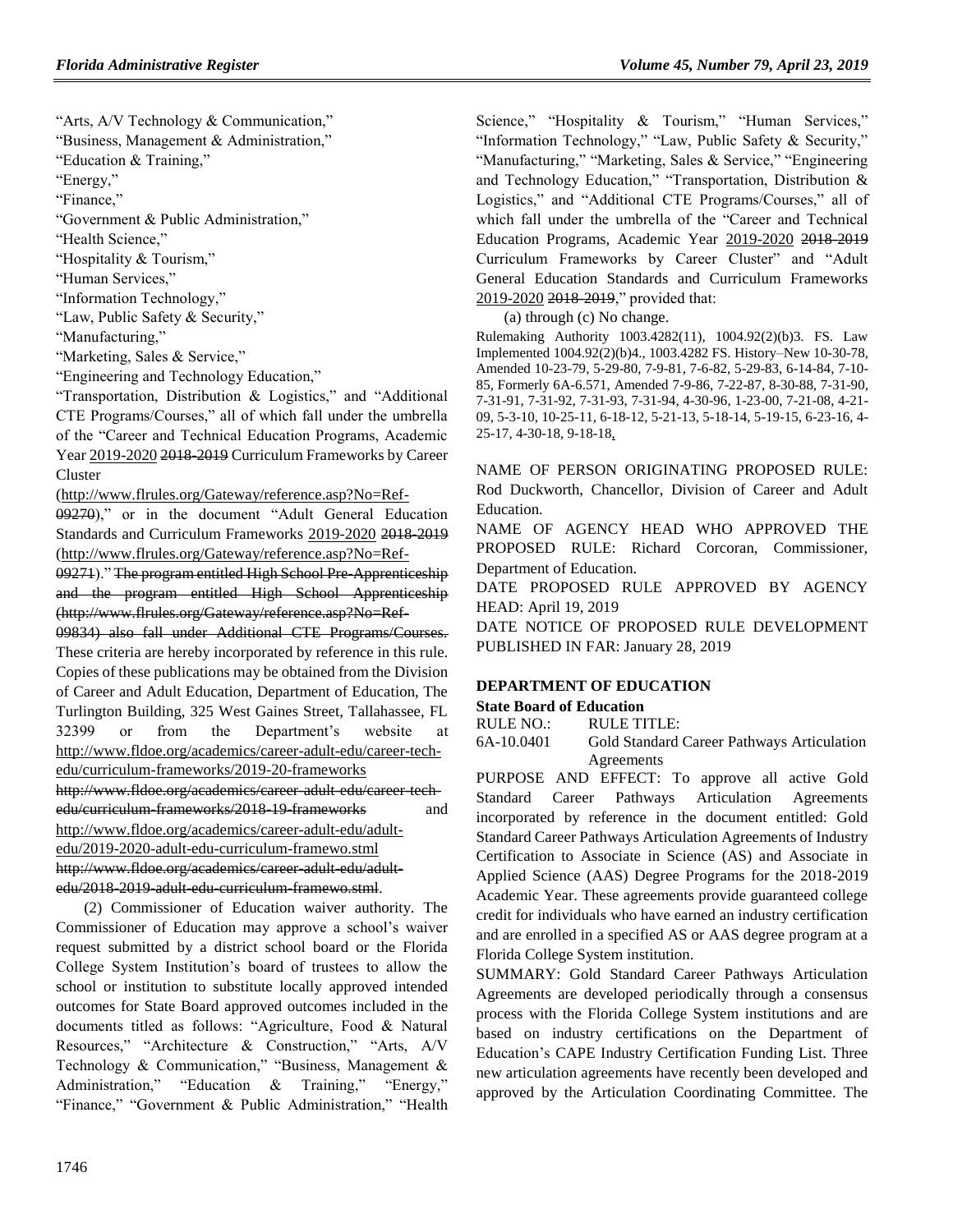agreements provide a saving of tuition costs for the students and eliminate the need to repeat coursework mastered, as evidenced by passage of a third party examination leading to the award of an industry certification.

SUMMARY OF STATEMENT OF ESTIMATED REGULATORY COSTS AND LEGISLATIVE RATIFICATION:

The Agency has determined that this will not have an adverse impact on small business or likely increase directly or indirectly regulatory costs in excess of \$200,000 in the aggregate within one year after the implementation of the rule. A SERC has not been prepared by the Agency.

The Agency has determined that the proposed rule is not expected to require legislative ratification based on the statement of estimated regulatory costs or if no SERC is required, the information expressly relied upon and described herein: Through the incorporation of articulation agreements, the proposed rule will require state colleges to recognize uniform credits earned by students having obtained industry certification in specified fields. The proposed rule will therefore be of economic benefit to students obtaining degrees from any of the Florida College System institutions, and will preclude the duplication of course material. Thus, the adverse impact or regulatory cost, if any, would not be expected to exceed any one of the economic analysis criteria set forth in s. 120.51(2)(a), Florida Statutes and will not require legislative ratification.

Any person who wishes to provide information regarding a statement of estimated regulatory costs, or provide a proposal for a lower cost regulatory alternative must do so in writing within 21 days of this notice.

RULEMAKING AUTHORITY: [1001.02,](https://www.flrules.org/gateway/statute.asp?id=1001.02) [1007.23,](https://www.flrules.org/gateway/statute.asp?id=%201007.23) FS.

LAW IMPLEMENTED: [1007.23,](https://www.flrules.org/gateway/statute.asp?id=1007.23) FS.

A HEARING WILL BE HELD AT THE DATE, TIME AND PLACE SHOWN BELOW:

DATE AND TIME: May 22, 2019, 9 a.m.

PLACE: Mort Elementary School, 1806 East Bears save, Tampa, FL 33613.

THE PERSON TO BE CONTACTED REGARDING THE PROPOSED RULE IS: Yolanda Singletary, Division of Career and Adult Education, Florida Department of Education, 325 West Gaines Street, #734, Tallahassee, FL 32399-0400, (850)245-9028.

### THE FULL TEXT OF THE PROPOSED RULE IS:

6A-10.0401 Gold Standard Career Pathways Articulation Agreements.

Statewide articulation agreements as required in Section 1007.23(1), F.S., to be adopted in rule are contained in the publication Gold Standard Career Pathways Articulation Agreements of Industry Certification to AS and AAS AAS and AS Degree Programs 2018-2019 2017-2018 Academic Year (http://www.flrules.org/Gateway/reference.asp?No=Ref-

09423) [\(http://fldoe.org/academics/career-adult-edu/career](http://fldoe.org/academics/career-adult-edu/career-technical-edu-agreements/industry-certification.stml)[technical-edu-agreements/industry-certification.stml\)](http://fldoe.org/academics/career-adult-edu/career-technical-edu-agreements/industry-certification.stml) which is hereby incorporated by reference. Copies may be obtained from the Division of Career and Adult Education, Department of Education, 325 West Gaines Street, Room 734, Tallahassee, Florida 32399.

Rulemaking Authority 1001.02, 1007.23(1) FS. Law Implemented 1007.23 FS. History–New 3-25-13, Amended 6-25-14, 5-19-15, 7-26- 16, 4-25-17, 6-19-18,

NAME OF PERSON ORIGINATING PROPOSED RULE: Rod Duckworth, Chancellor, Division of Career and Adult Education.

NAME OF AGENCY HEAD WHO APPROVED THE PROPOSED RULE: Richard Corcoran, Commissioner, Department of Education.

DATE PROPOSED RULE APPROVED BY AGENCY HEAD: April 19, 2019

DATE NOTICE OF PROPOSED RULE DEVELOPMENT PUBLISHED IN FAR: January 28, 2019

#### **[DEPARTMENT OF EDUCATION](https://www.flrules.org/gateway/department.asp?id=6)**

#### **[State Board of Education](https://www.flrules.org/gateway/organization.asp?id=195)**

| <b>RULE NOS.:</b> | <b>RULE TITLES:</b>                          |
|-------------------|----------------------------------------------|
| 6A-23.002         | Definitions                                  |
| 6A-23.003         | Eligibility and Procedure for Apprenticeship |
|                   | Program Registration                         |
| 6A-23.004         | <b>Standards of Apprenticeship</b>           |
| 6A-23.005         | Apprenticeship Agreement                     |
| 6A-23.006         | Deregistration of Department Registered      |
|                   | Program                                      |
| 6A-23.008         | Complaints                                   |
| 6A-23.009         | Reinstatement of Program Registration        |
| 6A-23.011         | <b>Program Performance Standards</b>         |

PURPOSE AND EFFECT: These amendments align the rules with the following Code of Federal Regulations (CFR): 29 CFR Section 29.2 - Definitions; 29 CFR Section 29.3 - Eligibility and Procedure for Apprenticeship Program Registrations; 29 CFR Section 29.5 - Standards of Apprenticeship; 29 CFR Section 29.7 - Apprenticeship Agreement; 29 CFR Section 29.8 - Deregistration of Department Registered Program; 29 CFR Section 29.12 - Complaints; 29 CFR Section 29.9 - Reinstatement of Program Registration; 29 CFR Section 29.6 - Program Performance Standards. Theses amendments will also serve as a catalyst for compliance with Federal Regulation 29 CFR Part 29, Labor Standards for the Registration of Apprentieship Programs, and 29 CFR Part 30, Equal Employment in Apprenticeship, leading to full recognition from the U.S. Dept. of Labor, Office of Apprenticeship as the state approving agency for federal purposes.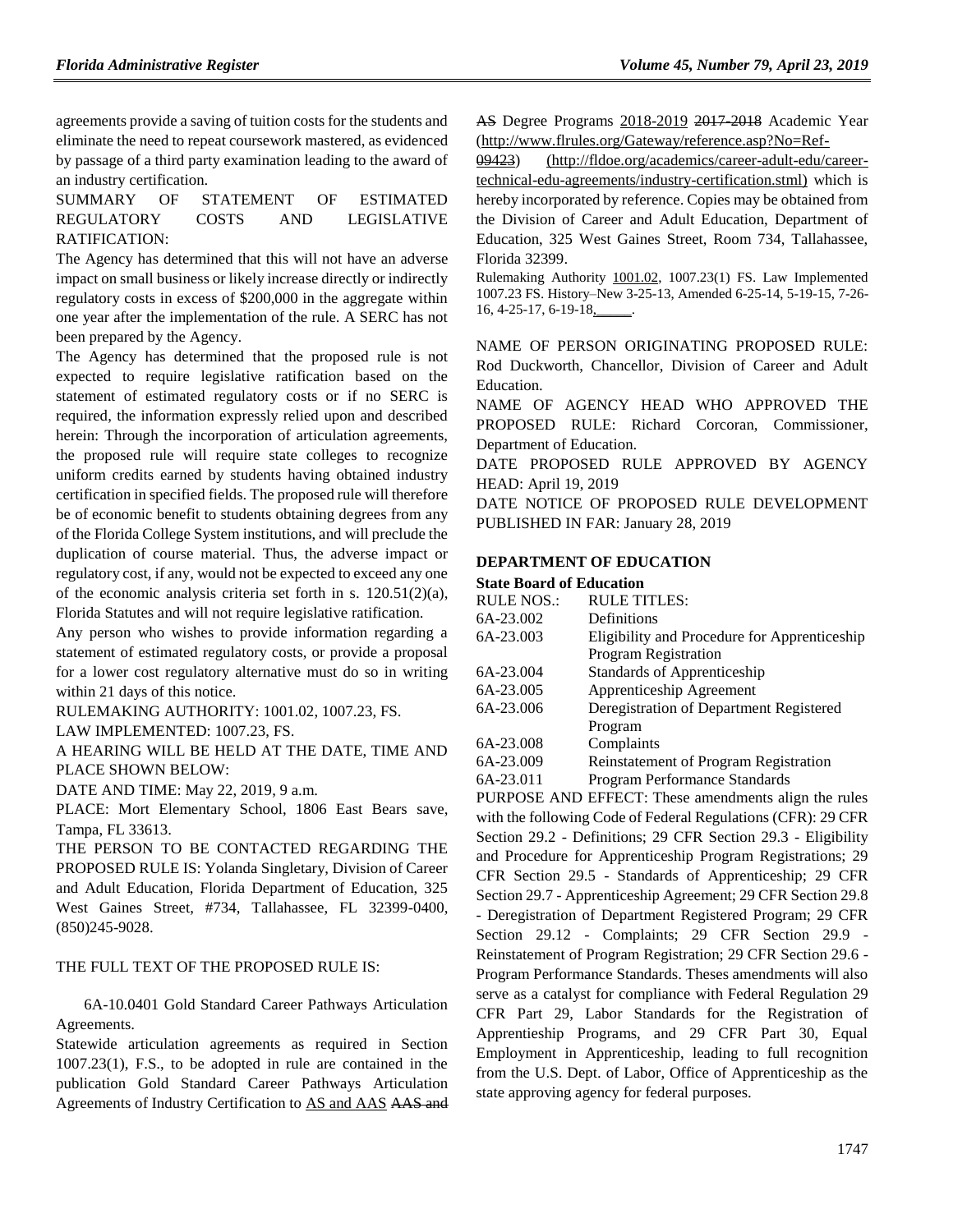SUMMARY: The Department is legislatively responsible for the development of apprenticeship and pre-apprenticeship standards for apprenticeable occupations. Part of that responsibility is to contract with the United States Department of Labor to serve as the registration agency for federal apprenticeship registration purposes. The technical revisions, updated and added language to the various rules are to keep pace with the revisions and updates to Federal Regulation 29 CFR Part 29, Apprenticeship Programs, and 29 CFR Part 30, Equal Employment in Apprenticeship in order to remain in compliance as the approved registration agency.

SUMMARY OF STATEMENT OF ESTIMATED REGULATORY COSTS AND LEGISLATIVE RATIFICATION:

The Agency has determined that this will not have an adverse impact on small business or likely increase directly or indirectly regulatory costs in excess of \$200,000 in the aggregate within one year after the implementation of the rule. A SERC has not been prepared by the Agency.

The Agency has determined that the proposed rule is not expected to require legislative ratification based on the statement of estimated regulatory costs or if no SERC is required, the information expressly relied upon and described herein: The rules are used by the Department and by registered apprenticeship programs to administer and operate apprenticeship in Florida. They provide a more clear guidance on the operationalization and administration of registered apprenticeship programs and do not impose any additional financial burdens either directly or indirectly and will not require legislative ratification.

Any person who wishes to provide information regarding a statement of estimated regulatory costs, or provide a proposal for a lower cost regulatory alternative must do so in writing within 21 days of this notice.

RULEMAKING AUTHORITY: [446.041,](https://www.flrules.org/gateway/statute.asp?id=%20446.041) [446.041\(12\),](https://www.flrules.org/gateway/statute.asp?id=%20446.041(12)) FS.

LAW IMPLEMENTED: [446.021,](https://www.flrules.org/gateway/statute.asp?id=446.021) [446.031,](https://www.flrules.org/gateway/statute.asp?id=%20446.031) [446.032,](https://www.flrules.org/gateway/statute.asp?id=%20446.032) [446.041,](https://www.flrules.org/gateway/statute.asp?id=%20446.041) [446.041\(2\),](https://www.flrules.org/gateway/statute.asp?id=%20446.041(2)) [446.051,](https://www.flrules.org/gateway/statute.asp?id=%20446.051) [446.052,](https://www.flrules.org/gateway/statute.asp?id=%20446.052) [446.071,](https://www.flrules.org/gateway/statute.asp?id=%20446.071) [446.075,](https://www.flrules.org/gateway/statute.asp?id=%20446.075) [446.092,](https://www.flrules.org/gateway/statute.asp?id=%20446.092) FS. A HEARING WILL BE HELD AT THE DATE, TIME AND PLACE SHOWN BELOW:

DATE AND TIME: May 22, 2019, 9:00 a.m.

PLACE: Mort Elementary,1806 E Bearss Ave., Tampa, FL 33613.

THE PERSON TO BE CONTACTED REGARDING THE PROPOSED RULE IS: Kathleen Taylor, Bureau Chief, Division of Career and Adult Education, Florida Department of Education, 325 West Gaines Street, Tallahassee, FL 32399, (850)245-9062

THE FULL TEXT OF THE PROPOSED RULE IS:

"Substantial rewording of Rule 6A-23.002 follows. See Florida Administrative Code for present text"

6A-23.002 Definitions.

As used in this rule:

(1) "Administrator" means the Administrator of the Florida Department of Education's (Department) Office of Apprenticeship, or any person specifically designated by the Administrator.

(2) "Apprentice" means a person at least sixteen (16) years of age and who has entered into an apprenticeship agreement with a registered apprenticeship program sponsor and who is engaged in learning an apprenticeable occupation through actual work experience under the supervision of journeyworkers.

(3) "Apprenticeship Agreement" means a written agreement between an apprentice and a participating employer or an apprenticeship committee acting as agent for the participating employer, which contains the terms and conditions of the employment and training of the apprentice.

(4) "Apprenticeship Committee" means those persons designated by the sponsor to administer the program. A committee may be either joint or non-joint, as follows:

(a) "Joint Apprenticeship Committee" means a committee composed of an equal number of representatives of employers and employees, which has been established by an employer or group of employers and a bona fide collective bargaining agent or agents to conduct, operate, or administer an apprenticeship program and enter into apprenticeship agreements with apprentices selected for employment under the particular program.

(b) "Non-Joint Apprenticeship Committee" means a committee which may also be known as an individual or unilateral or group non-joint (which may include employees) committee, has employer representatives, but does not have a bona fide collective bargaining agreement as a participant.

(5) "Apprenticeship Program" means a plan containing all terms and conditions for the qualification, recruitment, selection, employment, and training of apprentices, including the requirement for a written apprenticeship agreement.

(6) "Apprenticeship and Training Representative" means an individual representative of the Department properly authorized to act on behalf of the Department in matters concerning registered apprenticeship and preapprenticeship.

(7) "Cancellation" means the termination of the registration or approval status of a program at the request of the sponsor, or the termination of an Apprenticeship Agreement at the request of the apprentice.

(8) "Certificate" means documentary evidence that:

(a) The Department has approved a set of standards developed by an organization, joint or non-joint, for policy or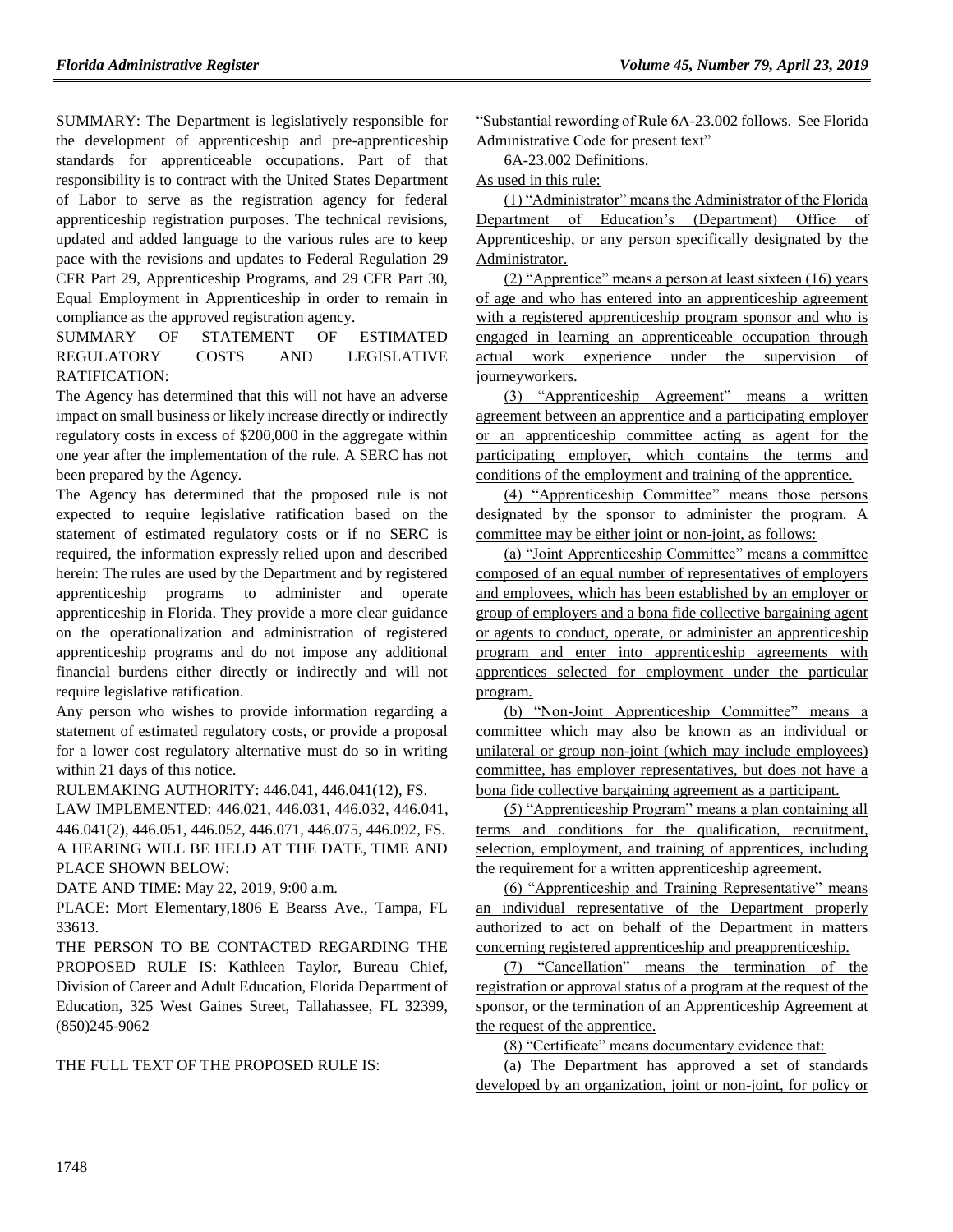guideline use as conforming to the Standards of Apprenticeship;

(b) The Department has registered an apprenticeship program as evidenced by a Certificate of Registration; or

(c) The Department has determined that an individual has successfully completed apprenticeship training as verified by the program sponsor.

(9) "Competency" means the attainment of manual, mechanical, or technical skills, and knowledge as specified by an occupational standard and demonstrated by a written and hands-on proficiency measurement.

(10) "Completion Rate" means the percentage of an apprenticeship cohort that receive a certificate of apprenticeship completion within one (1) year of the projected completion date. An apprenticeship cohort is the group of individual apprentices registered to a specific program during a one-year time frame, except that a cohort does not include apprentices whose apprenticeship agreements have been canceled during the probationary period.

(11) "Department" means the Florida Department of Education, which is the Registration Agency for federal apprenticeship purposes.

(12) "Electronic Media" means media that utilizes electronics or electromechanical energy for the end user to access the content and includes, but is not limited to, electronic storage media, transmission media, the Internet, extranet, lease lines, dial-up lines, private networks, and the physical movement of removable or transportable electronic media or interactive distance learning.

(13) "Established Industry Practices" means the length of training required by the majority of registered program standards for the particular apprenticeable occupation.

(14) "Established Journeyworker Hourly Rate" means the average of the hourly rates paid to journeyworkers within the same apprenticable occupation by participating employers in an apprenticeship program.

(15) "Federal Purposes" means any federal contract, grant, agreement or arrangement dealing with apprenticeship; and any federal financial or other assistance, benefit, privilege, contribution, allowance, exemption, preference or right pertaining to apprenticeship.

(16) "Interim Credential" means a credential or certificate issued to the apprentice by the program sponsor, employer, or third-party credentialing entity.

(17) "Journeyworker" means a person working in an apprenticeable occupation who has successfully completed a registered apprenticeship program or who has worked the number of years required by established industry practices for the occupation. Use of the term may also refer to a mentor, technician, specialist, or other skilled worker who has documented sufficient skills and knowledge of an occupation through practical on-the-job experience and formal training.

(18) "On-the-Job Training" (OJT) means the process by which an apprentice or pre-apprentice acquires knowledge and skills under the supervision and tutelage of an experienced journeyworker within an apprenticable occupation registered with the Department. On-the-Job Training is the monitoring and training responsibility of the sponsor or participating employer.

(19) "Participating Employer" means a business entity which:

(a) Is actively engaged by and through its own employees in the actual work of the occupation being apprenticed;

(b) Employs, hires, and pays the wages of the apprentice and the journeyworker training the apprentice;

(c) Evaluates the apprentice; and

(d) Is signatory to a collective bargaining agreement or signatory to a participating employer agreement with the program sponsor which is registered with the Department.

(20) "Provisional Registration" means the 1-year initial provisional approval of newly registered programs that meet the required standards for program registration, after which program approval may be made permanent, continued as provisional, or rescinded following a review by the Department, as provided for in the criteria described in Rule 6A-23.003(6), F.A.C.

(21) "Quality Assurance Assessment" means a comprehensive review conducted by the Department regarding all aspects of an apprenticeship program's performance. The review will also determine whether the Department is receiving notification of all new registrations, cancellations, and completions as required.

(22) "Registration Agency" means a recognized State Apprenticeship Agency that has responsibility for registering apprenticeship programs and apprentices; providing technical assistance; and conducting reviews for compliance and quality assurance assessments for federal purposes.

(23) "Registration of an Apprenticeship Agreement" means the acceptance and recording of an agreement by the Department as evidence of the participation of the apprentice in a particular registered apprenticeship program.

(24) "Registration of an Apprenticeship Program" means the acceptance and recording of a program by the Department as meeting the basic standards and requirements for approval of a program for federal purposes. Approval is evidenced by a Certificate of Registration.

(25) "Related Technical Instruction" means an organized and systematic form of instruction designed to provide the apprentice with knowledge of the theoretical and technical subjects related to the apprentice's occupation. Such instruction may be given in a classroom, through occupational or industrial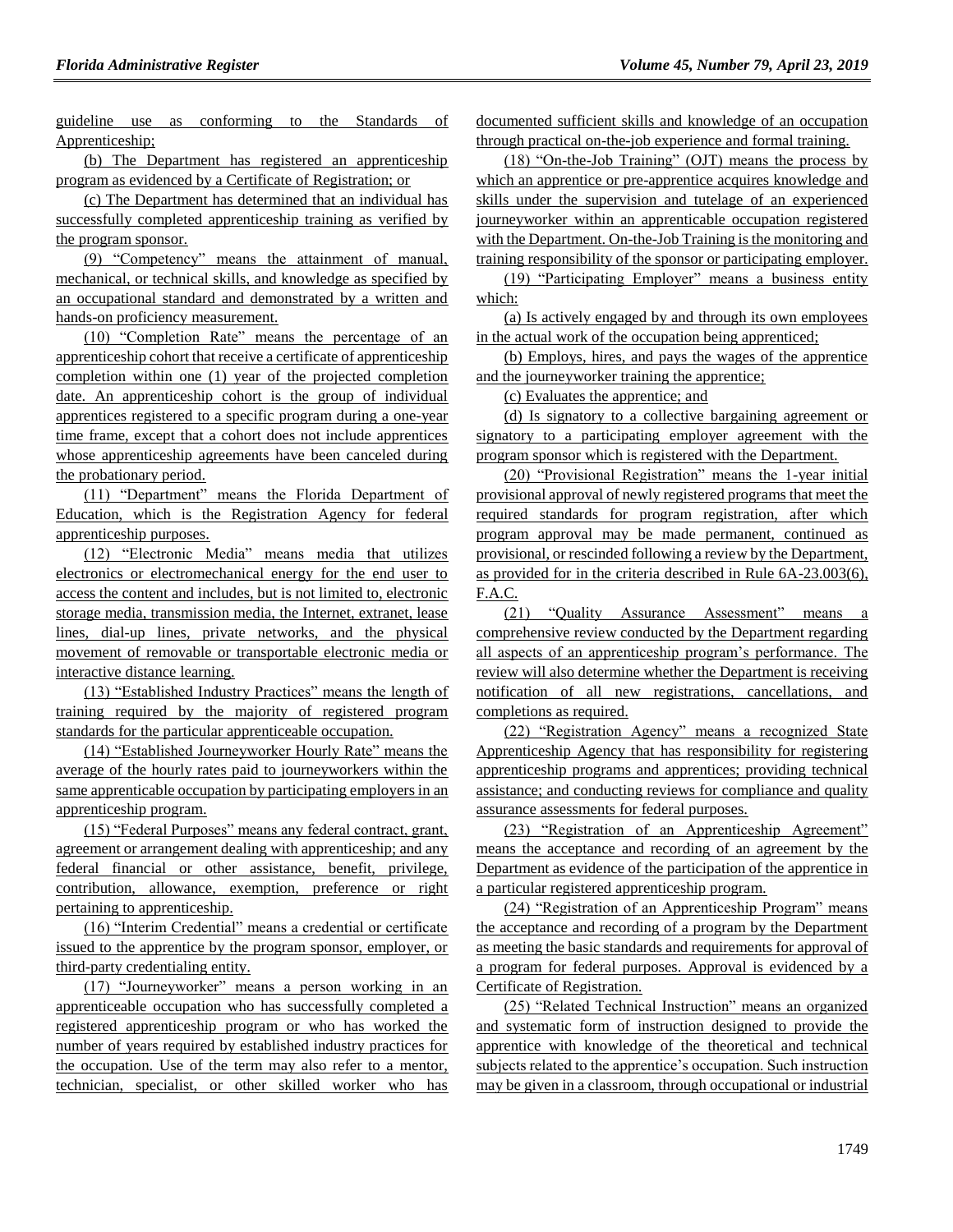courses, correspondence courses, electronic media, or other forms of self-study approved by the Department.

(26) "Sponsor" means any person, association, committee, or organization operating an apprenticeship program and in whose name the program is registered or approved.

(27) "Standards of Apprenticeship" means the minimum requirements established for each apprenticeable occupation under which an apprenticeship program is administered.

(28) "State Apprenticeship Advisory Council" means an entity established to assist the Department and provide advice and guidance on the operation of the state's apprenticeship system.

(29) "State Apprenticeship Agency" means an agency of a state government that has responsibility and accountability for apprenticeship within the state to register and oversee apprenticeship programs and agreements for federal purposes.

(30) "Technical Assistance" means guidance provided by the Department staff in the development, revision, amendment, or processing of a potential or current program sponsor's Standards of Apprenticeship, Apprenticeship Agreements, or advice or consultation with a program sponsor to further comply with state and federal apprenticeship laws or guidance from the Department on how to remedy nonconformity.

(31) "Transfer" means a shift of apprenticeship registration from one program to another or from one employer within a program to another employer within the same program where there is an agreement between the apprentice and the affected apprenticeship committees or program sponsors.

(32) "Work Processes" means an outline of journeyworker supervised work experience and OJT with the allocation of approximate hours to be spent in each activity.

Rulemaking Authority 446.041(12) FS. Law Implemented 446.021 FS. History–New 6-9-81, Formerly 38C-16.02, Amended 5-29-90, Formerly 38C-16.002, Amended 9-4-97, Formerly 38H-16.002, Amended 3-29-11,\_\_\_\_\_.

6A-23.003 Eligibility and Procedure for Apprenticeship Program Registrations

(1) Eligibility for registration of an No apprenticeship program for Federal purposes with the or agreement shall be eligible for Florida Department of Education is conditioned upon a program's registration unless it is in conformity with the applicable provisions of Chapter 446, F.S., and Chapter 6A-23, F.A.C. and the training is in an apprenticeable occupation under Section 446.092, F.S., and included on the U.S. Department of Labor's apprenticeable occupation list http://www.flrules.org/Gateway/reference.asp?No=Ref-00161 as of the effective date of this rule, which is incorporated by reference. A hard copy may be obtained by contacting the Florida Department of Education, Division of Career and Adult Education, Apprenticeship Section, 325 West Gaines Street, Room 754, Tallahassee, FL 32399.

(a) Prior to the registration of any apprenticeship program, all of the standards established by the Department shall be met;

(b) The Department shall cooperate with and give all possible assistance to employers, associations, committees and other organizations that request registration of an apprenticeship program;

(c) There shall be a presumption that there is a need for apprenticeship training in each county in Florida unless proven to the contrary.

(2) Prior to registration of a program by the Department, program sponsors or employers must demonstrate rReasonable assurance of employment opportunities for training purposes necessary for completion of the apprenticeship contemplated program by individual apprentices. shall be demonstrated prior to registration of a program by the Department. The number and size (number of employees) of employers committed to support the program will be considered in making this determination.

(3) Apprentices must be individually registered under a registered program. The program sponsor or employer must, Such registration shall be made by filing originals of each apprenticeship agreement with the Department's appointed apprenticeship representative within forty-five (45) calendar days of the date of selection or hire, file original documentation of the Apprenticeship Agreement with the Department's and shall become effective upon signature by the Apprenticeship and Training Representative for approval. The apprenticeship start date shall be the date OJT or related technical instruction begins, whichever comes first, in the apprenticeable occupation for which the apprentice is being trained. Nothing herein shall invalidate or cause to invalidate any provision in a collective bargaining agreement between employers and employees.

(4) The program sponsor must notify tThe Department must be notified within forty-five (45) calendar days of persons who have successfully completed apprenticeship programs, transfers, cancellations of apprenticeship agreements, and a statement of the reasons by the program sponsor, the event through the appropriate field office of the cancellation, suspension, or termination of any apprenticeship agreements, with cause for same, and of apprenticeship completions.

(5) Upon approval by the Department Registration Officer, apprenticeship programs shall be accorded registration, for federal purposes evidenced by a certificate of registration.

(6) Applications for new programs that the Department determines meet the required standards for program registration shall must be given provisional approval for a period of one  $(1)$ year. The Department must review all new programs for conformity with the requirements of this rule performance standards outlined in Rule 6A-23.011, F.A.C., at the end of the first year after of registration provisional approval. A satisfactory review of a provisionally approved program will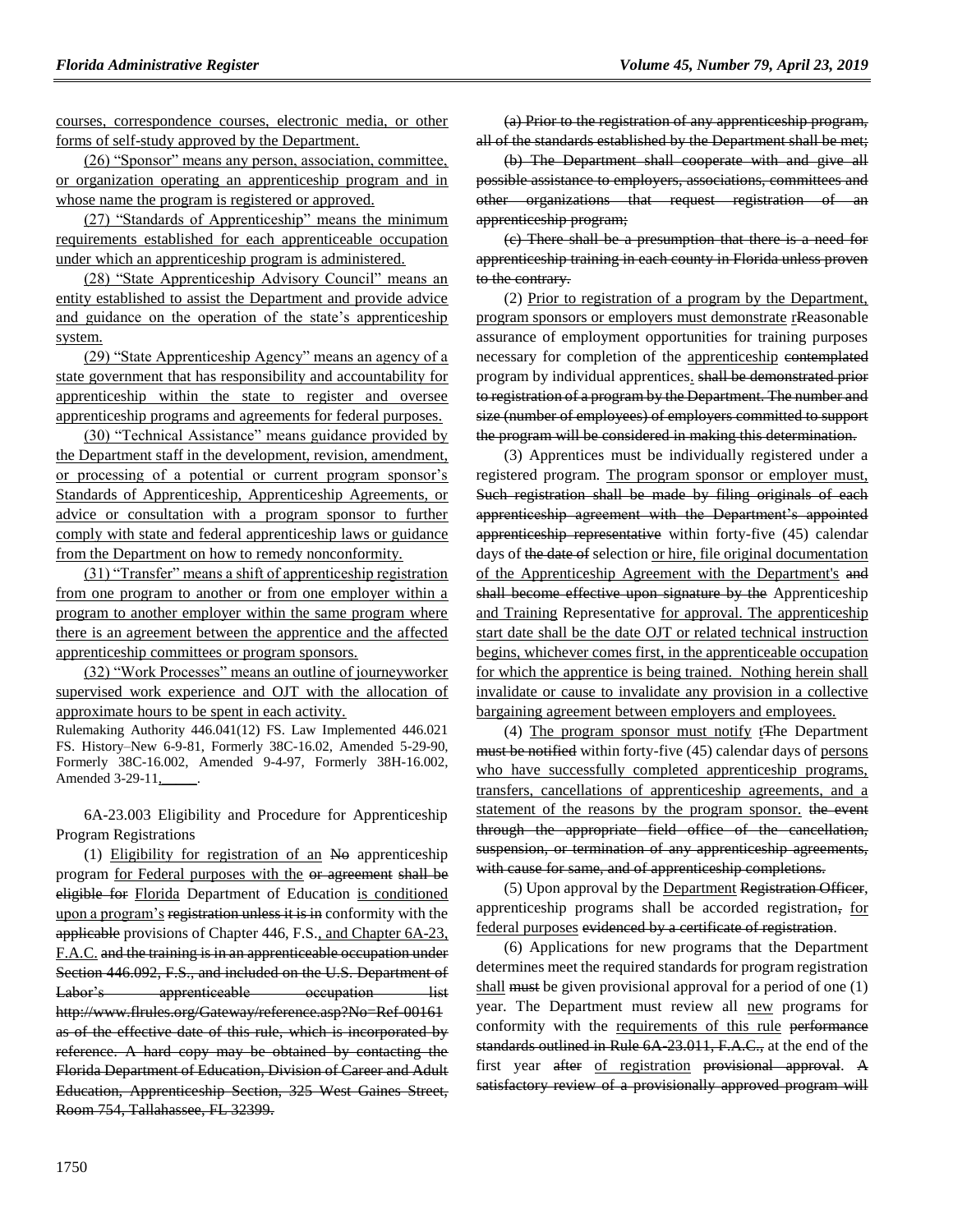result in conversion of provisional approval to permanent registration. At that time:

(a) A program that conforms with the requirements of this rule –

1. May be made permanent; or

2. May continue to be provisionally approved through the first full training cycle.

(b) A program not in operation or not conforming to the regulations during the provisional approval period must request cancellation or be recommended for deregistration procedures.

(7) Any recommended modification(s) or change(s) to registered standards shall be submitted to the Department through the appropriate Aapprenticeship and Training Rrepresentative. In addition:

(a) The Department must make a determination as to whether to approve such submissions within ninety (90) calendar days from date of receipt;

(b) If approved, the modification(s) or change(s) will be recorded and acknowledged within ninety (90) calendar days of approval as an amendment to the such program; and

(c) If not approved, the sponsor must be notified of the disapproval and the reasons therefore and provided technical appropriate assistance.

(8) The certificate of registration for an approved program will be made in the name of the program sponsor and will remain in effect subject to the rules as stated herein.

(9) The request for registration, together with all documents and data required by Chapter 6A-23, F.A.C., shall be submitted in four (4) copies.

(8)(10) Under a program proposed for registration by an employer or employers' association, where the standards, collective bargaining agreement, or other instrument, provides for participation by a union in any manner in the operation of the substantive matters of the apprenticeship program, and such participation is exercised, written acknowledgement of union agreement or "no objection" to the registration is required. Where no such participation is evidenced and practiced, the employer or employers' association shall simultaneously furnish to the union local, if any, which is the recognized or certified collective bargaining agent of the employees to be trained, a copy of its application for registration and of the apprenticeship program. The Department must provide for receipt of union comments in writing on official letterhead, if any, within forty-five (45) days before final action on the application for registration or approval In addition, upon receipt of the application and apprenticeship program, the Department shall promptly send by certified mail to such union local another copy of the application and of the apprenticeship program together with a notice that union comments will be accepted for forty five (45) calendar days after the date of the agency transmittal.

 $(9)(11)$  Where the employees to be trained have no collective bargaining agent, an apprenticeship program may be proposed for registration by an employer, or group of employers, or an employer association.

 $(10)(12)$  An apprenticeship program may register be registered in one or more occupations simultaneously or individually with the provision that the program sponsor shall, within one (1) year of registration, be actively training apprentices on the job in each occupation for which registration is granted.

 $(11)(13)$  Each occupation for which a program sponsor holds registration shall be subject to cancellation or deregistration proceedings if no active training of apprentices has occurred within one (1) year.

 $(12)(14)$  Standards registered pursuant to all requirements of Title 29 C.F.R. Part 29, by any federally recognized state apprenticeship agency  $or$  /council or by the Office of Apprenticeship of the U.S. Department of Labor shall be afforded approval reciprocity by the Florida Department of Education based on the following if such reciprocity is requested by the sponsoring entity: -

(a) National Program sponsors requesting and seeking reciprocal approval must register with the Department and meet the wage and hour provisions and numeric apprentice ratio of apprentices to journeyworkers as found in Rule 6A-23.004, F.A.C. standards of the Department.

(b) National Guideline sponsors must register with the Department and meet all the requirements a set forth in Chapter 446, F.S., and Chapter 6A-23, F.A.C.

Rulemaking Authority 446.032, 446.041 F.S. Law Implemented 446.032, 446.041, 446.051, 446.052, 446.071, 446.075, 446.092 F.S. History–New 6-9-81, Formerly 38C-16.03, Amended 5-29-90, Formerly 38C-16.003, Formerly 38H-16.003, Amended 3-29- 11,\_\_\_\_\_\_\_.

#### 6A-23.004 Standards of Apprenticeship.

An apprenticeship program, to be eligible for approval and registration by the Department, must conform to the following Standards of Apprenticeship The following standards are prescribed for an apprenticeship program:

(1) The program must have be an organized, written plan of program standards embodying the terms and conditions of employment, training, and supervision of one or more apprentices in an apprenticeable occupation, as defined in Chapter 6A-23, F.A.C., and subscribed to by a sponsor who has agreed to carry out the apprentice training program.

(2) The program standards must contain provisions that address concerning the following:

(a) The employment and training of the apprentice in an apprenticeable a skilled occupation.

(b) The A term of apprenticeship for an individual apprentice which may be measured either through the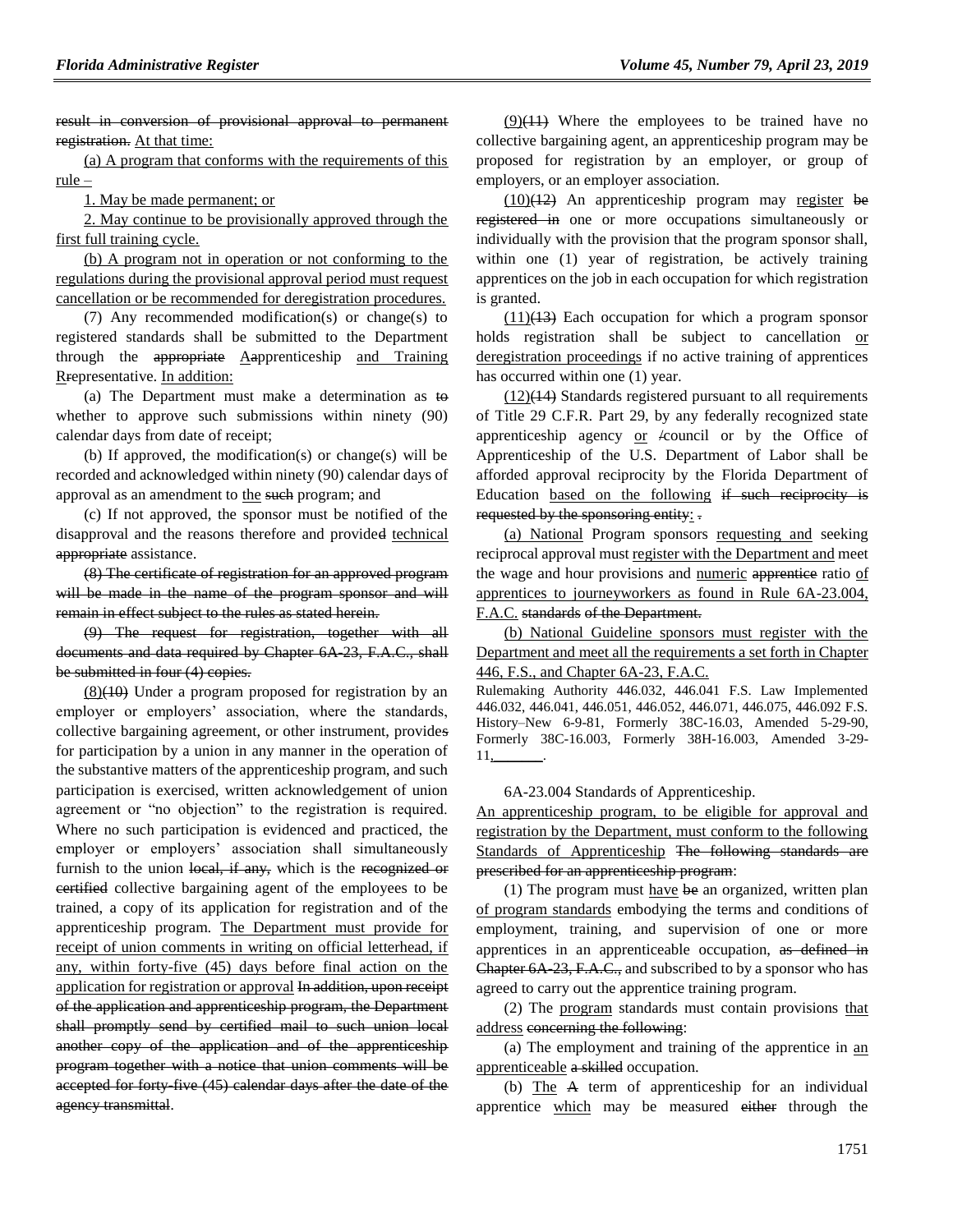completion of either the industry standard for on-the-job training (at least 2,000 hours exclusive of time spent at related instruction) (time-based approach),; the attainment of competency (competency-based approach) ,; or a blend of the time-based and competency-based approaches (hybrid approach).

1. The time-based approach measures skill acquisition through the individual apprentice's completion of at least 2,000 hours of on-the-job training (exclusive of time spent at related technical instruction) as described in an outline within the approved Standards of Apprenticeship a work process schedule.

2. The competency-based approach measures skill acquisition through the individual apprentice's successful demonstration of acquired skills and knowledge, as verified by the program sponsor. Programs utilizing this approach must still require apprentices to complete an on-the-job training component (exclusive of time) and complete a related technical instruction component (exclusive of time spent on the job) as outlined within the approved Standards of Apprenticeship of registered apprenticeship. The outline program standards must contain and address how on the job training will be integrated into the program, describe all the competencies and identify a an appropriate means of testing and evaluation for such competencies.

3. The hybrid approach measures the individual apprentice's skill acquisition through a combination of a range of specified minimum number of hours (time-based approach) of on-the-job training and the successful demonstration of competency (competency based approach) as described in an outline within the approved Standards of Apprenticeship a work process schedule.

4. Program standards that utilize the competency-based or hybrid approach for progression through an apprenticeship and that choose to issue interim credentials must clearly identify the interim credentials, demonstrate how the credentials link to the components of the apprenticeable occupation, and establish the process for assessing an individual apprentice's demonstration of competency associated with the particular interim credential. Further, interim credentials must only be issued by the program sponsor or employer for recognized components of an apprenticeable occupation, thereby linking interim credentials specifically to the knowledge, skills, and abilities associated with those components of the apprenticeable occupation.

5.4. The determination of the appropriate approach for the program standards is made by the program sponsor, subject to approval by the Department of the determination as appropriate to the apprenticeable occupation for which the program standards are registered.

(c) An outline of the on-the-job training work processes in which the apprentice will receive supervised work experience

and training on the job, and the allocation of the approximate time to be spent in each major process.

(d) Provision for organized, related technical instruction for and supplemental instruction in technical subjects related to the apprenticable occupation. A minimum of 144 hours for each year of apprenticeship is recommended required. This Such instruction in technical subjects may be accomplished through media such as given in a classroom, occupational or industry courses, via electronic media, through occupational, industrial, or approved correspondence courses of equivalent value or other instruction forms of self-study approved by the Department.

(e) Wage Provisions –

1. A progressively increasing schedule of wage rates is to be paid to the apprentice, consistent with the skill acquired, which shall be expressed in percentages of the established journeyworker hourly rate. The rates represent the minimum for each incremental period of apprenticeship. The established journeyworker hourly rate applicable among all participating employers in the same apprenticeable occupation shall be stated in dollars and cents.

2. The entry apprentice wage rate shall be no less than thirty-five (35) percent of the established journeyworker hourly rate paid by all participating employers in the program. Provided, Hhowever, that in no event shall the apprentice wage rate be less than the minimum wage prescribed by the Fair Labor Standards Act, collective bargaining agreements, or by Florida Statutes, whichever is higher.

3. No apprentice shall receive an hourly wage less than the percentage for the incremental period in which the apprentice he is serving applied to the established journeyworker rate.

4. The established journeyworker hourly wage rate provided for by the standards shall be reviewed and adjusted annually and amended when determined by program sponsor or as per the collective bargaining agreement.

5. The minimum hourly apprentice wage rate paid during the last incremental period of apprenticeship shall be not less than seventy-five (75) percent of the established journeyworker wage rate.

6. This subsection governing apprentice wages shall not be interpreted or construed in a manner that would cause a conflict with applicable federal law or regulations. The minimum entry apprentice wage rate and the minimum apprentice wage rate during the last incremental period of apprenticeship shall be reviewed periodically by the Department and amended when determined necessary.

(f) Periodic review and evaluation of the apprentice's progress in job performance and related technical instruction, and the maintenance of appropriate progress records.

(g) A numeric The ratio of apprentices to journeyworkers consistent with proper supervision, training, safety, and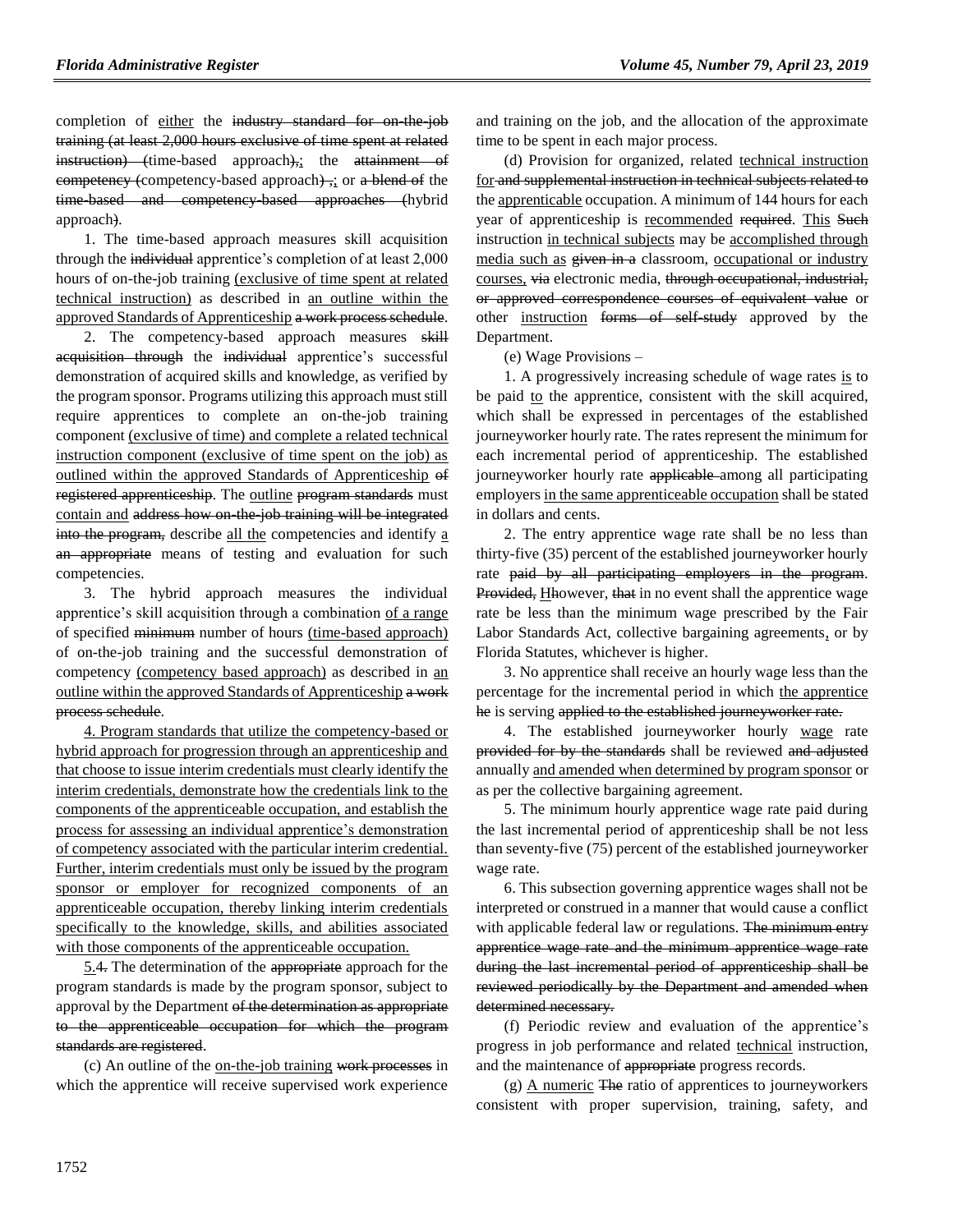continuity of employment and or applicable provisions in collective bargaining agreements, except where such ratios are expressly prohibited by the collective bargaining agreements. but in a ratio of not more than one (1) apprentice to the participating employer in each apprenticeable occupation, and two (2) apprentices for every three (3) journeyworkers thereafter. It shall be the responsibility of the apprenticeship committee or  $\neq$  sponsor to ensure that the allowable ratio of apprentices to journeyworkers is consistently maintained in the program as a whole, by each participating employer, and on the job site as follows;

1. For construction-related programs and participating employers in each apprenticeable occupation, an initial ratio of one (1) apprentice to one (1) journeyworker must be adhered to. Subsequent ratios are two (2) apprentices to three (3) journeyworkers.

2. For non-construction related programs and participating employers in each apprenticeable occupation, a variance may be requested which is subject to approval by the Department.

(h) A probationary period reasonable in relation to the full apprenticeship term, with full credit for such period toward completion of apprenticeship, which cannot exceed twenty-five  $(25\%)$  percent of the length of the program, or one (1) year, whichever is shorter.

(i) Adequate and Ssafe equipment and facilities for training and supervision, and safety training for apprentices on the job and in related technical instruction.

(j) The required minimum qualifications required by a sponsor for persons entering an apprenticeship program, with an eligible starting age  $\Theta$  not less than sixteen (16) years.

(k) The placement of an apprentice under an apprenticeship agreement. The agreement shall directly, or by reference, incorporate the standards of the program as part of the agreement;

(l) The gGranting of advanced standing or credit for demonstrated competency, previously acquired experience, training, or skills, or aptitude for all applicants equally, with commensurate wages for any accorded progression step.

(m) The transfer of an apprentice between apprenticeship programs and within an apprenticeship program must be based on agreement between the apprentice and the affected apprenticeship committees or program sponsors and must comply with the following requirements:

1. The transferring apprentice must be provided a transcript of related technical instruction and on-the-job training by the committee or program sponsor;

2. Transfer must be to the same occupation;

3. A new apprenticeship agreement must be executed when the transfer occurs between program sponsors; and,

4. The apprentice must receive full credit from the new participating employer or sponsor for satisfactorily completed

time and training earned. The transfer of participating employer's training obligation through the committee, if one exists and as warranted, to another participating employer, must provide for full credit to the apprentice for satisfactory time and training earned.

(n) Assurance of qualified training personnel and adequate supervision on the job. Every apprenticeship instructor must:

1. Meet the Florida Department's of Education's requirements for a career-technical instructor per sSection 1012.55, F.S., or be a subject matter expert, which is an individual who is recognized within an industry as having expertise in a specific occupation, as demonstrated by being a journeyworker, or by holding the licensure or certification required in the given occupation; and

2. Have training in teaching techniques and adult learning styles, which must may occur before or after the apprenticeship instructor has started to provide the related technical instruction.

(o) Recognition of for successful completion of apprenticeship evidenced by a an appropriate certificate issued by the Department.

(p) Identification of the Department as Registration Agency.

(q) Provision for the registration, cancellation, and deregistration of the program; and requirement for the prompt submission of any program standard modification or amendment to the Department for approval thereto.

(r) Provision for registration of apprenticeship agreements, modifications, and amendments; notice to the Department of persons who have successfully completed apprenticeship programs; and notice of transfers, cancellations, suspensions and terminations of apprenticeship agreements and a statement of the reasons eauses therefore.

(s) Authority for the cancellation termination of an apprenticeship agreement during the probationary period by either party without stated cause; Cancellation during the probationary period will not have an adverse impact on the sponsor's completion rate.

(t) Provision for not less than five (5) business days' notice to an apprentice and the his/her participating employer of any proposed adverse action and cause therefore with stated opportunity to apprentice during such period for corrective action, unless other acceptable procedures are provided for in the collective bargaining agreement.

(u) Contact information such as name, address, telephone number, and e-mail address Provision for a grievance procedure, and the name and address of the-individual with appropriate authority under the program to receive, process and make disposition of complaints;

(v) Recording and maintenance of all records concerning apprenticeship as may be required by state or federal law.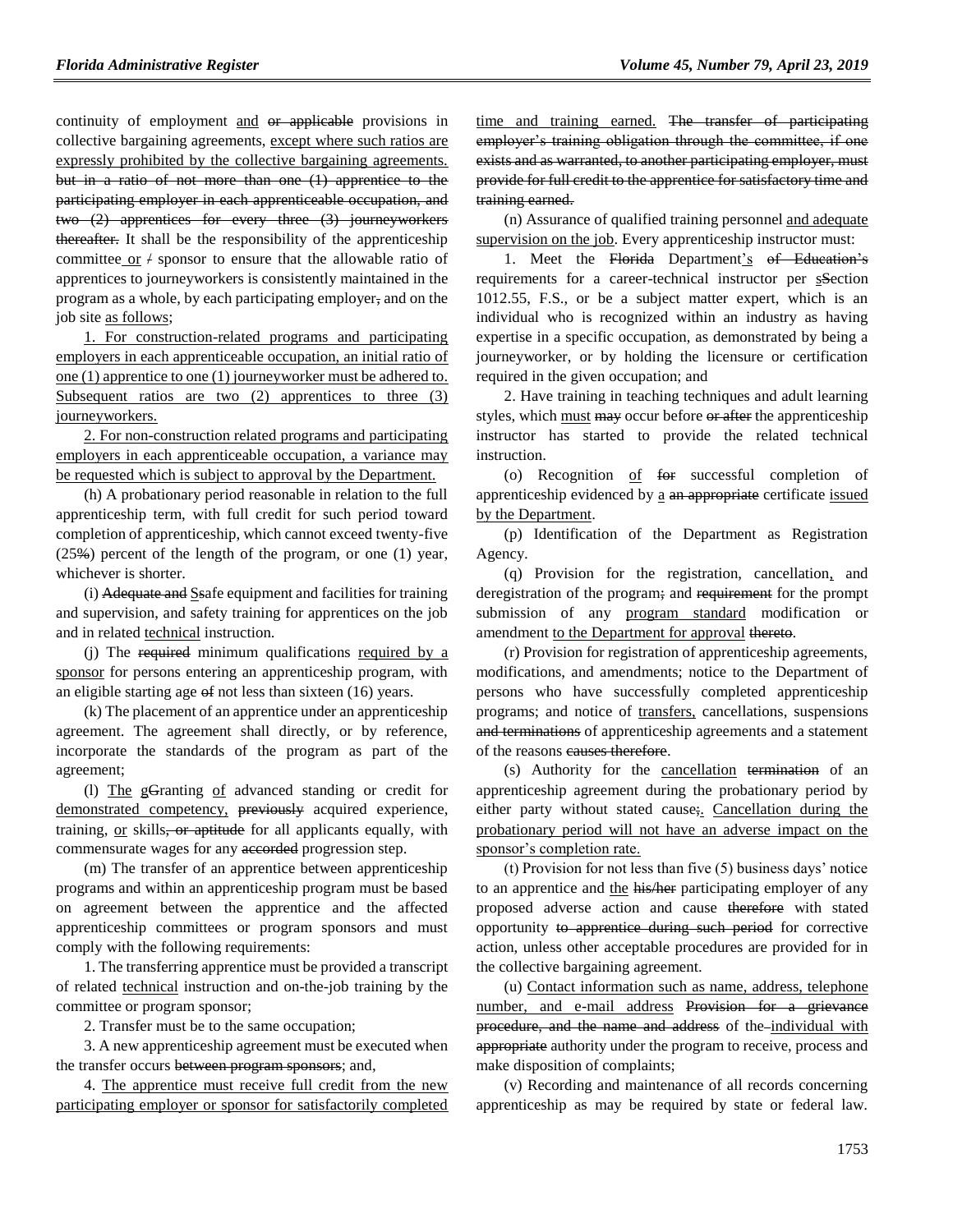Records must be maintained for not less than five (5) years from the date of departure from or completion of the program;

(w) Provision for a participating employer's agreement: –

1. Each participating employer shall sign a participating employer's agreement with the program sponsor accepting the funding formula and all other requirements of the program standards, unless otherwise provided for in a collective bargaining agreement; and

2. The program sponsor shall notify the Department, on a current basis, who its participating employers are and shall notify the Department of any change in the status of each participating employer within the program. Where the program sponsor uses a participating employers' agreement, a copy of the agreement same and the cancellation thereof, shall be being furnished to the Department which will satisfy the requirements of this subsection;

(x) A funding formula providing for the equitable participation of each participating employer in funding of the program;

(y) The inclusion of an Equal Employment Opportunity Pledge and Affirmative Action Plan, including;

1. Procedure for dissemination of program openings and opportunities; and,

2. An approved selection procedure that does not discriminate against any individual on the grounds of race, color, religion, national origin, sex, or age.

 $(y)$   $(z)$  All apprenticeship standards must contain articles necessary to comply with Title 29 C.F.R. Ppart 29, http://www.flrules.org/Gateway/reference.asp?No=Ref-00169 effective December 29, 2008, and Title 29 C.F.R. Ppart 30. http://www.flrules.org/Gateway/reference.asp?No=Ref-00170 effective May 12, 1978, which are incorporated by reference herein. A hard copy may be obtained by contacting the Florida Department of Education, Division of Career and Adult Education, Apprenticeship Section, 325 West Gaines Street, Room 754, Tallahassee, FL 32399.

Rulemaking Authority 446.032, 446.041(12) F.S. Law Implemented 446.031, 446.041, 446.075 F.S. History–New 6-9-81, Amended 7-10- 83, Formerly 38C-16.04, Amended 5-29-90, Formerly 38C-16.004, 38H-16.004, Amended 3-29-11,\_\_\_\_.

6A-23.005 Apprenticeship Agreement.

The apprenticeship agreement shall contain explicitly or by reference:

(1) Names and signatures of the contracting parties (apprentice, and the program sponsor or participating employer), and the signature of a parent or guardian if the apprentice is a minor;

(2) The date of birth and, on a voluntary basis, Social Security number of the apprentice.

(3) Name and address of the program sponsor and Department;

(4) A statement of the occupation for  $er$  craft which the apprentice is to be trained taught, and the beginning date and length term (duration) of apprenticeship;

(5) A statement setting forth a schedule of the work processes in the occupation or industry divisions in which the apprentice is to be trained and the approximate time to be spent at each process, and a statement showing:

(a) The number of hours to be spent by the apprentice in work on the job in a time-based program; or a description of the skill sets to be attained by completion of a competency-based program, including the on-the-job training component; or the range minimum number of hours to be spent by the apprentice and a description of the skill sets to be attained by completion of a hybrid program; and

(b) The number of hours to be spent in related and supplemental instruction in technical subjects related to the occupation, which is recommended required to be not less than 144 hours per year. ;

(6) Statements providing:

(a) For  $\underline{A}a$  specific period of probation during which the apprenticeship agreement may be canceled terminated by either party to the agreement upon written notice to the Department, without adverse impact on the sponsor;

(b) That, after the probationary period, the agreement may be suspended, canceled, or terminated for good cause, with due notice to the apprentice and an a reasonable opportunity for corrective action, and with written notice to the apprentice and Department said agency of the final action taken;

(c) That, after the probationary period, the agreement may be canceled at the request of the apprentice;

(7) A reference incorporating, as part of the agreement, the standards of the apprenticeship program as it exists on the date of the agreement and as it may be amended during the period of the agreement;

(8) A statement of the graduated scale of wages to be paid to the apprentice and whether or not the required related instruction is compensated;

(9) A statement that the apprentice will be accorded equal opportunity in all phases of apprenticeship employment and training, without discrimination because of race, color, religion, national origin, sex, sexual orientation, or age (40 or older), genetic information, or disability;

 $(10)$  A statement that if an employer is unable to fulfill its his obligation under the his apprenticeship agreement, the agreement may, with consent of the apprentice and program sponsor or apprenticeship committee, be transferred to another participating employer under a registered program with written notice of the transfer to the Department and with full credit to the apprentice for satisfactory time and training earned;

(11) Contact information such as nName, and address, telephone number, and e-mail address of the appropriate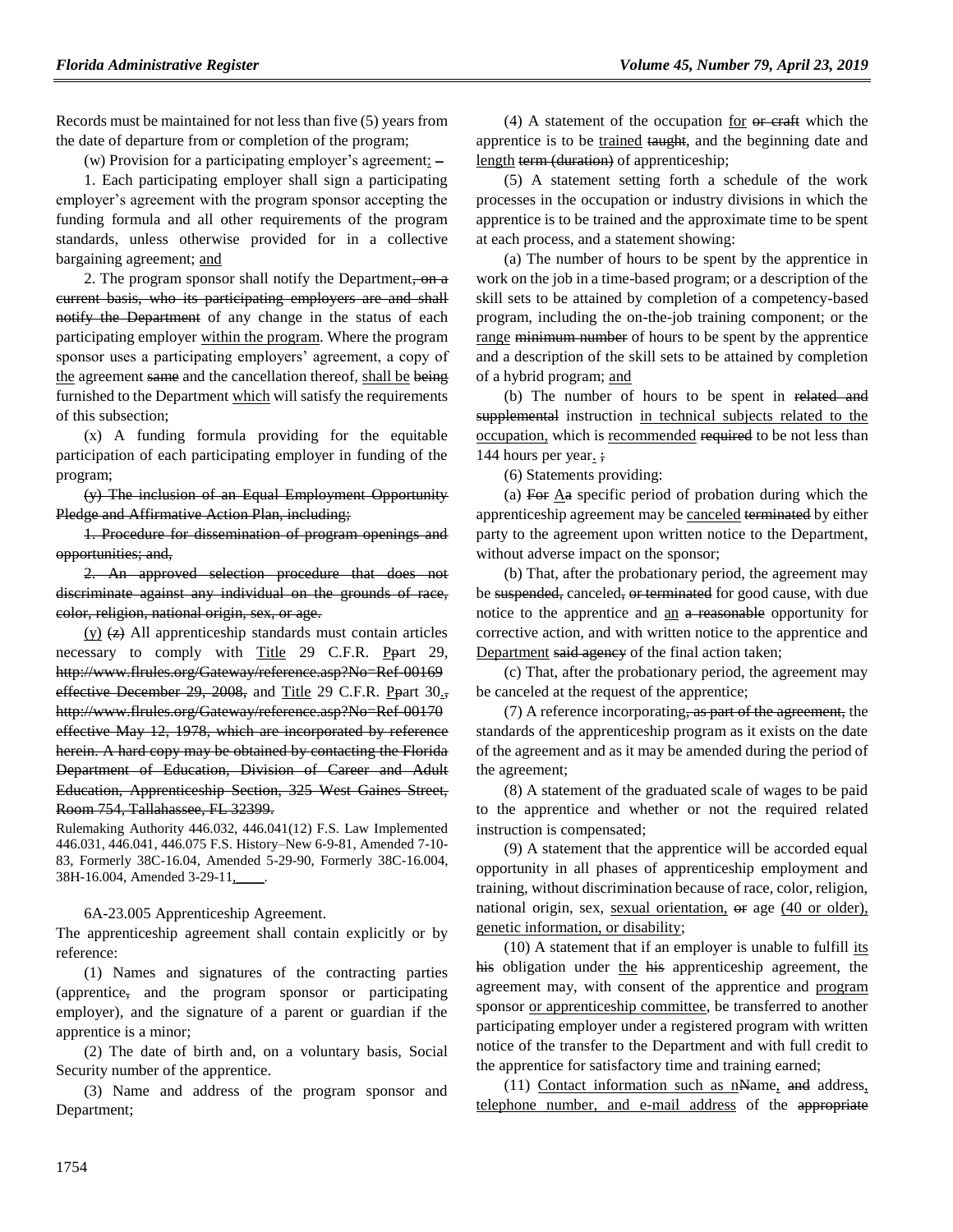authority, if any, designated under the program to receive, process and make disposition of controversies or differences arising out of the apprenticeship agreement when the controversies or differences cannot be adjusted locally or resolved in accordance with the established occupation procedure or applicable collective bargaining provisions;

(12) A request for demographic data, including the apprentice's race, sex, and ethnicity, and disability status statement that in the event the registration of the program has been canceled or revoked, the apprentice will be notified by the sponsor within fifteen (15) business days of the event.

Rulemaking Authority 446.032, 446.041(12) F.S. Law Implemented 446.032, 446.041, 446.092 F.S. History–New 6-9-81, Formerly 38C-16.05, 38C-16.005, 38H-16.005, Amended 3-29-11,

6A-23.006 Deregistration of Department Registered Program.

Deregistration of a program may be effected either upon the voluntary action of the sponsor by a request for cancellation of the registration or upon notice by the Department to the sponsor stating reasonable cause, and instituting formal deregistration proceedings in accordance with the provisions of Chapter 6A-23, F.A.C.

(1) Cancellation by request of the sponsor. The Department may cancel the registration of an apprenticeship program by a written acknowledgement of a such request stating, but not limited to, the following:

(a) The registration is canceled at sponsor's request and giving the effective date of such cancellation; and,

(b) Within fifteen (15) business days of the effective date of the acknowledgement, the sponsor must notify all registered apprentices of such cancellation and the effective date that will such cancellation automatically deprives the apprentice of his individual registration; that the cancellation removes the apprentice from coverage for federal and state purposes; and that all apprentices will be referred to the Department for information regarding other registered apprenticeship programs.

(2) Deregistration by the Department upon reasonable cause. Deregistration proceedings shall be conducted in conformity with Title 29 C.F.R., §§ 29.8 and 29.10, http://www.flrules.org/Gateway/reference.asp?No=Ref-00172 effective December 29, 2008, which are incorporated by reference herein and may be obtained by contacting the Florida Department of Education, Division of Career and Adult Education, Apprenticeship Section, 325 West Gaines Street, Room 754, Tallahassee, FL 32399, as follows:

(a) Deregistration proceedings may be undertaken when the apprenticeship program is not conducted, operated, or administered in accordance with the registered standards or the requirements of Chapter 6A-23, F.A.C., including, but not

limited to; failure to provide on the job training; failure to provide related instruction; failure to pay the apprentice a progressively increasing schedule of wages consistent with the skills acquired; or a persistent and significant failure to perform successfully. Deregistration proceedings for violation of equal opportunity requirements must be processed in accordance with the provisions under Title 29 C.F.R., Part 30.

(b) When the apprenticeship program is not Where it appears the program is not being operated in accordance with the registered standards or with the requirements of Chapter 6A-23, F.A.C., the apprenticeship representative shall notify the Department must, and the Registration Officer shall so notify the program sponsor in writing.

(c) The notice shall be sent by registered or certified mail, return receipt requested, shall state the deficiency(ies) and remedy(ies) required, and shall state that the program will be deregistered for reasonable cause unless corrective action is taken within thirty (30) calendar days of receipt. Good cause shall include any circumstance under which the sponsor is making a good faith effort to resolve the claimed deficiency.

(d) Upon request by the sponsor for good cause, the 30-day term may be extended for another thirty (30) days. During the period for corrective action, the Department must assist the sponosor in every reasonable way to achieve conformity. During the period for correction, the sponsor shall be assisted in every reasonable way by the Department.

(e) If the required action is not taken within the allotted time, the Department shall send a notice to the sponsor by registered or certified mail, return receipt requested, stating the following:

1. This notice is sent pursuant to this subsection;

2. The sponsor was advised of That certain deficiencies were called to sponsor's attention (enumerating them and the remedial measures requested, with the dates of such occasions and letters), and has failed or refused to effect correction remedial actions requested;

3. Based upon the stated deficiency(ies) and failure to remedy them, a determination has been made that there is reasonable cause to deregister the program, and the program may be deregistered unless within fifteen (15) days of the receipt of this notice, the Department receives a request for hearing from the sponsor;

4. If a hearing is not requested by the sponsor, the entire matter will be submitted to the Administrator of the U.S. Office of Apprenticeship, for a decision on the record with respect to deregistration.

5. If requested, the sponsor may seek an administrative hearing in accordance with the provisions of Chapter 120, F.S.

(f) The Department shall transmit to the Administrator of the U.S. Office of Apprenticeship all documents and information relating to the deregistration proceedings that is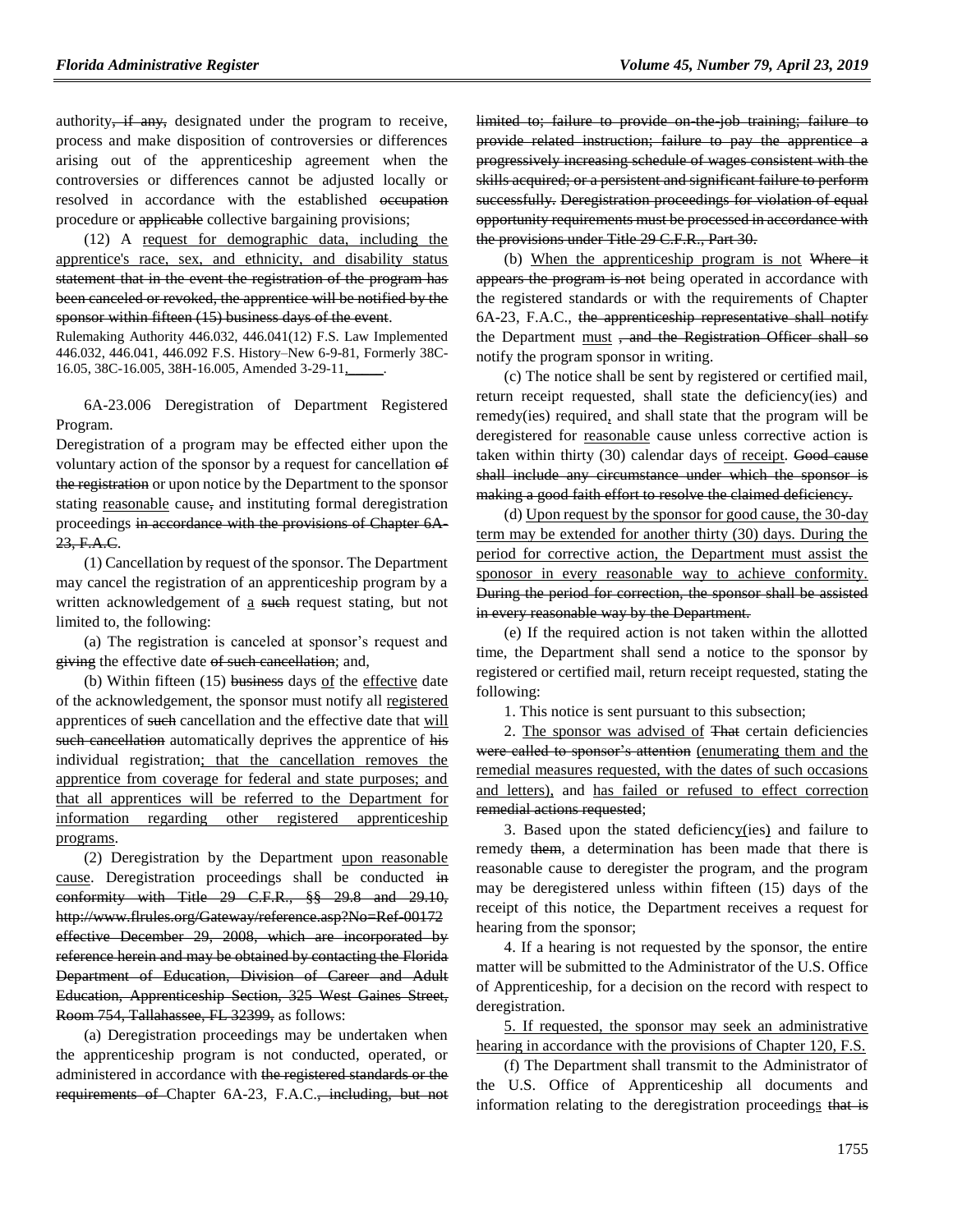required under Title 29 C.F.R., § 29.8. Thereafter, the deregistration proceeding shall be governed in accordance with the provisions of Title 29 C.F.R., §§ 29.8 and 29.10.

(g) Every order of deregistration must contain a provision that the sponsor must, within fifteen (15) days of the effective date of the deregistration order, notify all registered apprentices of the deregistration and the effective date thereof that will automatically deprive the apprentice of individual registration; that the deregistration removes the apprentice from coverage for federal and state purposes; and that all apprentices will be referred to the Department for information regarding other registered apprenticeship programs.

Rulemaking Authority 446.032, 446.041(12) F.S. Law Implemented 446.032, 446.041, 446.051, 446.075 F.S. History–New 6-9-81, Formerly 38C-16.06, 38C-16.006, 38H-16.006, Amended 3-29- 11,\_\_\_\_\_.

#### 6A-23.008 Complaints.

(1) This section is not applicable to any complaint concerning discrimination or other equal employment opportunity matters; all such complaints must be submitted, processed, and resolved in accordance with provisions of Title 29 C.F.R. Part 30, or provisions of the Florida State Plan for Equal Employment Opportunity in Apprenticeship.

 $(2)(1)$  Except for matters described in subsection (1) of this rule, aAny apprentice, preapprentice, or other affected person aggrieved by the alleged failure of any registered program to meet the standards established by the Department shall notify the program sponsor within thirty (30) calendar days of the alleged failure. The notification shall must be in writing and signed by the complainant, or parent or guardian if a minor.

(2) Within sixty (60) days of the local decision, or if the dispute is not resolved within thirty (30) calendar days of the sponsor's receipt of the notification, the apprentice, preapprentice, or other affected person may file with the Department a complaint concerning the alleged failure of any registered program to meet the standards established by the Department.

(3) The complaint must be in writing and signed by the complainant, or authorized representative, and must be submitted within sixty (60) days of the final decision of the program sponsor or committee. It must set forth the specific matter(s) complained of, together with relevant facts and circumstances. Copies of pertinent documents and correspondence must accompany the complaint when submitted to the Department. shall be in writing and signed by the complainant. The complaint shall set forth the specific standards alleged to have been violated, and the facts and circumstances substantiating the complaint. Copies of all pertinent documents and correspondence shall accompany the complaint.

(4) The Department will render an opinion within ninety (90) days after receipt of the complaint, based upon such investigation of the matters submitted, as may be found necessary, and the record before it. During the ninety-day (90) period, the Department will make efforts to effect a satisfactory resolution between the parties involved. If so resolved, the parties will be notified that the case is closed. Where an opinion is rendered, copies will be sent to all parties. If requested, the sponsor may seek an administrative hearing in accordance with the provisions of Chapter 120, F.S. shall review the complaint and all available pertinent information and shall conduct such investigation as may be necessary to make a determination regarding the complaint. The Department will render an opinion within ninety (90) days after receipt of the complaint, based upon such investigation of the matters submitted as may be necessary, and the records before it. During the ninety (90) day period, the Department will make reasonable efforts to effect a satisfactory resolution between the parties involved. If so resolved, the parties will be notified that the case is closed. Where an opinion is rendered, copies will be sent to all interested parties. Parties substantially affected by the Department's determination may seek an administrative hearing in accordance with the provisions of Chapter 120, F.S.

(5) Nothing herein shall operate to invalidate any provision in a collective bargaining agreement between employers and employees setting higher apprenticeship standards. Any dispute covered by a collective bargaining agreement shall be resolved in accordance with the procedures and terms provided therein.

(6) This section is not applicable to any complaint concerning discrimination or other equal employment opportunity matters; all such complaints must be submitted, processed and resolved in accordance with applicable provisions of Title 29 C.F.R., Part 30 http://www.flrules.org/Gateway/reference.asp?No=Ref-00173 effective May 12, 1978, which is incorporated by reference herein. A hard copy may be obtained by contacting the Florida Department of Education, Division of Career and Adult Education, Apprenticeship Section, 325 West Gaines Street, Room 754, Tallahassee, Florida 32399.

Rulemaking Authority 446.032, 446.041 F.S. Law Implemented 446.041(2), (4) F.S. History–New 6-9-81, Formerly 38C-16.08, 38C-16.008, 38H-16.008, Amended 3-29-11,\_\_\_\_\_.

6A-23.009 Reinstatement of Program Registration. Any apprenticeship program deregistered pursuant to Chapter 6A-23, F.A.C., may be reinstated upon presentation of adequate evidence that the apprenticeship program will operate is operating in accordance with Chapter 6A-23, F.A.C. Such evidence shall be presented to the Department through the Director of Apprenticeship at: 325 West Gaines Street, Room 754, Tallahassee, Florida, 32399. if the sponsor had not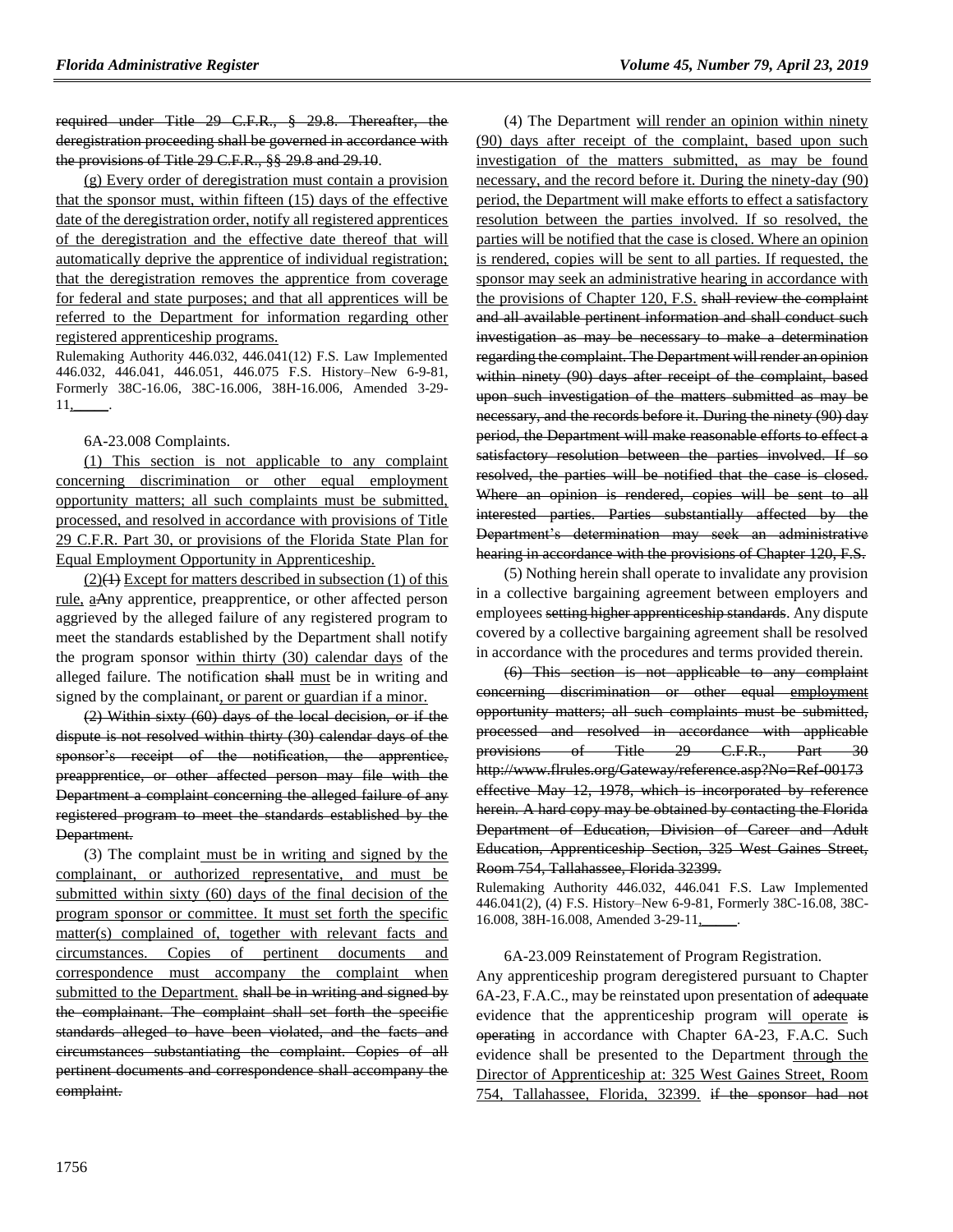requested a hearing or to the Department if an order of deregistration was entered pursuant to a hearing.

Rulemaking Authority 446.032, 446.041(12) F.S. Law Implemented 446.041(2) F.S. History–New 6-9-81, Formerly 38C-16.09, 38C-16.009, 38H-16.009, Amended 3-29-11,

6A-23.011 Program Performance Standards.

(1) No change.

(2) The Department must evaluate performance of registered apprenticeship programs. The tools and factors to be used must include, but are not limited to, the following:

(a) Quality assurance assessments;

(b) Equal Employment Opportunity (EEO) Compliance Reviews; and,

(c) Completion rates;.

(d) Adherence to the approved program standards; and,.

(e) Compliance with rules relating to apprenticeship programs established in Chapter 6A-23, F.A.C.

(3) In order to evaluate completion rates, Tthe Department must review a program's completion rates in comparison to the national average for completion rates. Based on the review, the Department must provide technical assistance to programs with completion rates lower than the national average.

(4) No change.

Rulemaking Authority 446.032, 446.041(12) F.S. Law Implemented 446.052 FS, History–New 3-29-11,\_\_\_\_\_.

NAME OF PERSON ORIGINATING PROPOSED RULE: Rod Duckworth, Chancellor, Division of Career and Adult Education.

NAME OF AGENCY HEAD WHO APPROVED THE PROPOSED RULE: Richard Corcoran, Commissioner, Department of Education.

DATE PROPOSED RULE APPROVED BY AGENCY HEAD: April 19, 2019

DATE NOTICE OF PROPOSED RULE DEVELOPMENT PUBLISHED IN FAR: December 28, 2018

## Section III

## Notice of Changes, Corrections and Withdrawals

#### **[DEPARTMENT OF BUSINESS AND PROFESSIONAL](https://www.flrules.org/gateway/department.asp?id=61)  [REGULATION](https://www.flrules.org/gateway/department.asp?id=61)**

#### **[Building Code Administrators and Inspectors Board](https://www.flrules.org/gateway/organization.asp?id=271)** RULE NO.: RULE TITLE:

[61G19-9.001](https://www.flrules.org/gateway/ruleNo.asp?id=61G19-9.001) Continuing Education for Biennial Renewal NOTICE OF WITHDRAWAL

Notice is hereby given that the above rule, as noticed in Vol. 45 No. 52, March 15, 2019 issue of the Florida Administrative Register has been withdrawn.

#### **[DEPARTMENT OF HEALTH](https://www.flrules.org/gateway/department.asp?id=64)**

#### **[Division of Environmental Health](https://www.flrules.org/gateway/organization.asp?id=335)**

| <b>RULE NOS.:</b> | <b>RULE TITLES:</b>                        |
|-------------------|--------------------------------------------|
| 64E-8.001         | Definitions                                |
| 64E-8.002         | Limited Use Public Water System            |
|                   | Construction                               |
| 64E-8.003         | Private and Multi-family Water System      |
|                   | Construction                               |
| 64E-8.004         | <b>Annual Operating Permits, Existing</b>  |
|                   | Systems, Systems Constructed on or after   |
|                   | 1/1/93, Annual Inspections and Regulations |
| 64E-8.005         | <b>Operation and Maintenance</b>           |
| 64E-8.006         | Water Quality Standards and Monitoring for |
|                   | Limited Use Public Water Systems           |
| 64E-8.007         | Corrective Actions                         |
| 64E-8.008         | <b>Public Notification</b>                 |
| 64E-8.009         | Variances                                  |
| 64E-8.010         | <b>Prohibited Acts</b>                     |
| 64E-8.011         | Services Provided (Repealed)               |
| 64E-8.012         | Schedule of Fines                          |
| 64E-8.013         | <b>Cross-Connection Control</b>            |
|                   | NOTICE OF WITHDRAWAL                       |

Notice is hereby given that the above rule, as noticed in Vol. 44 No. 83, April 27, 2018 issue of the Florida Administrative Register has been withdrawn.

### **[DEPARTMENT OF CHILDREN AND FAMILIES](https://www.flrules.org/gateway/department.asp?id=65)**

#### **[Agency for Persons with Disabilities](https://www.flrules.org/gateway/organization.asp?id=560)**

| <b>RULE NOS.:</b> | <b>RULE TITLES:</b>                    |
|-------------------|----------------------------------------|
| 65G-3.001         | Definitions                            |
| 65G-3.005         | Rules for Termination, Reduction, or   |
|                   | Suspension of Services by the Provider |
| 65G-3.006         | Discrimination and Retaliatory Conduct |
|                   | NOTICE OF CHANGE                       |
|                   |                                        |

Notice is hereby given that the following changes have been made to the proposed rule in accordance with subparagraph 120.54(3)(d)1., F.S., published in Vol. 45 No. 42, March 1, 2019 issue of the Florida Administrative Register.

[65G-3.001](http://www.flrules.com/gateway/ruleNo.asp?id=65G-3.001) Definitions.

(1) through (2) No change.

(3) "Fading"is the planned reduction in a client's level of service over a specified period of time, which is determined by the client's identified progress and needs identified based on medical necessity. This planned reduction must be documented in the client's records which may include but is not limited to the client's plans of care, support plan, cost plan, provider documentation, or Agency determinations.

 $(4)(3)$  "Individual Representative" is defined in Rule 65G-4.0213(13), F.A.C.

(5)(4) "Provider" means any individual, program, or facility that receives payment for the care, treatment, training, residence or habilitation of persons with developmental disabilities. A provider does not include: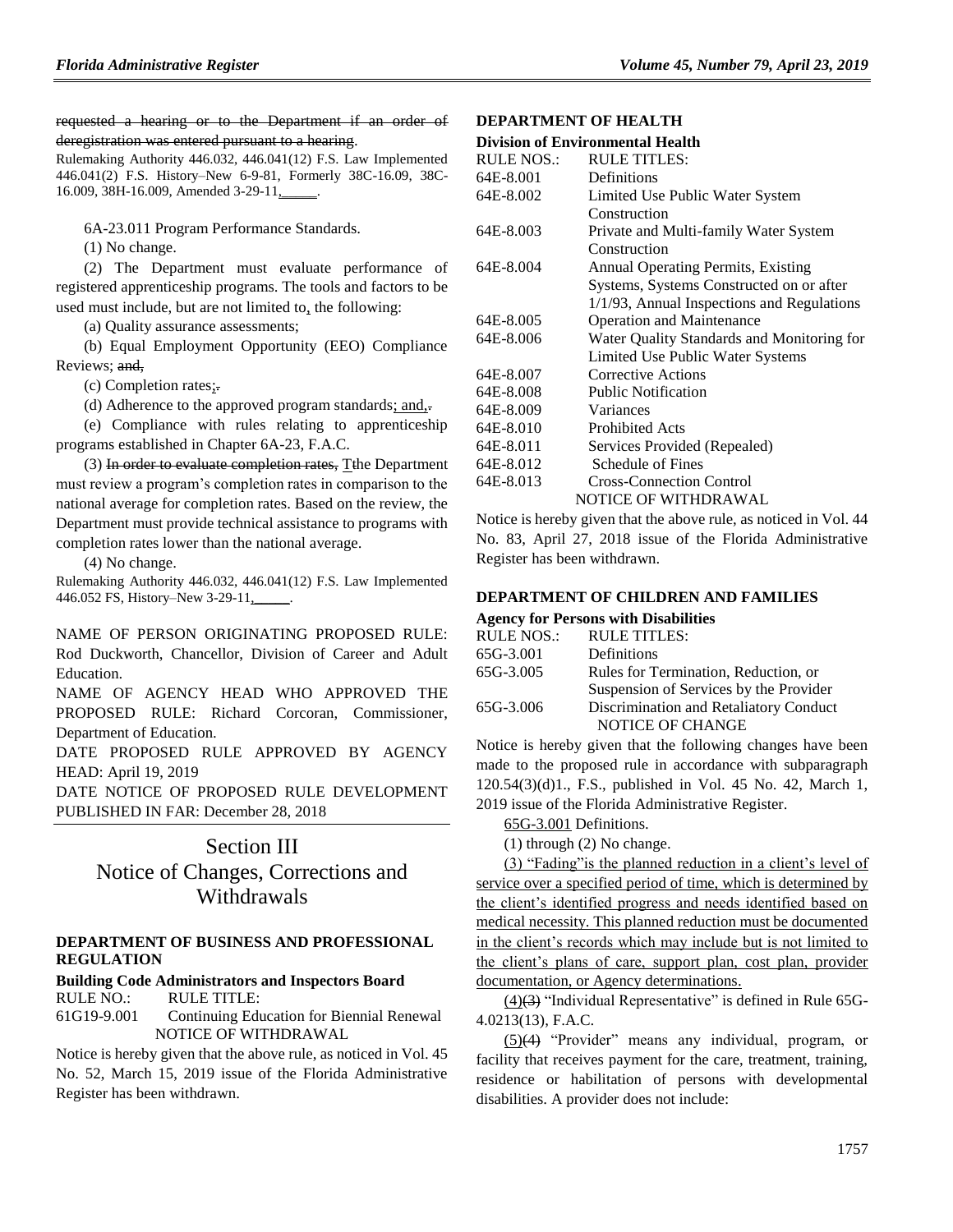(a) A spouse, family member or guardian with whom a person with developmental disabilities resides;

(b) A provider covered under the provisions of Part VIII of Chapter 400, F.S.; or

(c) Individuals or entities providing services to clients through the Consumer Directed Care Plus CDC+ program pursuant to ss. 393.066, and 409.221, F.S., and the rules of the Agency.

 $(6)(\overline{5})$  "Reduction" means a decrease in the frequency, duration or intensity in the level of services, initiated by a nonresidential provider that is not a result of faded or prescribed reductions that are part of service planning.

(7)(6) "Retaliatory Conduct" means negative action against a client or client's individual representative motivated by the desire to punish the client or the client's individual representative.

 $(8)(7)$  "Suspension" means an involuntary and temporary break in services in a non-residential program initiated by the provider. Suspension does not mean a break of services to a client by a service provider due to the unavailability of funds to the provider by the Agency.

(9)(8) "Termination" means the involuntary, permanent discharge or discontinuation of services in a program by the provider when such action is not included as part of the service planning process. Termination does not mean a discontinuation of services to a client by a service provider due to the unavailability of funds to the provider by the Agency.

 $(10)$ (9) "Regional Office" means the Agency local office responsible for managing a specific geographical region. Rulemaking Authority 393.501(1), 393.125(2) F.S. Law Implemented 393.0651, 393.067, 393.125(2) F.S. History–New 12-10-91, Amended \_\_\_\_\_\_\_\_\_\_\_\_, Formerly 10F-8.026, 65B-8.026.

[65G-3.005](http://www.flrules.com/gateway/ruleNo.asp?id=65G-3.005) Rules for Termination, Reduction, Suspension of Services by the Provider.

(1) TERMINATIONS AND REDUCTIONS

(a) through (e) No change.

(f) If the client or the client's individual representative selects an individual or entity to render the services who is not qualified to be that client's provider, the Regional Office shall issue a notice to deny the client's selection of provider choice within 30 calendar days of the client's notification to the Regional Office. The notice shall identify:

1. Any alternate providers or service options for the client that the Agency has determined are readily available;

2. The reason the Agency is denying the client's selection of provider choice;

3. The specific statute or rule regulation supporting the denial; and

4. An explanation of the client's administrative hearing rights pursuant to ss. 393.125, 120.569, and 120.57, F.S.

#### (2) SUSPENSIONS

(a) *Emergency Suspension*: A service provider may immediately suspend services provided to a client in a nonresidential program when the behavior of the client constitutes an immediate danger to health, safety, or welfare of the client, another recipient of the provider's services, the provider, or a third party. If a service provider immediately suspends a client's services for this reason, the provider shall give written notice of immediate suspension to the client, the client's individual representative, the client's Support Coordinator, and Regional Office at the time of the suspension or immediately thereafter, detailing reasons for the suspension.

(b) *Other Suspension*: A service provider may immediately suspend services provided to a client in a non-residential program when the client's behavior interferes with services provided to other recipients of the provider's services. If a service provider initiates a suspension for this reason, the service provider shall provide written notice of immediate suspension from a non-residential program to the client, the client's individual representative, the client's Support Coordinator, and the Regional Office at the time of the suspension or immerately thereafter, detailing reasons for the suspension.

1. This type of suspension shall not exceed 3 service days.

2. If the client is not on the iBudget Waiver pursuant to s. 393.0662, F.S., notification is only required to be given by the provider to the Regional Office, the client and the client's individual's representative.

(c) The Support Coordinator shall ensure that appropriate service coverage is available during the time of suspension and update the support plan, cost plan, and relevant service authorizations accordingly. The Support Coordinator shall contact the Regional office the day the Support Coordinator receives notice of the suspension immediately if assistance is needed in securing alternate services or providers. The Regional Office will assist the client and the client's individual representative in meeting the client's needs.

(3) This rule does not apply to fading or other reduction of care set forth in the client's plan of care.

Rulemaking Authority 393.501(1),393.125(2) F.S. Law Implemented 393.125(2) F.S. History–New 12-10-91, Amended 5-19-93, \_\_\_\_\_\_\_\_\_\_\_\_\_\_, Formerly 10F-8.031, 65B-8.031.

65G-3.006 Discrimination and Retaliatory Conduct.

(1) no change.

(2) In cases where the Agency has determined the provider has engaged in retaliatory conduct, illegal discriminatory conduct, or withheld factual information is withheld by the service provider, as described within this section, is determined by the Agency, the Agency, at its discretion, may initiate action against the service provider's license, pursuant to Chapter 65G-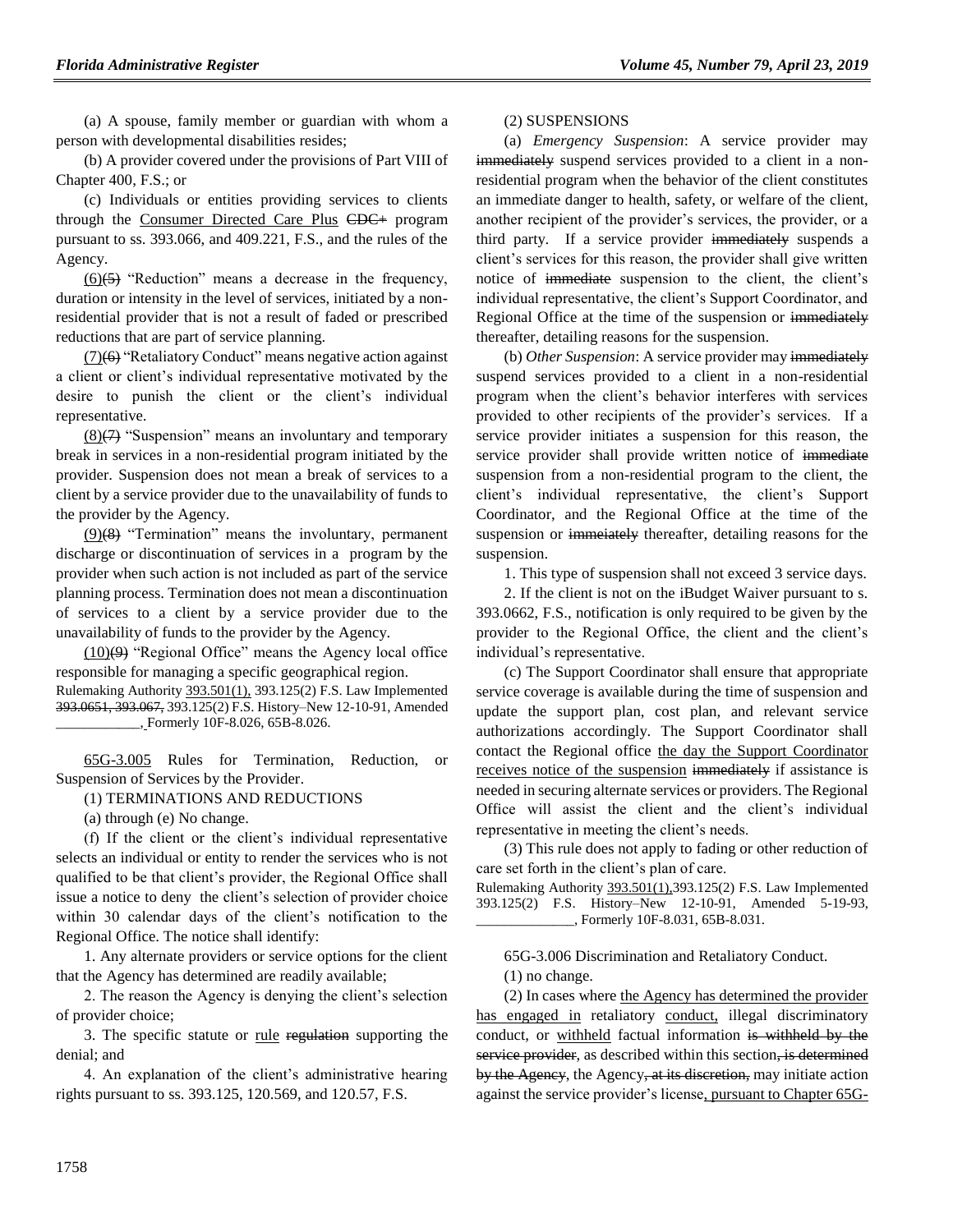2, F.A.C., or any contract with the Agency, including the or Medicaid Waiver Services Agreement, in accordance with the provisions of applicable state law and administrative rules. Rulemaking Authority 393.501(1), 393.125(2) F.S. Law Implemented 393.125(2) F.S. History–New 12-10-91, Amended 5-19-93, \_\_\_\_\_\_\_\_\_\_\_\_\_, Formerly 10F-8.033, 65B-8.033

#### **[DEPARTMENT OF CHILDREN AND FAMILIES](https://www.flrules.org/gateway/department.asp?id=65)**

|  |  |  |  |  | <b>Agency for Persons with Disabilities</b> |
|--|--|--|--|--|---------------------------------------------|
|--|--|--|--|--|---------------------------------------------|

| RULE NOS.: | RULE TITLES:                           |
|------------|----------------------------------------|
| 65G-3.005  | Rules for Termination, Reduction, or   |
|            | Suspension of Services by the Provider |
| 65G-3.006  | Discrimination and Retaliatory Conduct |
|            | <b>NOTICE OF CORRECTION</b>            |

Notice is hereby given that the following correction has been made to the proposed rule in Vol. 45 No. 42, March 1, 2019 issue of the Florida Administrative Register.

The title of Rule 65G-3.005, F.A.C. is corrected to read "Rules for Termination, Reduction, or Suspension of Services by the Provider." Additionally, the title of Rule 65G-3.006, F.A.C., is corrected to read "Discrimination and Retaliatory Conduct."

# Section IV Emergency Rules

## NONE

Section V Petitions and Dispositions Regarding Rule Variance or Waiver

[DEPARTMENT OF AGRICULTURE AND CONSUMER](https://www.flrules.org/gateway/department.asp?id=5)  [SERVICES](https://www.flrules.org/gateway/department.asp?id=5)

[Division of A](https://www.flrules.org/gateway/organization.asp?id=166)gricultural Environmental Services RULE NO.: RULE TITLE:

 $5E-14.111(2)$ & $(3)$  Fumigation Requirements

Application; Restrictions and Precautions.

NOTICE IS HEREBY GIVEN that on April 12, 2019, the Department of Agriculture and Consumer Services, received a petition for Waiver from Grace H. Yang, as counsel for Anheuser Busch, LLC. The Petition requests a permanent waiver from paragraph  $5E-14.111(2)$ &(3), F.A.C., which mandates requirements regarding structural fumigation and the evacuation of all occupants during the time of fumigation.

A copy of the Petition for Variance or Waiver may be obtained by contacting: Sarah Oglesby, Chief, Bureau of Licensing and Enforcement, 3125 Conner Boulevard, Tallahassee, Florida 32399-1650 or by calling Sarah Oglesby at (850)617-7944. The

Department of Agriculture and Consumer Services will accept comments concerning this petition for 14 days from the date of publication of this Notice. To be considered, the comments must be received by the end of business on the 14th day at the Department of Agriculture and Consumer Services, Bureau of Standards, 3125 Conner Boulevard, Tallahassee, Florida 32399-1650, Attn: Sarah Oglesby, Chief, Bureau of Licensing and Enforcement.

[AGENCY FOR HEALTH CARE ADMINISTRATION](https://www.flrules.org/gateway/department.asp?id=59) [Health Facility and Agency Licensing](https://www.flrules.org/gateway/organization.asp?id=186) RULE NO.: RULE TITLE: [59A-4.1265](https://www.flrules.org/gateway/ruleNo.asp?id=59A-4.1265) Emergency Environmental Control for Nursing

Homes NOTICE IS HEREBY GIVEN that on April 10, 2019, the Agency for Health Care Administration, received a petition for Variance from subsection 59A-4.1265(5) from Oakbridge Healthcare Center, seeking additional time beyond June 1, 2019, to implement the Detailed Nursing Home Emergency Power Plan. The petition was assigned case number 2019005664. Any interested person or other agency may submit written comments on the petition within 14 days after this notice by e-mailing LTCstaff@ahca.myflorida.com.

A copy of the Petition for Variance or Waiver may be obtained by contacting: Jacqueline Williams, Agency for Health Care Administration, 2727 Mahan Drive, Mail Stop #33, Tallahassee, Florida 32308 or e-mailing LTCstaff@ahca.myflorida.com.

[AGENCY FOR HEALTH CARE ADMINISTRATION](https://www.flrules.org/gateway/department.asp?id=59) [Health Facility and Agency Licensing](https://www.flrules.org/gateway/organization.asp?id=186) RULE NO.: RULE TITLE:

[59A-4.1265](https://www.flrules.org/gateway/ruleNo.asp?id=59A-4.1265) Emergency Environmental Control for Nursing Homes

NOTICE IS HEREBY GIVEN that on April 10, 2019, the Agency for Health Care Administration, received a petition for Variance from subsection 59A-4.1265(5) from 650 Reed Canal Road Operations LLC d/b/a Oaktree Healthcare, seeking additional time beyond June 1, 2019, to implement the Detailed Nursing Home Emergency Power Plan. The petition was assigned case number 2019005682. Any interested person or other agency may submit written comments on the petition within 14 days after this notice by e-mailing LTCstaff@ahca.myflorida.com.

A copy of the Petition for Variance or Waiver may be obtained by contacting: Jacqueline Williams, Agency for Health Care Administration, 2727 Mahan Drive, Mail Stop #33, Tallahassee, Florida 32308 or e-mailing LTCstaff@ahca.myflorida.com.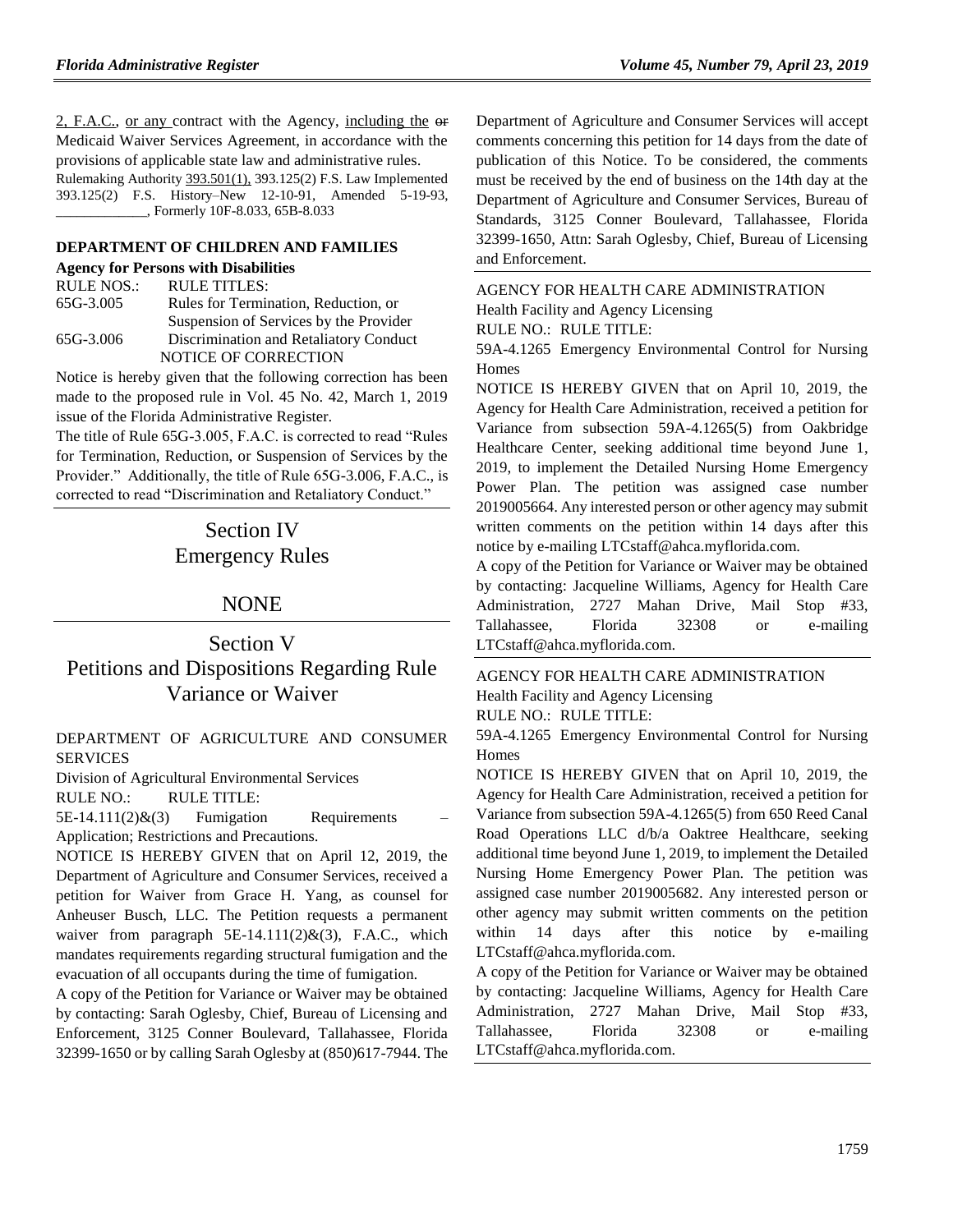[AGENCY FOR HEALTH CARE ADMINISTRATION](https://www.flrules.org/gateway/department.asp?id=59) [Health Facility and Agency Licensing](https://www.flrules.org/gateway/organization.asp?id=186)

RULE NO.: RULE TITLE:

[59A-4.1265](https://www.flrules.org/gateway/ruleNo.asp?id=59A-4.1265) Emergency Environmental Control for Nursing Homes

NOTICE IS HEREBY GIVEN that on April 10, 2019, the Agency for Health Care Administration, received a petition for Variance from subsection 59A-4.1265(5) from Osprey Nursing and Rehabilitation LLC d/b/a Osprey Point Nursing Center, seeking additional time beyond June 1, 2019, to implement the Detailed Nursing Home Emergency Power Plan. The petition was assigned case number 2019005683. Any interested person or other agency may submit written comments on the petition within 14 days after this notice by e-mailing LTCstaff@ahca.myflorida.com.

A copy of the Petition for Variance or Waiver may be obtained by contacting: Jacqueline Williams, Agency for Health Care Administration, 2727 Mahan Drive, Mail Stop #33, Tallahassee, Florida 32308 or e-mailing LTCstaff@ahca.myflorida.com.

#### [AGENCY FOR HEALTH CARE ADMINISTRATION](https://www.flrules.org/gateway/department.asp?id=59)

[Health Facility and Agency Licensing](https://www.flrules.org/gateway/organization.asp?id=186)

RULE NO.: RULE TITLE:

[59A-4.1265](https://www.flrules.org/gateway/ruleNo.asp?id=59A-4.1265) Emergency Environmental Control for Nursing Homes

NOTICE IS HEREBY GIVEN that on April 10, 2019, the Agency for Health Care Administration, received a petition for Variance from subsection 59A-4.1265(5) from 9311 South Orange Blossom Trail Operations LLC d/b/a Parks Healthcare and Rehabilitation Center, seeking additional time beyond June 1, 2019, to implement the Detailed Nursing Home Emergency Power Plan. The petition was assigned case number 2019005684. Any interested person or other agency may submit written comments on the petition within 14 days after this notice by e-mailing LTCstaff@ahca.myflorida.com.

A copy of the Petition for Variance or Waiver may be obtained by contacting: Jacqueline Williams, Agency for Health Care Administration, 2727 Mahan Drive, Mail Stop #33, Tallahassee, Florida 32308 or e-mailing LTCstaff@ahca.myflorida.com.

## [AGENCY FOR HEALTH CARE ADMINISTRATION](https://www.flrules.org/gateway/department.asp?id=59)

[Health Facility and Agency Licensing](https://www.flrules.org/gateway/organization.asp?id=186)

RULE NO.: RULE TITLE:

[59A-4.1265](https://www.flrules.org/gateway/ruleNo.asp?id=59A-4.1265) Emergency Environmental Control for Nursing Homes

NOTICE IS HEREBY GIVEN that on April 10, 2019, the Agency for Health Care Administration, received a petition for Variance from subsection 59A-4.1265(5) from 4641 Old Canoe Creek Road Operations LLC d/b/a Plantation Bay Rehabilitation Center, seeking additional time beyond June 1, 2019, to implement the Detailed Nursing Home Emergency Power Plan. The petition was assigned case number 2019005685. Any interested person or other agency may submit written comments on the petition within 14 days after this notice by e-mailing LTCstaff@ahca.myflorida.com.

A copy of the Petition for Variance or Waiver may be obtained by contacting: Jacqueline Williams, Agency for Health Care Administration, 2727 Mahan Drive, Mail Stop #33, Tallahassee, Florida 32308 or e-mailing LTCstaff@ahca.myflorida.com.

## [AGENCY FOR HEALTH CARE ADMINISTRATION](https://www.flrules.org/gateway/department.asp?id=59) [Health Facility and Agency Licensing](https://www.flrules.org/gateway/organization.asp?id=186)

RULE NO.: RULE TITLE:

[59A-4.1265](https://www.flrules.org/gateway/ruleNo.asp?id=59A-4.1265) Emergency Environmental Control for Nursing Homes

NOTICE IS HEREBY GIVEN that on April 10, 2019, the Agency for Health Care Administration, received a petition for Variance from subsection 59A-4.1265(5) from 5065 Wallis Road Operations LLC d/b/a Renaissance Health and Rehabilitation, seeking additional time beyond June 1, 2019, to implement the Detailed Nursing Home Emergency Power Plan. The petition was assigned case number 2019005686. Any interested person or other agency may submit written comments on the petition within 14 days after this notice by e-mailing LTCstaff@ahca.myflorida.com.

A copy of the Petition for Variance or Waiver may be obtained by contacting: Jacqueline Williams, Agency for Health Care Administration, 2727 Mahan Drive, Mail Stop #33, Tallahassee, Florida 32308 or e-mailing LTCstaff@ahca.myflorida.com.

#### [AGENCY FOR HEALTH CARE ADMINISTRATION](https://www.flrules.org/gateway/department.asp?id=59) [Health Facility and Agency Licensing](https://www.flrules.org/gateway/organization.asp?id=186)

RULE NO.: RULE TITLE:

[59A-4.1265](https://www.flrules.org/gateway/ruleNo.asp?id=59A-4.1265) Emergency Environmental Control for Nursing Homes

NOTICE IS HEREBY GIVEN that on April 10, 2019, the Agency for Health Care Administration, received a petition for Variance from subsection 59A-4.1265(5) from 7950 Lake Underhill Road Operations LLC d/b/a Rio Pinar Health Care, seeking additional time beyond June 1, 2019, to implement the Detailed Nursing Home Emergency Power Plan. The petition was assigned case number 2019005687. Any interested person or other agency may submit written comments on the petition within 14 days after this notice by e-mailing LTCstaff@ahca.myflorida.com.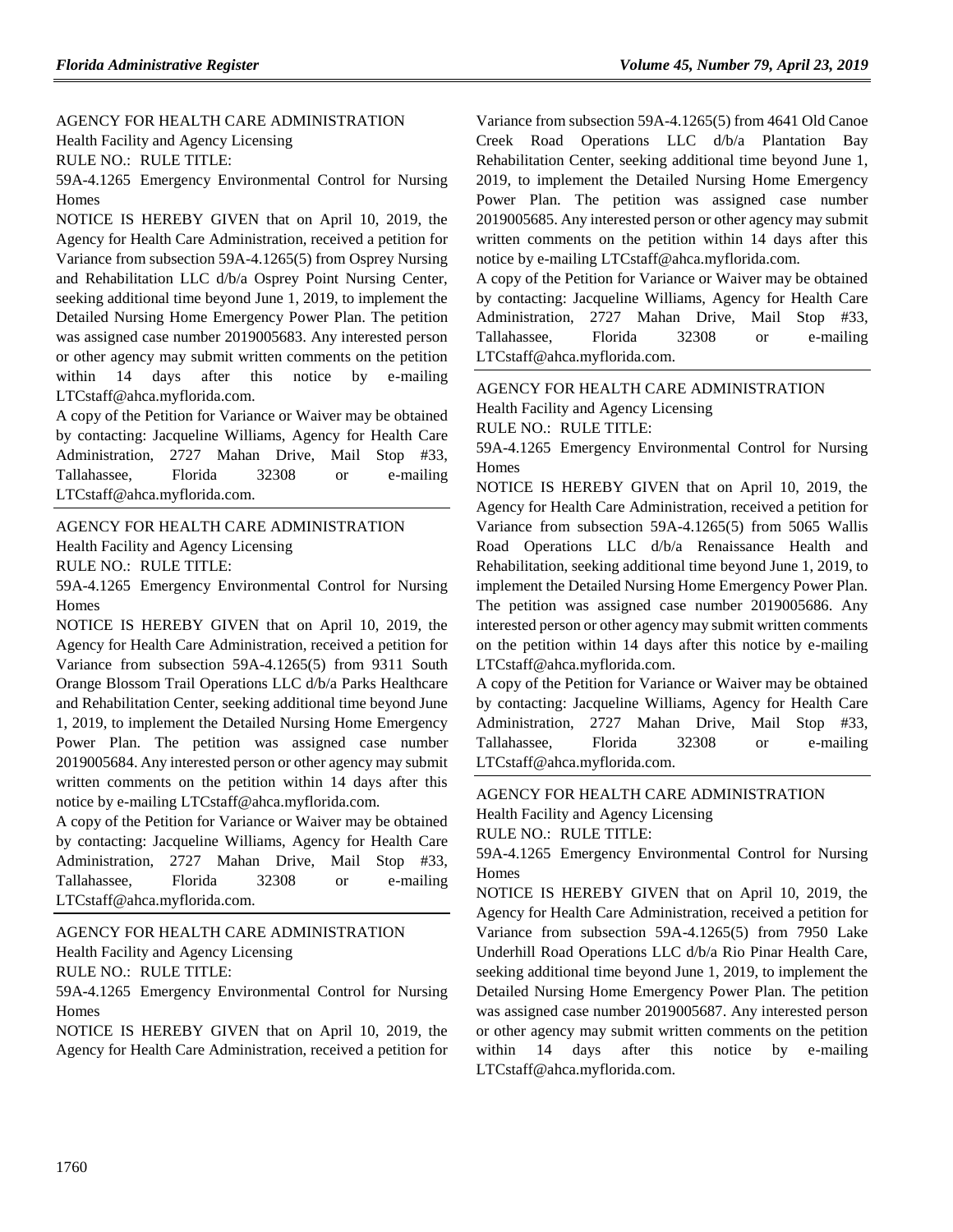A copy of the Petition for Variance or Waiver may be obtained by contacting: Jacqueline Williams, Agency for Health Care Administration, 2727 Mahan Drive, Mail Stop #33, Tallahassee, Florida 32308 or e-mailing LTCstaff@ahca.myflorida.com.

[AGENCY FOR HEALTH CARE ADMINISTRATION](https://www.flrules.org/gateway/department.asp?id=59) [Health Facility and Agency Licensing](https://www.flrules.org/gateway/organization.asp?id=186) RULE NO.: RULE TITLE:

[59A-4.1265](https://www.flrules.org/gateway/ruleNo.asp?id=59A-4.1265) Emergency Environmental Control for Nursing Homes

NOTICE IS HEREBY GIVEN that on April 10, 2019, the Agency for Health Care Administration, received a petition for Variance from subsection 59A-4.1265(5) from 3920 Rosewood Way Operations LLC d/b/a Rosewood Health and Rehabilitation Center, seeking additional time beyond June 1, 2019, to implement the Detailed Nursing Home Emergency Power Plan. The petition was assigned case number 2019005688. Any interested person or other agency may submit written comments on the petition within 14 days after this notice by e-mailing LTCstaff@ahca.myflorida.com.

A copy of the Petition for Variance or Waiver may be obtained by contacting: Jacqueline Williams, Agency for Health Care Administration, 2727 Mahan Drive, Mail Stop #33, Tallahassee, Florida 32308 or e-mailing LTCstaff@ahca.myflorida.com.

#### [AGENCY FOR HEALTH CARE ADMINISTRATION](https://www.flrules.org/gateway/department.asp?id=59)

[Health Facility and Agency Licensing](https://www.flrules.org/gateway/organization.asp?id=186)

RULE NO.: RULE TITLE:

[59A-4.1265](https://www.flrules.org/gateway/ruleNo.asp?id=59A-4.1265) Emergency Environmental Control for Nursing Homes

NOTICE IS HEREBY GIVEN that on April 10, 2019, the Agency for Health Care Administration, received a petition for Variance from subsection 59A-4.1265(5) from 9355 San Jose Boulevard Operations LLC d/b/a San Jose Health and Rehabilitation Center, seeking additional time beyond June 1, 2019, to implement the Detailed Nursing Home Emergency Power Plan. The petition was assigned case number 2019005689. Any interested person or other agency may submit written comments on the petition within 14 days after this notice by e-mailing LTCstaff@ahca.myflorida.com.

A copy of the Petition for Variance or Waiver may be obtained by contacting: Jacqueline Williams, Agency for Health Care Administration, 2727 Mahan Drive, Mail Stop #33, Tallahassee, Florida 32308 or e-mailing LTCstaff@ahca.myflorida.com.

### [AGENCY FOR HEALTH CARE ADMINISTRATION](https://www.flrules.org/gateway/department.asp?id=59) [Health Facility and Agency Licensing](https://www.flrules.org/gateway/organization.asp?id=186) RULE NO.: RULE TITLE:

[59A-4.1265](https://www.flrules.org/gateway/ruleNo.asp?id=59A-4.1265) Emergency Environmental Control for Nursing Homes

NOTICE IS HEREBY GIVEN that on April 10, 2019, the Agency for Health Care Administration, received a petition for Variance from subsection 59A-4.1265(5) from 1937 Jenks Avenue Operations LLC d/b/a Sea Breeze Health Care, seeking additional time beyond June 1, 2019, to implement the Detailed Nursing Home Emergency Power Plan. The petition was assigned case number 2019005691. Any interested person or other agency may submit written comments on the petition within 14 days after this notice by e-mailing LTCstaff@ahca.myflorida.com.

A copy of the Petition for Variance or Waiver may be obtained by contacting: Jacqueline Williams, Agency for Health Care Administration, 2727 Mahan Drive, Mail Stop #33, Tallahassee, Florida 32308 or e-mailing LTCstaff@ahca.myflorida.com.

#### [AGENCY FOR HEALTH CARE ADMINISTRATION](https://www.flrules.org/gateway/department.asp?id=59) [Health Facility and Agency Licensing](https://www.flrules.org/gateway/organization.asp?id=186)

RULE NO.: RULE TITLE:

[59A-4.1265:](https://www.flrules.org/gateway/ruleNo.asp?id=59A-4.1265) Emergency Environmental Control for Nursing Homes

NOTICE IS HEREBY GIVEN that on April 10, 2019, the Agency for Health Care Administration, received a petition for Variance from subsection 59A-4.1265(5) from 2401 NE 2nd Street Operations LLC d/b/a Seaview Nursing and Rehabilitation Center, seeking additional time beyond June 1, 2019, to implement the Detailed Nursing Home Emergency Power Plan. The petition was assigned case number 2019005692. Any interested person or other agency may submit written comments on the petition within 14 days after this notice by e-mailing LTCstaff@ahca.myflorida.com.

A copy of the Petition for Variance or Waiver may be obtained by contacting: Jacqueline Williams, Agency for Health Care Administration, 2727 Mahan Drive, Mail Stop #33, Tallahassee, Florida 32308 or e-mailing LTCstaff@ahca.myflorida.com.

[AGENCY FOR HEALTH CARE ADMINISTRATION](https://www.flrules.org/gateway/department.asp?id=59) [Health Facility and Agency Licensing](https://www.flrules.org/gateway/organization.asp?id=186) RULE NO.: RULE TITLE: [59A-4.1265](https://www.flrules.org/gateway/ruleNo.asp?id=59A-4.1265) Emergency Environmental Control for Nursing Homes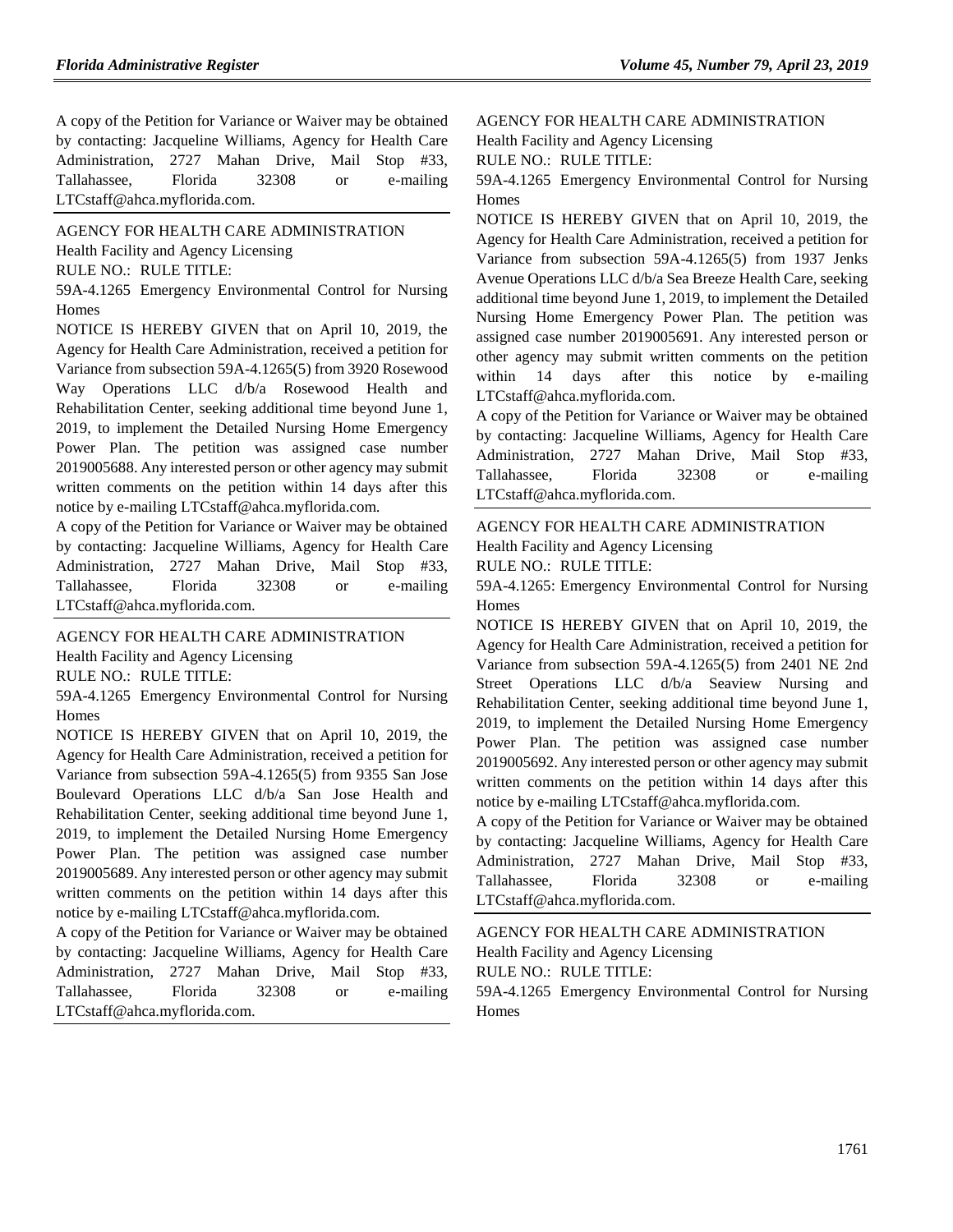NOTICE IS HEREBY GIVEN that on April 10, 2019, the Agency for Health Care Administration, received a petition for Variance from subsection 59A-4.1265(5) from 500 South Hospital Drive Operations LLC d/b/a Shoal Creek Rehabilitation Center, seeking additional time beyond June 1, 2019, to implement the Detailed Nursing Home Emergency Power Plan. The petition was assigned case number 2019005693. Any interested person or other agency may submit written comments on the petition within 14 days after this notice by e-mailing LTCstaff@ahca.myflorida.com.

A copy of the Petition for Variance or Waiver may be obtained by contacting: Jacqueline Williams, Agency for Health Care Administration, 2727 Mahan Drive, Mail Stop #33, Tallahassee, Florida 32308 or e-mailing LTCstaff@ahca.myflorida.com.

## [AGENCY FOR HEALTH CARE ADMINISTRATION](https://www.flrules.org/gateway/department.asp?id=59)

[Health Facility and Agency Licensing](https://www.flrules.org/gateway/organization.asp?id=186)

RULE NO.: RULE TITLE:

[59A-4.1265](https://www.flrules.org/gateway/ruleNo.asp?id=59A-4.1265) Emergency Environmental Control for Nursing Homes

NOTICE IS HEREBY GIVEN that on April 10, 2019, the Agency for Health Care Administration, received a petition for Variance from subsection 59A-4.1265(5) from 12170 Cortez Boulevard Operations LLC d/b/a Spring Hill Health and Rehabilitation Center, seeking additional time beyond June 1, 2019, to implement the Detailed Nursing Home Emergency Power Plan. The petition was assigned case number 2019005694. Any interested person or other agency may submit written comments on the petition within 14 days after this notice by e-mailing LTCstaff@ahca.myflorida.com.

A copy of the Petition for Variance or Waiver may be obtained by contacting: Jacqueline Williams, Agency for Health Care Administration, 2727 Mahan Drive, Mail Stop #33, Tallahassee, Florida 32308 or e-mailing LTCstaff@ahca.myflorida.com.

#### [AGENCY FOR HEALTH CARE ADMINISTRATION](https://www.flrules.org/gateway/department.asp?id=59)

[Health Facility and Agency Licensing](https://www.flrules.org/gateway/organization.asp?id=186)

RULE NO.: RULE TITLE:

[59A-4.1265](https://www.flrules.org/gateway/ruleNo.asp?id=59A-4.1265) Emergency Environmental Control for Nursing **Homes** 

NOTICE IS HEREBY GIVEN that on April 10, 2019, the Agency for Health Care Administration, received a petition for Variance from subsection 59A-4.1265(5) from 5405 Babcock Street Operations LLC d/b/a The Palms Rehabilitation and Healthcare Center, seeking additional time beyond June 1, 2019, to implement the Detailed Nursing Home Emergency Power Plan. The petition was assigned case number

2019005695. Any interested person or other agency may submit written comments on the petition within 14 days after this notice by e-mailing LTCstaff@ahca.myflorida.com.

A copy of the Petition for Variance or Waiver may be obtained by contacting: Jacqueline Williams, Agency for Health Care Administration, 2727 Mahan Drive, Mail Stop #33, Tallahassee, Florida 32308 or e-mailing LTCstaff@ahca.myflorida.com.

[AGENCY FOR HEALTH CARE ADMINISTRATION](https://www.flrules.org/gateway/department.asp?id=59)

[Health Facility and Agency Licensing](https://www.flrules.org/gateway/organization.asp?id=186)

RULE NO.: RULE TITLE:

[59A-4.1265](https://www.flrules.org/gateway/ruleNo.asp?id=59A-4.1265) Emergency Environmental Control for Nursing Homes

NOTICE IS HEREBY GIVEN that on April 10, 2019, the Agency for Health Care Administration, received a petition for Variance from subsection 59A-4.1265(5) from 10040 Hillview Road Operations LLC d/b/a University Hills Health and Rehabilitation, seeking additional time beyond June 1, 2019, to implement the Detailed Nursing Home Emergency Power Plan. The petition was assigned case number 2019005698. Any interested person or other agency may submit written comments on the petition within 14 days after this notice by e-mailing LTCstaff@ahca.myflorida.com.

A copy of the Petition for Variance or Waiver may be obtained by contacting: Jacqueline Williams, Agency for Health Care Administration, 2727 Mahan Drive, Mail Stop #33, Tallahassee, Florida 32308 or e-mailing LTCstaff@ahca.myflorida.com.

## [AGENCY FOR HEALTH CARE ADMINISTRATION](https://www.flrules.org/gateway/department.asp?id=59) [Health Facility and Agency Licensing](https://www.flrules.org/gateway/organization.asp?id=186)

RULE NO.: RULE TITLE:

[59A-4.1265](https://www.flrules.org/gateway/ruleNo.asp?id=59A-4.1265) Emergency Environmental Control for Nursing **Homes** 

NOTICE IS HEREBY GIVEN that on April 10, 2019, the Agency for Health Care Administration, received a petition for Variance from subsection 59A-4.1265(5) from 1550 Jess Parrish Court Operations LLC d/b/a Vista Manor, seeking additional time beyond June 1, 2019, to implement the Detailed Nursing Home Emergency Power Plan. The petition was assigned case number 2019005699. Any interested person or other agency may submit written comments on the petition within 14 days after this notice by e-mailing LTCstaff@ahca.myflorida.com.

A copy of the Petition for Variance or Waiver may be obtained by contacting: Jacqueline Williams, Agency for Health Care Administration, 2727 Mahan Drive, Mail Stop #33, Tallahassee, Florida 32308 or e-mailing LTCstaff@ahca.myflorida.com.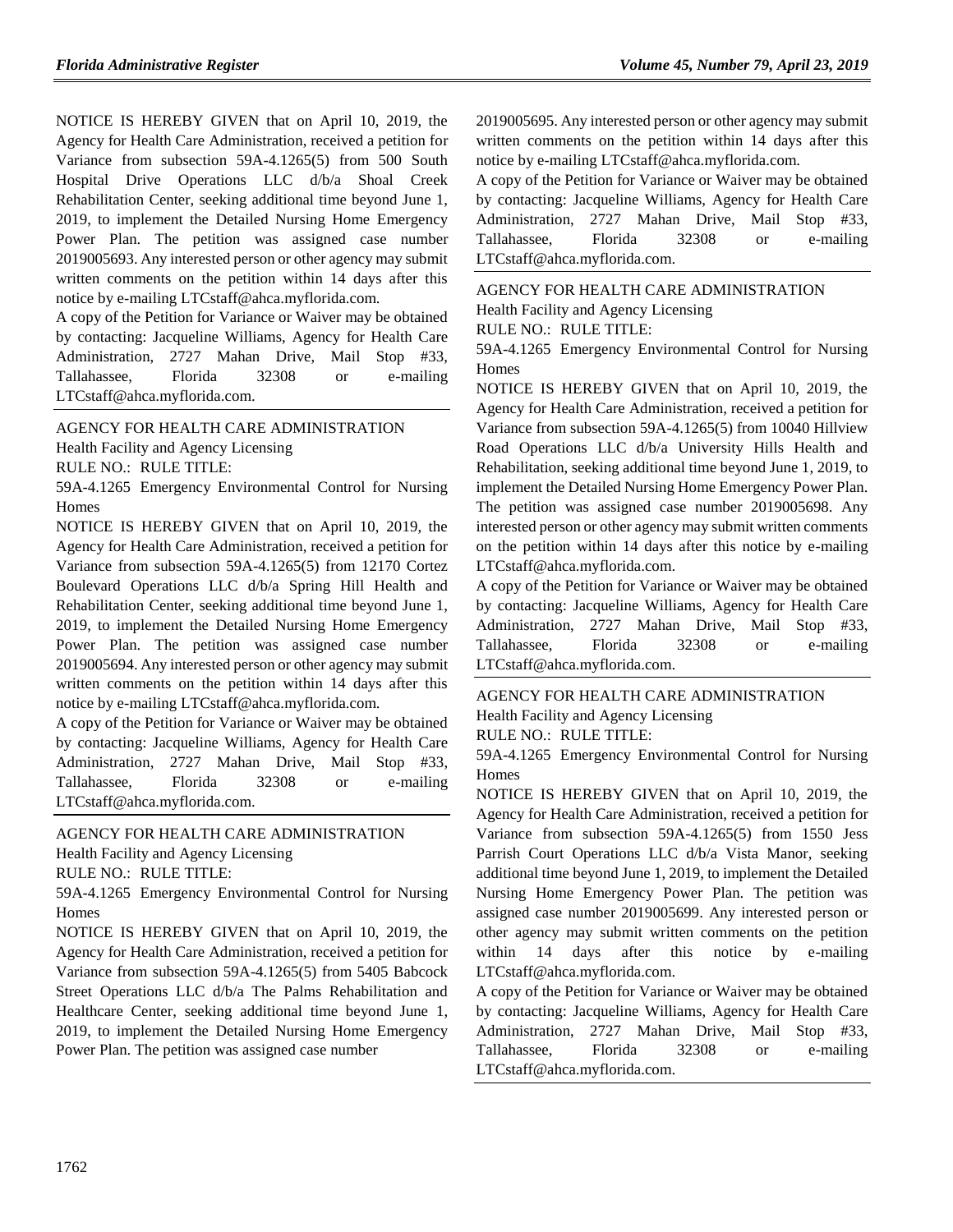[AGENCY FOR HEALTH CARE ADMINISTRATION](https://www.flrules.org/gateway/department.asp?id=59) [Health Facility and Agency Licensing](https://www.flrules.org/gateway/organization.asp?id=186)

RULE NO.: RULE TITLE:

[59A-4.1265](https://www.flrules.org/gateway/ruleNo.asp?id=59A-4.1265) Emergency Environmental Control for Nursing Homes

NOTICE IS HEREBY GIVEN that on April 10, 2019, the Agency for Health Care Administration, received a petition for Variance from subsection 59A-4.1265(5) from 1010 Carpenters Way Operations LLC d/b/a Wedgewood Healthcare Center, seeking additional time beyond June 1, 2019, to implement the Detailed Nursing Home Emergency Power Plan. The petition was assigned case number 2019005701. Any interested person or other agency may submit written comments on the petition within 14 days after this notice by e-mailing LTCstaff@ahca.myflorida.com.

A copy of the Petition for Variance or Waiver may be obtained by contacting: Jacqueline Williams, Agency for Health Care Administration, 2727 Mahan Drive, Mail Stop #33, Tallahassee, Florida 32308 or e-mailing LTCstaff@ahca.myflorida.com.

#### [AGENCY FOR HEALTH CARE ADMINISTRATION](https://www.flrules.org/gateway/department.asp?id=59)

[Health Facility and Agency Licensing](https://www.flrules.org/gateway/organization.asp?id=186)

RULE NO.: RULE TITLE:

[59A-4.1265](https://www.flrules.org/gateway/ruleNo.asp?id=59A-4.1265) Emergency Environmental Control for Nursing Homes

NOTICE IS HEREBY GIVEN that on April 10, 2019, the Agency for Health Care Administration, received a petition for Variance from subsection 59A-4.1265(5) from 6414 13th Road South Operations LLC d/b/a Wood Lake Health and Rehabilitation Center, seeking additional time beyond June 1, 2019, to implement the Detailed Nursing Home Emergency Power Plan. The petition was assigned case number 2019005702. Any interested person or other agency may submit written comments on the petition within 14 days after this notice by e-mailing LTCstaff@ahca.myflorida.com.

A copy of the Petition for Variance or Waiver may be obtained by contacting: Jacqueline Williams, Agency for Health Care Administration, 2727 Mahan Drive, Mail Stop #33, Tallahassee, Florida 32308 or e-mailing LTCstaff@ahca.myflorida.com.

[AGENCY FOR HEALTH CARE ADMINISTRATION](https://www.flrules.org/gateway/department.asp?id=59) [Health Facility and Agency Licensing](https://www.flrules.org/gateway/organization.asp?id=186)

RULE NO.: RULE TITLE:

[59A-4.1265](https://www.flrules.org/gateway/ruleNo.asp?id=59A-4.1265) Emergency Environmental Control for Nursing Homes

NOTICE IS HEREBY GIVEN that on April 15, 2019, the Agency for Health Care Administration, received a petition for Variance from subsection 59A-4.1265(5) from Zephyr Haven Health & Rehab Center, Inc. d/b/a AdventHealth Care Center

Zephyrhills South, seeking additional time beyond May 31, 2019, to implement the Detailed Nursing Home Emergency Power Plan. The petition was assigned case number 2019005788. Any interested person or other agency may submit written comments on the petition within 14 days after this notice by e-mailing LTCstaff@ahca.myflorida.com.

A copy of the Petition for Variance or Waiver may be obtained by contacting: Jacqueline Williams, Agency for Health Care Administration, 2727 Mahan Drive, Mail Stop #33, Tallahassee, Florida 32308 or e-mailing LTCstaff@ahca.myflorida.com.

#### [AGENCY FOR HEALTH CARE ADMINISTRATION](https://www.flrules.org/gateway/department.asp?id=59)

[Health Facility and Agency Licensing](https://www.flrules.org/gateway/organization.asp?id=186)

RULE NO.: RULE TITLE:

[59A-4.1265](https://www.flrules.org/gateway/ruleNo.asp?id=59A-4.1265) Emergency Environmental Control for Nursing **Homes** 

NOTICE IS HEREBY GIVEN that on April 16, 2019, the Agency for Health Care Administration, received a petition for Variance from subsection 59A-4.1265(5) from Bayview Center, LLC, seeking additional time beyond April 30, 2019, to implement the Detailed Nursing Home Emergency Power Plan. The petition was assigned case number 2019005815. Any interested person or other agency may submit written comments on the petition within 14 days after this notice by e-mailing LTCstaff@ahca.myflorida.com.

A copy of the Petition for Variance or Waiver may be obtained by contacting: Jacqueline Williams, Agency for Health Care Administration, 2727 Mahan Drive, Mail Stop #33, Tallahassee, Florida 32308 or e-mailing LTCstaff@ahca.myflorida.com.

#### [AGENCY FOR HEALTH CARE ADMINISTRATION](https://www.flrules.org/gateway/department.asp?id=59)

[Health Facility and Agency Licensing](https://www.flrules.org/gateway/organization.asp?id=186)

RULE NO.: RULE TITLE:

[59A-4.1265](https://www.flrules.org/gateway/ruleNo.asp?id=59A-4.1265) Emergency Environmental Control for Nursing Homes

NOTICE IS HEREBY GIVEN that on April 16, 2019, the Agency for Health Care Administration, received a petition for Variance from subsection 59A-4.1265(5) from Riverwood Center, LLC, seeking additional time beyond April 30, 2019, to implement the Detailed Nursing Home Emergency Power Plan. The petition was assigned case number 2019005816. Any interested person or other agency may submit written comments on the petition within 14 days after this notice by e-mailing LTCstaff@ahca.myflorida.com.

A copy of the Petition for Variance or Waiver may be obtained by contacting: Jacqueline Williams, Agency for Health Care Administration, 2727 Mahan Drive, Mail Stop #33, Tallahassee, Florida 32308 or e-mailing LTCstaff@ahca.myflorida.com.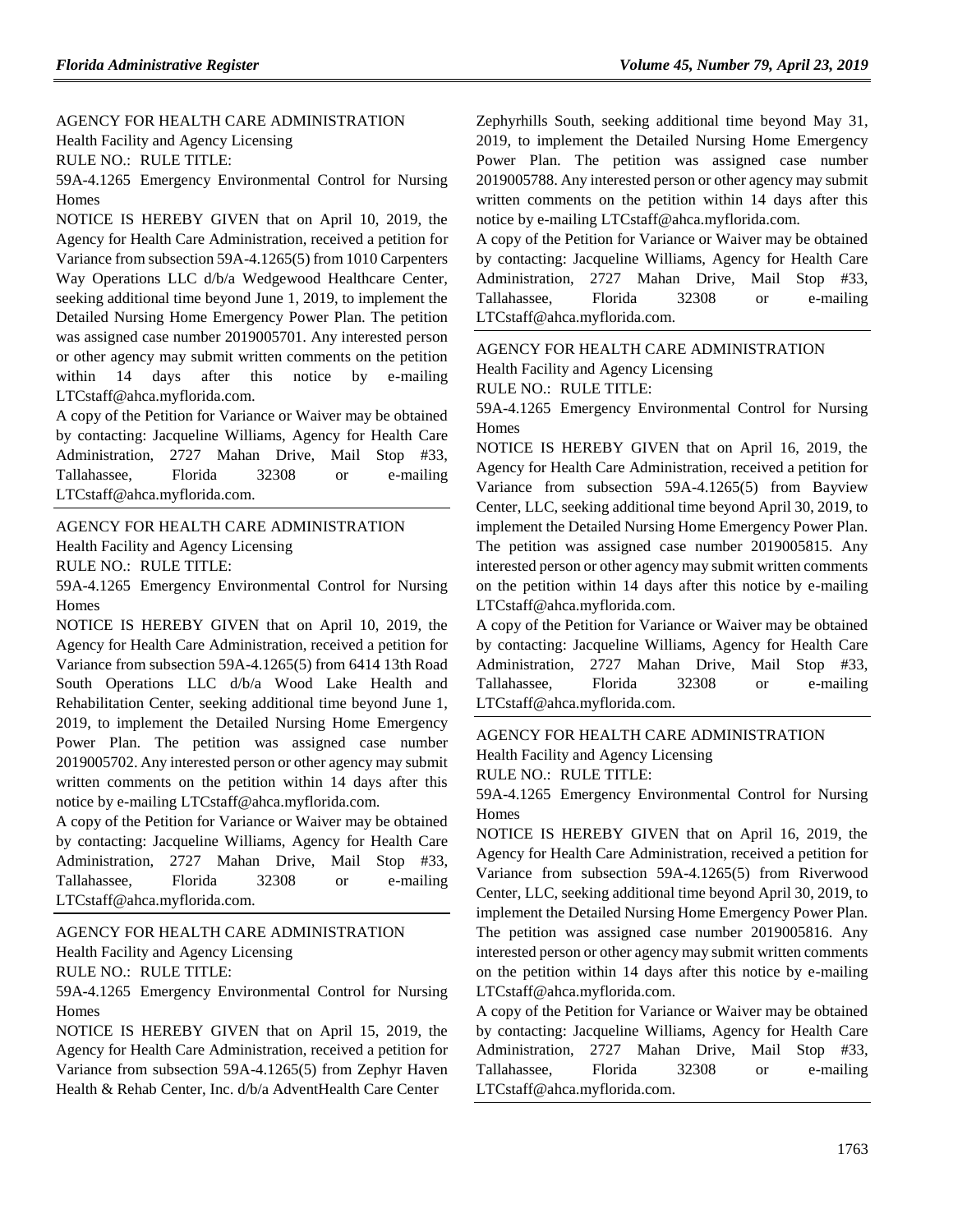[AGENCY FOR HEALTH CARE ADMINISTRATION](https://www.flrules.org/gateway/department.asp?id=59) [Health Facility and Agency Licensing](https://www.flrules.org/gateway/organization.asp?id=186)

RULE NO.: RULE TITLE:

[59A-4.1265](https://www.flrules.org/gateway/ruleNo.asp?id=59A-4.1265) Emergency Environmental Control for Nursing Homes

NOTICE IS HEREBY GIVEN that on April 16, 2019, the Agency for Health Care Administration, received a petition for Variance from subsection 59A-4.1265(5) from Ruleme Center, LLC, seeking additional time beyond April 30, 2019, to implement the Detailed Nursing Home Emergency Power Plan. The petition was assigned case number 2019005817. Any interested person or other agency may submit written comments on the petition within 14 days after this notice by e-mailing LTCstaff@ahca.myflorida.com.

A copy of the Petition for Variance or Waiver may be obtained by contacting: Jacqueline Williams, Agency for Health Care Administration, 2727 Mahan Drive, Mail Stop #33, Tallahassee, Florida 32308 or e-mailing LTCstaff@ahca.myflorida.com.

[AGENCY FOR HEALTH CARE ADMINISTRATION](https://www.flrules.org/gateway/department.asp?id=59) [Health Facility and Agency Licensing](https://www.flrules.org/gateway/organization.asp?id=186)

RULE NO.: RULE TITLE:

[59A-4.1265](https://www.flrules.org/gateway/ruleNo.asp?id=59A-4.1265) Emergency Environmental Control for Nursing **Homes** 

NOTICE IS HEREBY GIVEN that on April 16, 2019, the Agency for Health Care Administration, received a petition for Variance from subsection 59A-4.1265(5) from Tierra Pines Center, LLC, seeking additional time beyond April 30, 2019, to implement the Detailed Nursing Home Emergency Power Plan. The petition was assigned case number 2019005818. Any interested person or other agency may submit written comments on the petition within 14 days after this notice by e-mailing LTCstaff@ahca.myflorida.com.

A copy of the Petition for Variance or Waiver may be obtained by contacting: Jacqueline Williams, Agency for Health Care Administration, 2727 Mahan Drive, Mail Stop #33, Tallahassee, Florida 32308 or e-mailing LTCstaff@ahca.myflorida.com.

[DEPARTMENT OF BUSINESS AND PROFESSIONAL](https://www.flrules.org/gateway/department.asp?id=61)  [REGULATION](https://www.flrules.org/gateway/department.asp?id=61)

[Division of Hotels and Restaurants](https://www.flrules.org/gateway/organization.asp?id=249)

RULE NO.: RULE TITLE:

[61C-4.010](https://www.flrules.org/gateway/ruleNo.asp?id=61C-4.010) Sanitation and Safety Requirements

NOTICE IS HEREBY GIVEN that on April 22, 2019, the Florida Department of Business and Professional Regulation, Division of Hotels and Restaurants, received a petition for a Routine Variance for Subparagraph 3-305.11(A)(2), 2009 FDA Food Code, Section 3-305.14, 2009 FDA Food Code, Section 6-202.15, 2009 FDA Food Code, Section 6-202.16, 2009 FDA Food Code, subsection 61C-4.010(1), Florida Administrative Code, and subsection 61C-4.010(6), Florida Administrative Code from D'Antojos Catering Inc. located in Orlando. The above referenced F.A.C. addresses the requirement for proper handling and dispensing of food. They are requesting to dispense bulk time/temperature control for safety foods from an open air mobile food dispensing vehicle.

The Division of Hotels and Restaurants will accept comments concerning the Petition for 14 days from the date of publication of this notice. To be considered, comments must be received before 5:00 p.m.

A copy of the Petition for Variance or Waiver may be obtained by contacting: Daisy.Lee@myfloridalicense.com,

Division of Hotels and Restaurants, 2601 Blair Stone Road, Tallahassee, Florida 32399-1011.

#### [DEPARTMENT OF HEALTH](https://www.flrules.org/gateway/department.asp?id=64)

[Board of Clinical Laboratory Personnel](https://www.flrules.org/gateway/organization.asp?id=322)

RULE NO.: RULE TITLE:

[64B3-5.002](https://www.flrules.org/gateway/ruleNo.asp?id=64B3-5.002) Supervisor

NOTICE IS HEREBY GIVEN that on April 18, 2019, the Board of Clinical Laboratory Personnel, received a petition for variance or waiver submitted by Maria del C. Rivera Rosado, MT. Petitioner is seeking a variance or waiver of Rule 64B3- 5.002, F.A.C., which sets forth the education, training/experience and examination requirements for licensure as a supervisor. Comments on the petition should be filed with the Board of Clinical Laboratory Personnel, 4052 Bald Cypress Way, Bin # C07, Tallahassee, Florida 32399-3257, telephone:  $(850)488-0595$ , or by electronic mail Anthony.Spivey@flhealth.gov, within 14 days of publication of this notice.

A copy of the Petition for Variance or Waiver may be obtained by contacting: Anthony B. Spivey, Executive Director, Board of Clinical Laboratory Personnel, at the above address.

# Section VI Notice of Meetings, Workshops and Public **Hearings**

#### [DEPARTMENT OF STATE](https://www.flrules.org/gateway/department.asp?id=1)

The Department of State announces a public meeting to which all persons are invited.

DATE AND TIME: April 30, 2019, 10:00 a.m. ET

PLACE: R.A. Gray Building, 500 S. Bronough Street, Tallahassee, FL 32399

GENERAL SUBJECT MATTER TO BE CONSIDERED: In accordance with Section 120.525, Florida Statutes, a meeting to make a contract recommendation for the Sunbiz COTS Business Registry Solution is hereby noticed.

A copy of the agenda may be obtained by contacting: Vonda Murray, (850)245-6590 or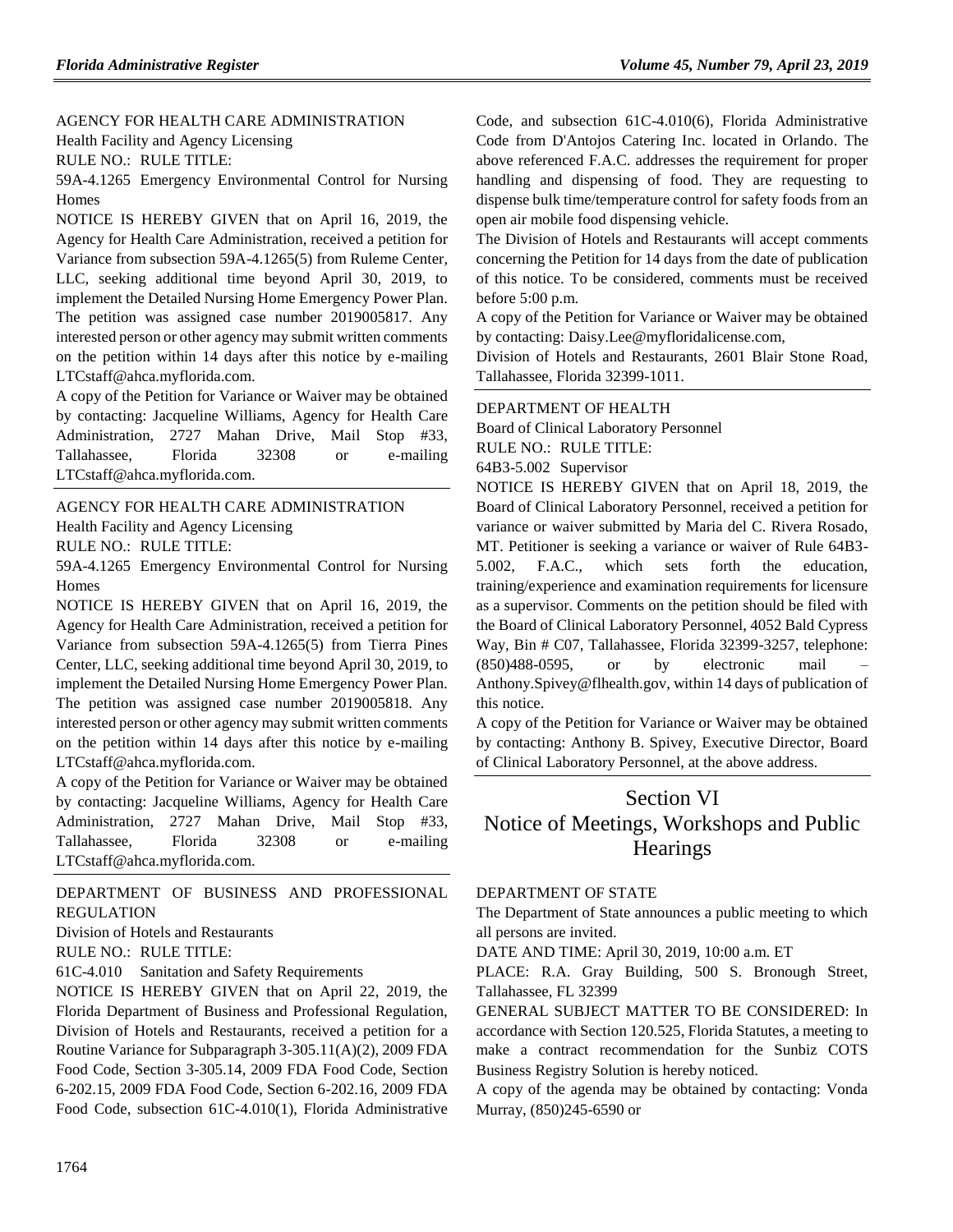Purchasing@dos.myflorida.com.

Pursuant to the provisions of the Americans with Disabilities Act, any person requiring special accommodations to participate in this workshop/meeting is asked to advise the agency at least 48 hours before the workshop/meeting by contacting: Vonda Murray, (850)245-6590 or Purchasing@dos.myflorida.com. If you are hearing or speech impaired, please contact the agency using the Florida Relay Service, 1(800)955-8771 (TDD) or 1(800)955-8770 (Voice). For more information, you may contact: Vonda Murray, (850)245-6590 or Purchasing@dos.myflorida.com.

[DEPARTMENT OF AGRICULTURE AND CONSUMER](https://www.flrules.org/gateway/department.asp?id=5)  [SERVICES](https://www.flrules.org/gateway/department.asp?id=5)

[Division of Consumer Services](https://www.flrules.org/gateway/organization.asp?id=170)

RULE NOS.:RULE TITLES:

[5J-20.022](https://www.flrules.org/gateway/ruleNo.asp?id=5J-20.022) Marking of Containers; Posting of Owner Contact Information at Dealer Locations

[5J-20.041](https://www.flrules.org/gateway/ruleNo.asp?id=5J-20.041) Underground Installations

The Florida Department of Agriculture and Consumer Services announces a hearing to which all persons are invited.

DATE AND TIME: May 10, 2019, 10:00 a.m. – 12:00 Noon

PLACE: Florida Department of Agriculture and Consumer Services, Interstate Business Park, 4510 Oak Fair Blvd., Ste. 202, Tampa, FL 33610

GENERAL SUBJECT MATTER TO BE CONSIDERED: A rule hearing has been requested for the proposed amendments to Rules 5J-20.022 and 5J-20.041, as published in the March 27, 2019, Florida Administrative Register (Volume 45, Issue 60).

A copy of the agenda may be obtained by contacting: Harold Prince, Chief, Bureau of Standards, 3125 Conner Boulevard, Tallahassee, FL 32399, (850)728-1316.

Pursuant to the provisions of the Americans with Disabilities Act, any person requiring special accommodations to participate in this workshop/meeting is asked to advise the agency at least 48 hours before the workshop/meeting by contacting: Harold Prince at (850)728-1316. If you are hearing or speech impaired, please contact the agency using the Florida Relay Service, 1(800)955-8771 (TDD) or 1(800)955-8770 (Voice).

#### [EXECUTIVE OFFICE OF THE GOVERNOR](https://www.flrules.org/gateway/department.asp?id=27)

The following state governmental agencies, boards and commissions announce a public meeting to which all persons are invited:

State Board of Administration Division of Bond Finance Financial Services Commission Office of Insurance Regulation Office of Financial Regulation Department of Veterans' Affairs Department of Highway Safety and Motor Vehicles

Department of Law Enforcement

Department of Revenue

Administration Commission

Florida Land and Water Adjudicatory Commission

Board of Trustees of the Internal Improvement Trust Fund

Department of Environmental Protection

DATES AND TIMES: May 7, 2019, 9:00 a.m.

PLACE: Cabinet Meeting Room, Lower Level, The Capitol, Tallahassee, Florida

GENERAL SUBJECT MATTER TO BE CONSIDERED:

The State Board of Administration will take action on matters duly presented on its agenda, which may include such matters as Executive Director's reports; approval of fiscal sufficiency of state bond issues; approval of sale of local bonds at an interest rate in excess of statutory interest rate limitation; reports on investment performance; designation of banks as depositories for state funds; adoption of rules and regulations; investment of state funds pursuant to Chapter 215, F.S.; and consideration of other matters within its authority pursuant to Chapters 215 and 344, F.S., and Section 16 of Article IX of the Florida Constitution of 1885, as continued by subsection 9(c) of Article XII of the Florida Constitution of 1968.

The Division of Bond Finance of the State Board of Administration will take action on matters duly presented on its agenda, which will deal with the issuance of State bonds, arbitrage compliance and related matters.

The Financial Services Commission will take action on matters duly presented on its agenda which may include, but not be limited to; matters relating to rulemaking for all activities of the Office of Insurance Regulation concerning insurers and other risk bearing entities, including licensing, rates, policy forms, market conduct, claims, adjusters, issuance of certificates of authority, solvency, viatical settlements, premium financing, and administrative supervision, as provided under the Insurance Code or Chapter 636, F.S., and matters related to rulemaking for all activities of the Office of Financial Regulation relating to the regulation of banks, credit unions, other financial institutions, finance companies, retail installment sales providers, title loan lenders, collection agencies, mortgage brokers, mortgage lenders, certified capital companies, money services businesses, and the securities industry.

The Department of Veterans' Affairs will take action on matters duly presented on its agenda which may include the administration of the Department as well as actions taken to further the Department's mission of providing assistance to veterans and their dependents, pursuant to Section 292.05, F.S. The Department of Highway Safety and Motor Vehicles will take action on matters duly presented on its agenda, which may include such matters as approval of agency policies, taking agency action with regard to administrative procedure matters,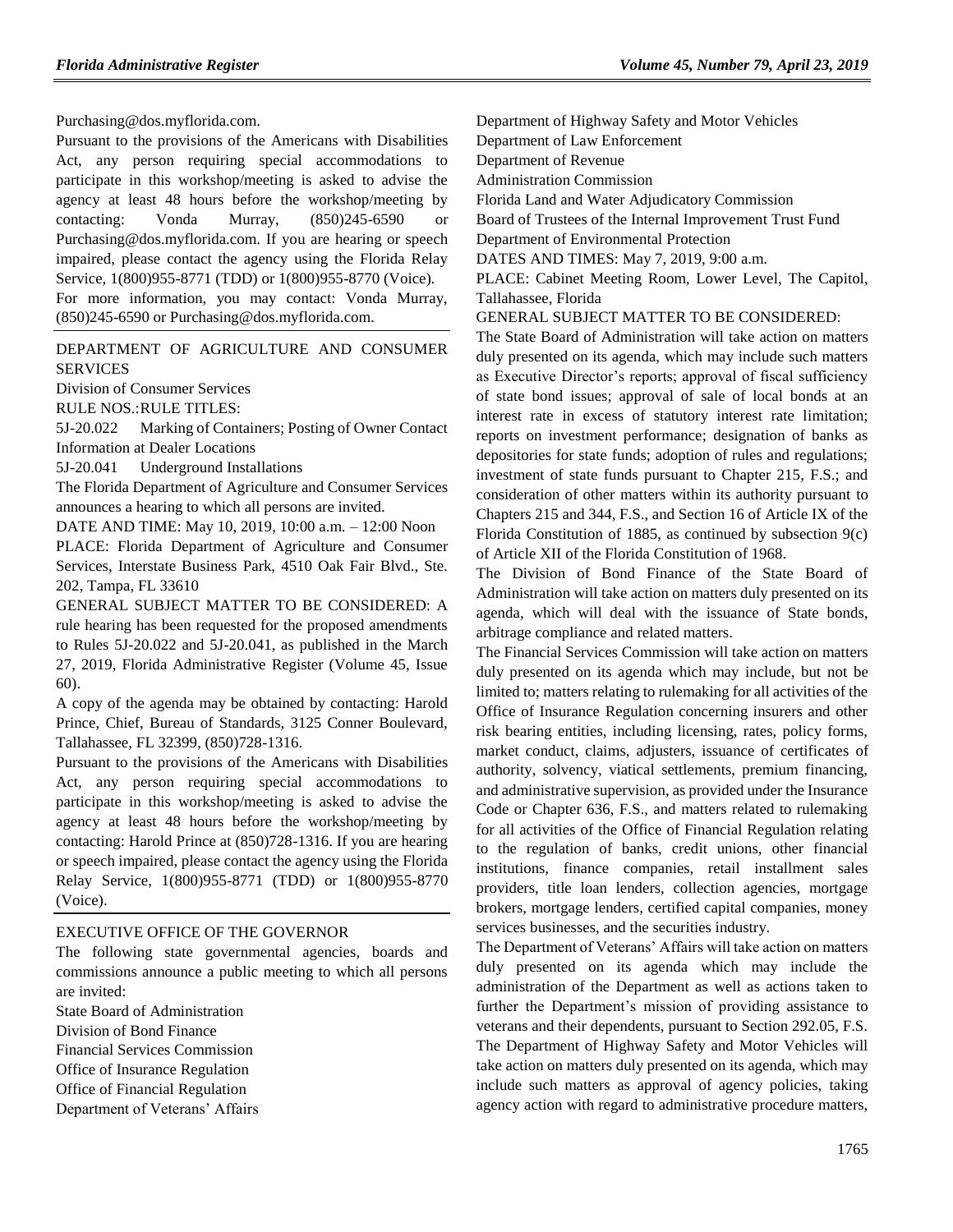and considering other matters within its authority pursuant to Florida Statutes.

The Department of Law Enforcement will take action on matters duly presented on its agenda which may include but not be limited to such matters as transfer of agency funds or positions, formulation of Departmental Rules, administrative procedure matters, submittal of reports as required, enter into contracts as authorized and to consider other matters within its authority pursuant to Chapters 20, 23, 120 and 943, F.S.

The Department of Revenue will act on matters duly presented on its agenda which may include approval of rules, legislative concept proposals, contracts over \$100,000, Departmental budgets, administrative procedure matters, and consideration of other matters within its authority.

The Administration Commission will take action on matters duly presented on its agenda which may include such matters as to create or transfer agency funds or positions, approve Career Service rules, administrative procedure matters, environmental matters arising under Chapter 380, F.S., comprehensive planning issues pursuant to Section 163.3184, F.S., determine sheriffs' budget matters, and consider other matters within its authority pursuant to various statutes including Chapters 110, 215 and 216, F.S.

The Florida Land and Water Adjudicatory Commission will take action on matters duly presented on its agenda including appeals of local government development orders in areas of critical state concern or of developments of regional impact under Section 380.07, F.S.; and review of water management matters under Chapter 373, F.S. The Commission will also review Department of Environmental Protection's rules and orders which, prior to July 1, 1993, the Governor and Cabinet, sitting as the head of the Department of Natural Resources, had authority to issue or promulgate.

The Board of Trustees of the Internal Improvement Trust Fund will take action on matters for which it is responsible pursuant to law (including duties pursuant to Title 18 of the Florida Statutes and Title 18 of the Florida Administrative Code) and that are duly presented on its agenda, which may include such matters as aquacultural issues as presented by the Division of Aquaculture in the Department of Agriculture and Consumer Services; mineral leases or sales; state or sovereign land leases, sales, exchanges, dedications, and easements; conservation and preservation lands and other land purchases; land planning matters and other matters within its authority.

The Department of Environmental Protection will present for consideration those matters required by law to be reviewed by the Governor and Cabinet, sitting as the Siting Board, which may include, but are not limited to siting of power plants and electric and natural gas transmission lines.

A copy of any of the above agendas submitted to the Governor and Cabinet for this meeting may be obtained by viewing the

website of the Governor and Cabinet at http://www.myflorida.com/myflorida/cabinet/ or by contacting each individual agency.

Pursuant to the provisions of the Americans with Disabilities Act, any person requiring special accommodations to participate in this meeting is asked to provide at least 48 hours' notification before the meeting by contacting: the Governor's Cabinet Affairs Office, (850)488-5152.

CABINET AIDES BRIEFING: On the Wednesday of the week prior to the above meeting, there will be a meeting of the aides to the Governor and Cabinet Members at 9:00 a.m., Cabinet Meeting Room, Lower Level, The Capitol, Tallahassee.

#### [REGIONAL PLANNING COUNCILS](https://www.flrules.org/gateway/department.asp?id=29)

[Central Florida Regional Planning Council](https://www.flrules.org/gateway/organization.asp?id=63)

The Central Florida Regional Planning Council (CFRPC) announces a public meeting to which all persons are invited.

DATE AND TIME: May 9, 2019, 9:30 a.m.

PLACE: Florida Polytechnic University, 4700 Research Way, Lakeland, FL 33805

GENERAL SUBJECT MATTER TO BE CONSIDERED: Regular quarterly meeting of the Local Emergency Planning Committee (LEPC) and/or its subcommittees, to discuss provisions of the Emergency Planning Community Right-to-Know program. Items pertaining to the State Emergency Response Commission (SERC) may be discussed.

A copy of the agenda may be obtained by contacting: Chuck Carter at 1(863)534-7130 ext. 107, or at ccarter@cfrpc.org.

Pursuant to the provisions of the Americans with Disabilities Act, any person requiring special accommodations to participate in this workshop/meeting is asked to advise the agency at least 3 days before the workshop/meeting by contacting: Chuck Carter at 1(863)534-7130 ext. 107, or at ccarter@cfrpc.org. If you are hearing or speech impaired, please contact the agency using the Florida Relay Service, 1(800)955-8771 (TDD) or 1(800)955-8770 (Voice).

If any person decides to appeal any decision made by the Board with respect to any matter considered at this meeting or hearing, he/she will need to ensure that a verbatim record of the proceeding is made, which record includes the testimony and evidence from which the appeal is to be issued.

#### [DEPARTMENT OF ELDER AFFAIRS](https://www.flrules.org/gateway/department.asp?id=58)

[Division of Volunteer and Community Services](https://www.flrules.org/gateway/organization.asp?id=530)

The Department of Elder Affairs announces a public meeting to which all persons are invited.

DATE AND TIME: Wednesday, May 1, 2019, 9:00 a.m.

PLACE: Brookdale Fort Myers the Colony, 13565 American Colony Blvd, Ft. Myers, FL 33912; or Conference Line: 1(888)585-9008; Conference Room Number: 600 513 360# GENERAL SUBJECT MATTER TO BE CONSIDERED: Meeting of the Dementia Cure and Care Initiative Task force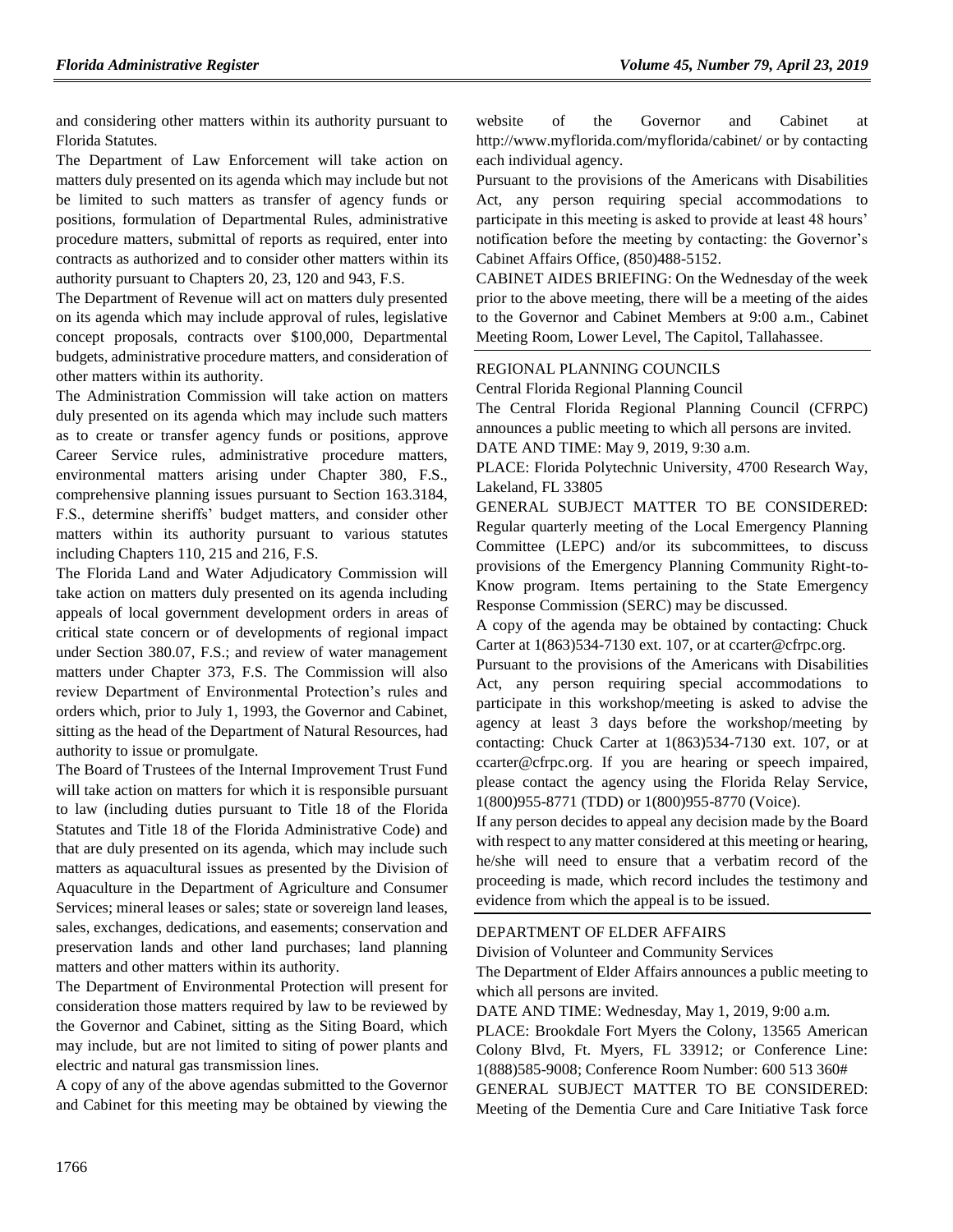for the City of Ft. Myers. The goal of the DCCI Task Force is to engage communities across the state to be more Dementia-Caring, promote better care for Floridians affected by dementia, and support research efforts to find a cure. The vision of the DCCI Task Force is to see all Florida communities engaged in providing better care for those affected by dementia while we work towards a cure.

A copy of the agenda may be obtained by contacting: Laura Copeland, Department of Elder Affairs, (850)414-2020, CopelandL@elderaffairs.org.

Pursuant to the provisions of the Americans with Disabilities Act, any person requiring special accommodations to participate in this workshop/meeting is asked to advise the agency at least 3 days before the workshop/meeting by contacting: Laura Copeland, Department of Elder Affairs, (850)414-2020, CopelandL@elderaffairs.org. If you are hearing or speech impaired, please contact the agency using the Florida Relay Service, 1(800)955-8771 (TDD) or 1(800)955- 8770 (Voice).

For more information, you may contact: Laura Copeland, Department of Elder Affairs, (850)414-2020, CopelandL@elderaffairs.org.

#### [DEPARTMENT OF ELDER AFFAIRS](https://www.flrules.org/gateway/department.asp?id=58)

[Division of Volunteer and Community Services](https://www.flrules.org/gateway/organization.asp?id=530)

The Department of Elder Affairs announces a public meeting to which all persons are invited.

DATE AND TIME: Wednesday, May 8, 2019, 3:30 p.m.

PLACE: Friendship Center Sarasota – The Caregiving Place, 1820 Brother Geenen Way, Sarasota, FL 34236; or Conference Line: 1(888)585-9008; Conference Room Number: 600 513 360#

GENERAL SUBJECT MATTER TO BE CONSIDERED: Meeting of the Dementia Cure and Care Initiative Task force for the City of Sarasota. The goal of the DCCI Task Force is to engage communities across the state to be more Dementia-Caring, promote better care for Floridians affected by dementia, and support research efforts to find a cure. The vision of the DCCI Task Force is to see all Florida communities engaged in providing better care for those affected by dementia while we work towards a cure.

A copy of the agenda may be obtained by contacting: Laura Copeland, Department of Elder Affairs, (850)414-2020, CopelandL@elderaffairs.org.

Pursuant to the provisions of the Americans with Disabilities Act, any person requiring special accommodations to participate in this workshop/meeting is asked to advise the agency at least 3 days before the workshop/meeting by contacting: Laura Copeland, Department of Elder Affairs, (850)414-2020, CopelandL@elderaffairs.org. If you are hearing or speech impaired, please contact the agency using the

Florida Relay Service, 1(800)955-8771 (TDD) or 1(800)955- 8770 (Voice).

For more information, you may contact: Laura Copeland, Department of Elder Affairs, (850)414-2020, CopelandL@elderaffairs.org.

#### [DEPARTMENT OF ELDER AFFAIRS](https://www.flrules.org/gateway/department.asp?id=58)

[Division of Volunteer and Community Services](https://www.flrules.org/gateway/organization.asp?id=530)

The Department of Elder Affairs announces a public meeting to which all persons are invited.

DATE AND TIME: Monday, May 13, 2019, 1:30 p.m.

PLACE: University of South Florida Department of Psychiatry and Behavioral Sciences, 3515 East Fletcher Avenue, Tampa, FL 33613; or Conference Line: 1(888)585-9008; Conference Room Number: 600 513 360#

GENERAL SUBJECT MATTER TO BE CONSIDERED: Meeting of the Dementia Cure and Care Initiative Task force for the City of Tampa. The goal of the DCCI Task Force is to engage communities across the state to be more Dementia-Caring, promote better care for Floridians affected by dementia, and support research efforts to find a cure. The vision of the DCCI Task Force is to see all Florida communities engaged in providing better care for those affected by dementia while we work towards a cure.

A copy of the agenda may be obtained by contacting: Laura Copeland, Department of Elder Affairs, (850)414-2020, CopelandL@elderaffairs.org.

Pursuant to the provisions of the Americans with Disabilities Act, any person requiring special accommodations to participate in this workshop/meeting is asked to advise the agency at least 3 days before the workshop/meeting by contacting: Laura Copeland, Department of Elder Affairs, (850)414-2020, CopelandL@elderaffairs.org. If you are hearing or speech impaired, please contact the agency using the Florida Relay Service, 1(800)955-8771 (TDD) or 1(800)955- 8770 (Voice).

For more information, you may contact: Laura Copeland, Department of Elder Affairs, (850)414-2020, CopelandL@elderaffairs.org.

#### [DEPARTMENT OF ELDER AFFAIRS](https://www.flrules.org/gateway/department.asp?id=58)

[Division of Volunteer and Community Services](https://www.flrules.org/gateway/organization.asp?id=530)

The Department of Elder Affairs announces a public meeting to which all persons are invited.

DATE AND TIME: Friday, May 31, 2019, 1:00 p.m.

PLACE: Area Agency on Aging for North Florida, Inc., 2414 Mahan Drive, Tallahassee, FL 32308; or Conference Line: 1(888)585-9008; Conference Room Number: 600 513 360#

GENERAL SUBJECT MATTER TO BE CONSIDERED: Meeting of the Dementia Cure and Care Initiative Task Force for the City of Tallahassee. The goal of the DCCI is to engage communities across the state to be more Dementia-Caring,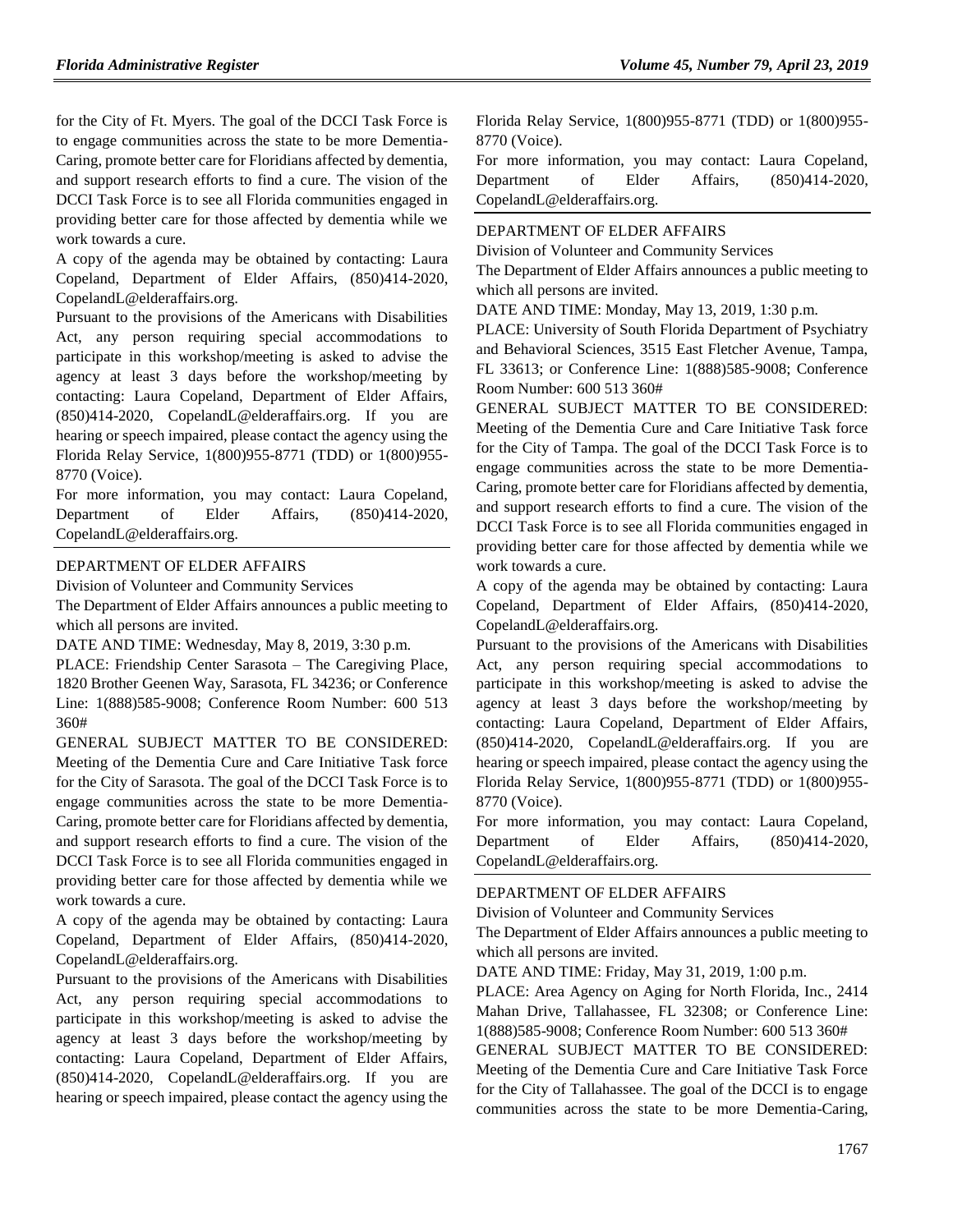promote better care for Floridians affected by dementia, and support research efforts to find a cure. The vision of the DCCI Task Force is to see all Florida communities engaged in providing better care for those affected by dementia while we work towards a cure.

A copy of the agenda may be obtained by contacting: Laura Copeland, Department of Elder Affairs, (850)414-2020, CopelandL@elderaffairs.org.

Pursuant to the provisions of the Americans with Disabilities Act, any person requiring special accommodations to participate in this workshop/meeting is asked to advise the agency at least 3 days before the workshop/meeting by contacting: Laura Copeland, Department of Elder Affairs, (850)414-2020, CopelandL@elderaffairs.org. If you are hearing or speech impaired, please contact the agency using the Florida Relay Service, 1(800)955-8771 (TDD) or 1(800)955- 8770 (Voice).

For more information, you may contact: Laura Copeland, Department of Elder Affairs, (850)414-2020, CopelandL@elderaffairs.org.

#### [DEPARTMENT OF MANAGEMENT SERVICES](https://www.flrules.org/gateway/department.asp?id=60)

[Commission on Human Relations](https://www.flrules.org/gateway/organization.asp?id=245)

The Florida Commission on Human Relations announces a public meeting to which all persons are invited.

DATE AND TIME: Tuesday, April 30, 2019, 9:00 a.m. ET PLACE: Call 1(888)585-9008, and when prompted enter conference room number 413-187-475, followed by the # key. GENERAL SUBJECT MATTER TO BE CONSIDERED:

```
Review Housing and Urban Development Report
```
A copy of the agenda may be obtained by contacting: casey.snipes@fchr.myflorida.com or (850)907-6785.

The FCHR office at 4075 Esplanade Way, Room 110, Tallahassee, FL 32399, will serve as an access point for this meeting. Interested persons wishing to attend this meeting may also do so by appearing in person at this designated access point, at which location telephonic access to the meeting will be provided.

For more information, you may contact: casey.snipes@fchr.myflorida.com or (850)907-6785.

#### DEPARTMENT OF HEALTH

#### Board of Orthotists & Prosthetists

The Department of Health, Board of Orthotists & Prosthetists, announces a CORRECTION as to the Board Office contact needed to obtain any meeting material or special accommodations as well as the date and time for the official Board meeting which was published in the Florida Administrative Register on October 23, 2018 in volume 44/207. DATE AND TIME: August 2, 2019, 1:00 p.m. ET

PLACE: Holiday Inn Fort Myers Airport at Town Center, 9931 Interstate Commerce Dr., Fort Myers, FL 33913, (239)561- 1550.

PURPOSE: To conduct general board business.

A copy of the agenda may be obtained by visiting [www.floridasorthotistsprosthetists.gov.](file:///C:/Users/wlkerce/AppData/Local/Microsoft/Windows/Temporary%20Internet%20Files/Content.IE5/A0GIJY5Z/www.floridasorthotistsprosthetists.gov) If a person decides to appeal any decision made by the Board with respect to any matter considered at this meeting, he/she will need to ensure that a verbatim record of the proceeding is made, which record includes the testimony and the evidence upon which the appeal is to be made. Those who are hearing impaired, using TDD equipment, can call the Florida Telephone Relay System at 1(800)955-8771. Persons requiring special accommodations due to disability or physical impairment should contact the Board Office at least one week in advance by phone to (850)245-4292.

## [DEPARTMENT OF CHILDREN AND FAMILIES](https://www.flrules.org/gateway/department.asp?id=65)

#### [Refugee Services](https://www.flrules.org/gateway/organization.asp?id=528)

The Jacksonville Area Refugee Task Force announces a public meeting to which all persons are invited.

DATE AND TIME: Wednesday, May 8, 2019, 1:30 p.m. – 3:30 p.m.

PLACE: Jacksonville Baptist Association, 2700 University Boulevard South, Jacksonville, FL 32216

GENERAL SUBJECT MATTER TO BE CONSIDERED: The purpose of the Jacksonville Area Refugee Task Force meeting is to increase awareness of the refugee populations, share best practices, spot trends in refugee populations, build collaborations between agencies, help create good communication among service providers, get informed about upcoming community events, and discuss refugee program service needs and possible solutions to meeting those needs.

A copy of the agenda may be obtained by contacting: LeAndra Stafford at (904)485-9540 or David Draper at (407)317-7335.

Pursuant to the provisions of the Americans with Disabilities Act, any person requiring special accommodations to participate in this workshop/meeting is asked to advise the agency at least 5 days before the workshop/meeting by contacting: LeAndra Stafford at (904)485-9540 or David Draper at (407)317-7335. If you are hearing or speech impaired, please contact the agency using the Florida Relay Service, 1(800)955-8771 (TDD) or 1(800)955-8770 (Voice).

For more information, you may contact: LeAndra Stafford at (904)485-9540 or David Draper at (407)317-7335.

#### [DEPARTMENT OF ECONOMIC OPPORTUNITY](https://www.flrules.org/gateway/department.asp?id=73) [Division of Workforce Services](https://www.flrules.org/gateway/organization.asp?id=1065)

The Reemployment Assistance Appeals Commission announces a public meeting to which all persons are invited. DATE AND TIME: May 1, 2019, 9:30 a.m.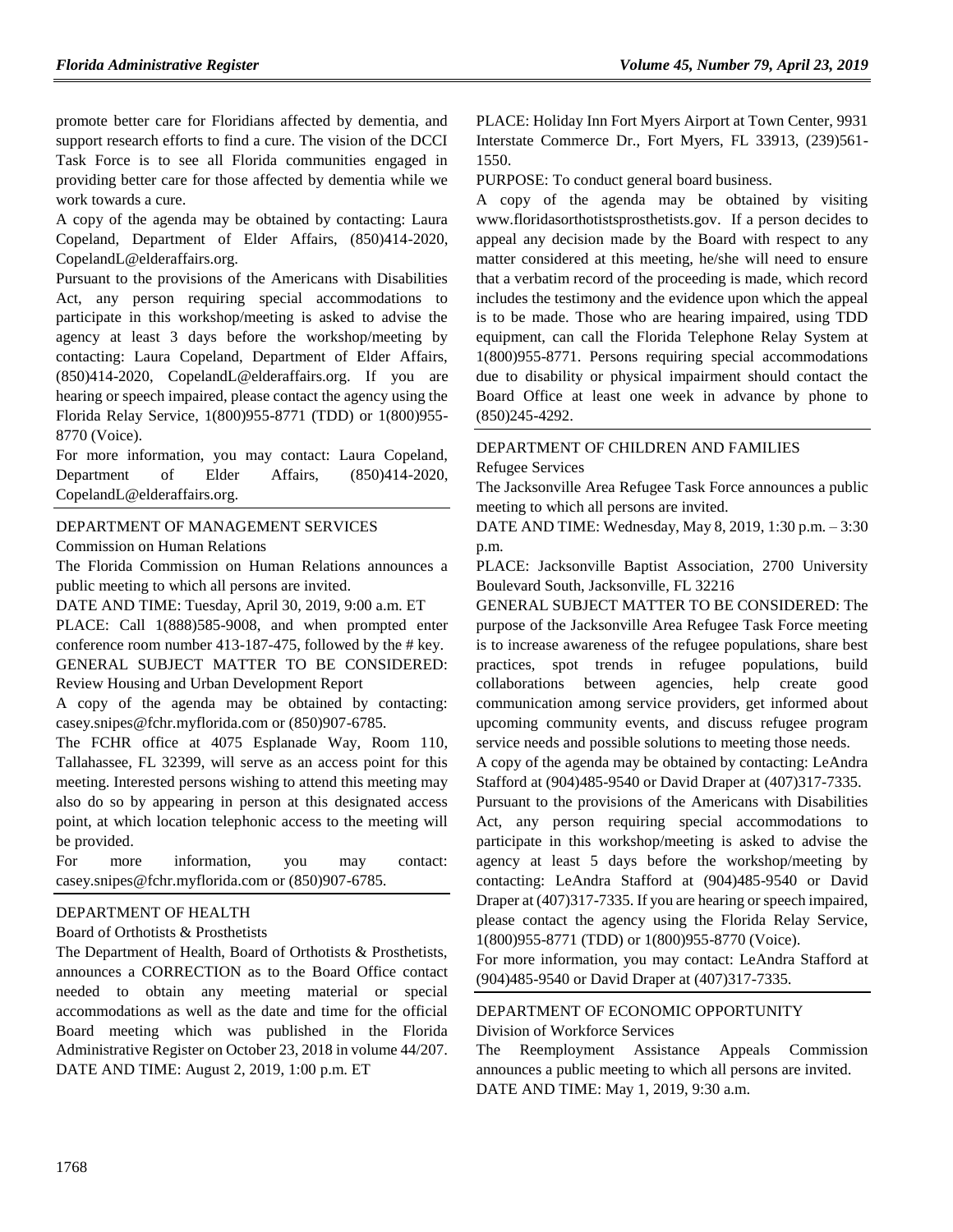PLACE: Reemployment Assistance Appeals Commission, 101 Rhyne Building, 2740 Centerview Drive, Tallahassee, Florida 32399-4151.

GENERAL SUBJECT MATTER TO BE CONSIDERED: Deliberation for cases pending before the Reemployment Assistance Appeals Commission that are ready for final review and the Chairman's report. No public testimony will be taken.

A copy of the agenda may be obtained by contacting: Reemployment Assistance Appeals Commission, 101 Rhyne Building, 2740 Centerview Drive, Tallahassee, Florida 32399- 4151, (850)487-2685.

Pursuant to the provisions of the Americans with Disabilities Act, any person requiring special accommodations to participate in this workshop/meeting is asked to advise the agency at least 24 hours before the workshop/meeting by contacting: Reemployment Assistance Appeals Commission, 101 Rhyne Building, 2740 Centerview Drive, Tallahassee, Florida 32399-4151, (850)487-2685. If you are hearing or speech impaired, please contact the agency using the Florida Relay Service, 1(800)955-8771 (TDD) or 1(800)955-8770 (Voice).

For more information, you may contact: Reemployment Assistance Appeals Commission, 101 Rhyne Building, 2740 Centerview Drive, Tallahassee, Florida 32399-4151, (850)487- 2685.

[INDEPENDENT COLLEGES AND UNIVERSITIES OF](https://www.flrules.org/gateway/organization.asp?id=795)  [FLORIDA](https://www.flrules.org/gateway/organization.asp?id=795)

The Florida Higher Educational Facilities Financing Authority announces a public meeting to which all persons are invited.

DATE AND TIME: Wednesday, May 1, 2019, 10:00 a.m. – 12:00 Noon

PLACE: The Offices of: The Independent Colleges and Universities of Florida, 542 East Park Avenue, Tallahassee, Florida 32301, and by teleconference at 1(800)719-7514 Conference Code 596984

GENERAL SUBJECT MATTER TO BE CONSIDERED: A. Consideration of the ratification and adoption of Resolutions No. 2019-1 and 2019-2 of the Authority in connection with the issuance of the Saint Leo University Series 2019 Bonds and authorizing the appropriate officials and officers of the Authority to take all necessary further actions to authorize, sell and deliver the Saint Leo University Series 2019 Bonds.

a. The Saint Leo University Bonds Series 2019 in an aggregate principal amount of up to \$70,000,000 will be allocated for the purposes of providing funds to Saint Leo University, a Florida not for profit corporation (the "Borrower"), for the purpose of i. financing the costs of the Project which consists of consists of the acquisition, construction and installation of certain educational facilities at the Borrower's existing campus (the "Main Campus") located at 33791 State Road 52, Saint Leo, Florida, and to be owned and operated by the Borrower, including but not limited to the construction of an approximately 52,000 square foot wellness center, including, without limitation, a fitness center, basketball courts, multipurpose rooms and a recreational pool, and other and other capital improvements to the educational facilities of the Borrower that are essential or convenient for the operations of the Borrower, all of which are on the main campus of the Borrower, and

ii. refinancing certain outstanding obligations of the Corporation related to the Higher Educational Facilities Financing Authority's (the "Issuer") Revenue Refunding Bonds (Saint Leo University Project), Series 2012A and Revenue Refunding Bonds (Saint Leo University Project), Series 2012B (collectively, the "Refunded Bonds") which financed or refinanced certain improvements on the main campus of the Borrower, all located at 33701 State Road 52, Saint Leo, Florida, including, without limitation, dormitories, academic buildings, parking facilities, student community center, chiller plant and other structures, essential or convenient for the operations of the Borrower, and

iii. pay the costs of issuance of the Bonds.

B. Specifically ratifying all previous actions taken in connection with the authorization and sale of the Bonds, including, without limitation, the use of a Preliminary Official Statement for the Bonds.

C. Any other matters that may come before the Authority.

A copy of the agenda may be obtained by contacting: Melissa Armstrong, Independent Colleges and Universities of Florida, 542 East Park Avenue, Tallahassee, Florida 32301, (850)681- 3188.

Pursuant to the provisions of the Americans with Disabilities Act, any person requiring special accommodations to participate in this workshop/meeting is asked to advise the agency at least 5 days before the workshop/meeting by contacting: Melissa Armstrong, Independent Colleges and Universities of Florida, 542 East Park Avenue, Tallahassee, Florida 32301, (850)681-3188. If you are hearing or speech impaired, please contact the agency using the Florida Relay Service, 1(800)955-8771 (TDD) or 1(800)955-8770 (Voice).

For more information, you may contact: Melissa Armstrong, Independent Colleges and Universities of Florida, 542 East Park Avenue, Tallahassee, Florida 32301, (850)681-3188.

[FLORIDA COMMISSION ON ACCESS TO CIVIL JUSTICE](https://www.flrules.org/gateway/organization.asp?id=1196) The Florida Commission on Access to Civil Justice Process Simplification Committee announces a telephone conference call to which all persons are invited.

DATE AND TIME: Thursday April 25, 2019, 12:00 Noon – 1:00 p.m., Eastern Time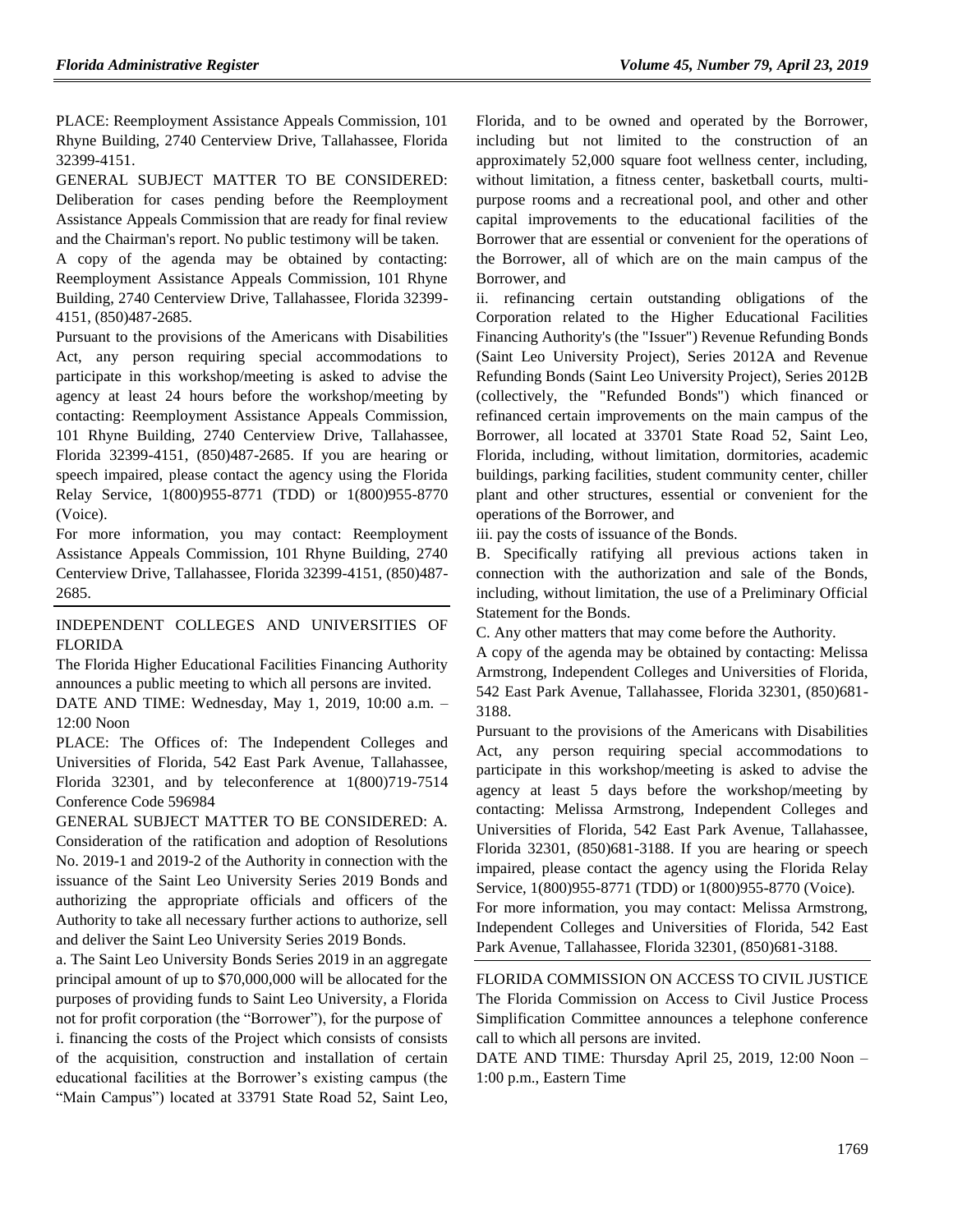PLACE: Conference Call, Call-in information: Phone Number: 1(888)376-5050, Pin Number: 2311661132

GENERAL SUBJECT MATTER TO BE CONSIDERED: The Process Simplification Committee will be discussing the Commission's long-range plan as it relates to the Committee's specific charges.

A copy of the agenda may be obtained by contacting: Francisco-Javier Digon-Greer at 1(800)342-8060, ext. 5793 or email: flaccessjustice@flabar.org.

For more information, you may contact: Francisco-Javier Digon-Greer at 1(800)342-8060, ext. 5793 or email: flaccessjustice@flabar.org.

[FLORIDA WORKERS' COMPENSATION JOINT](https://www.flrules.org/gateway/organization.asp?id=757)  [UNDERWRITING ASSOCIATION, INC](https://www.flrules.org/gateway/organization.asp?id=757)

The FWCJUA Producer Committee announces a telephone conference call to which all persons are invited.

DATE AND TIME: May 1, 2019, 10:00 a.m. (ET)

PLACE: Contact Kathy Coyne at (941)378-7408 to participate. GENERAL SUBJECT MATTER TO BE CONSIDERED: Agenda topics may include agency and designated producer of record changes; agency authorization process; agency producer agreement; agency producer termination, suspension or revocation to include the appeal process; agency producer fees; online application process; certificate of insurance issuance system; and a report on agency producer activities.

A copy of the agenda may be obtained by contacting: Kathy Coyne or at www.fwcjua.com.

# Section VII Notice of Petitions and Dispositions Regarding Declaratory Statements

# [DEPARTMENT OF FINANCIAL SERVICES](https://www.flrules.org/gateway/department.asp?id=69)

### [Finance](https://www.flrules.org/gateway/organization.asp?id=524)

NOTICE IS HEREBY GIVEN that the Florida Office of Financial Regulation has received the petition for declaratory statement from Wirex USA Inc. The petition seeks the agency's opinion as to the applicability of Chapter 560, Florida Statutes, as it applies to the petitioner.

On 4/18/2019, the Florida Office of Financial Regulation (Consumer Finance) received a Petition for Declaratory Statement from Wirex USA Inc. The petition seeks a declaratory statement from the Office whether its proposed business model (to facilitate the buying, selling, and exchanging of cryptocurrencies that are linked to a prepaid debit card) falls under the Florida Money Transmitter Statute, Chapter 560, Florida Statutes.

A copy of the Petition for Declaratory Statement may be obtained by contacting: Agency Clerk, Office of Financial Regulation, P.O. Box 8050, Tallahassee, Florida 32314-8050, (850)410-9889, Agency.Clerk@flofr.com.

Please refer all comments to: Agency Clerk, Office of Financial Regulation, P.O. Box 8050, Tallahassee, Florida 32314-8050, (850)410-9889, Agency.Clerk@flofr.com.

# Section VIII Notice of Petitions and Dispositions Regarding the Validity of Rules

Notice of Petition for Administrative Determination has been filed with the Division of Administrative Hearings on the following rules:

## NONE

Notice of Disposition of Petition for Administrative Determination has been filed with the Division of Administrative Hearings on the following rules:

## **NONE**

## Section IX Notice of Petitions and Dispositions Regarding Non-rule Policy Challenges

# NONE

Section X Announcements and Objection Reports of the Joint Administrative Procedures **Committee** 

## NONE

# Section XI Notices Regarding Bids, Proposals and Purchasing

[DEPARTMENT OF MANAGEMENT SERVICES](https://www.flrules.org/gateway/department.asp?id=60) [Division of Building Construction](https://www.flrules.org/gateway/organization.asp?id=225) SFM-17044000-LB ADVERTISEMENT TO BID CONSTRUCTION April 23, 2019 PROPOSALS ARE REQUESTED FROM QUALIFIED GENERAL CONTRACTORS BY THE DEPARTMENT OF MANAGEMENT SERVICES HEREINAFTER REFERRED TO AS OWNER, FOR THE PROJECT REFERENCED BELOW: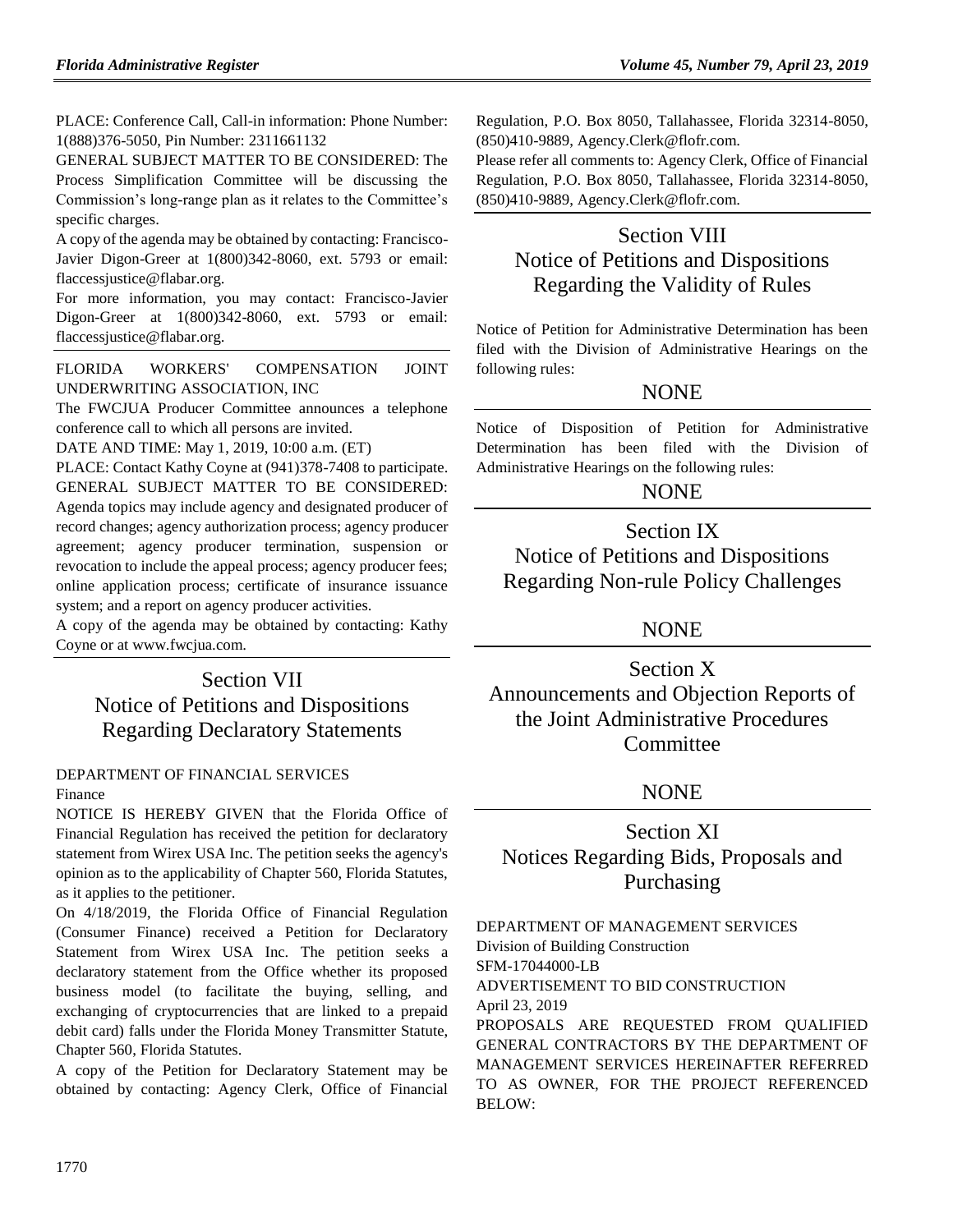## ADVERTISEMENT NUMBER: LB-REDM18/19-33 PROJECT NO: SFM-17044000

PROJECT NAME & LOCATION: Paving Campus Roadways, Florida State Fire College, Ocala, Florida

ESTIMATED CONSTRUCTION COST: \$300,000.00

MANDATORY DEPARTMENT OF MANAGEMENT(DMS) SERVICES PREQUALIFICATION: Each bidder whose field is governed by Chapter 399, 455, 489, and 633 of the Florida Statutes for licensure or certification must submit prequalification data of their eligibility to submit bid proposals five (5) calendar days prior to the bid opening date. If bidder has been previously prequalified by the Department of Management Services for the current biennium (September 1 through August 31) of even numbered years, please verify prequalification is still valid. Prequalification requirements are outlined in the Non-Technical Specification Instruction to Bidders under Article B-2 "Bidder Qualification Requirements and Procedures". Please call (850)413-9588 for information on requirements for pre-qualification with the Department of Management Services.

After the bid opening, the low bidder may be required to provide additional financial and bidding qualifications in accordance with Florida Administrative Rule 60D-5.004. These requirements are outlined in the Non-Technical Specifications Instruction to Bidders under Article B-22 "Qualifications for Award of Contract".

PUBLIC ENTITY CRIME INFORMATION STATEMENT: Under section 287.017 Florida Statutes, a person or affiliate who has been placed on the convicted vendor list following a conviction for a public entity crime may not submit a bid on a contract to provide any goods or services and/or construction or repair of a public building or public work and may not be awarded or perform work as a contractor, supplier, subcontractor, or consultant under a contract with any public entity for a period of 36 months from the date of being placed on the convicted vendor list.

DISCRIMINATION; DENIAL OR REVOCATION FOR THE RIGHT TO TRANSACT BUSINESS WITH PUBLIC ENTITIES: Under subsection 287.134(2) Florida Statutes, entities or affiliates who have been placed on the State of Florida's discriminatory vendor list may not submit a bid or proposal on this contract.

COOPERATION WITH THE INSPECTOR GENERAL: Pursuant to subsection 20.055(5), Florida Statutes, the bidder who is awarded the contract and its subcontractors understand and will comply with their duty to cooperate with the inspector general in any investigation, audit, inspection, review, or hearing.

BID BOND: If the Base Bid or the Base Bid plus the sum of any alternates exceed \$100,000, the bidder shall enclose a certified check, cashier's check, treasurer's check, bank draft or Bid Bond in the amount of not less than five percent (5%) of the Bid, payable to the Owner as a guarantee for the purpose set out in Instructions to Bidders. (Failure to submit a bid bond will result in disqualification).

PERFORMANCE BOND AND LABOR AND MATERIAL PAYMENT BOND: If the construction contract award amount exceeds \$100,000.00, a Performance Bond and a Labor and Material Payment Bond will be required and will be issued with the award of contract.

PRE-BID MEETING: Non-Mandatory

Date and Time: May 14, 2019, 10:00 a.m.

Place: State Fire College, 11655 NW Gainesville Rd, Ocala, FL 34482

SEALED BIDS WILL BE RECEIVED, PUBLICLY OPENED AND READ ALOUD ON:

Date and Time: May 20, 2019, 4:00 p.m.

Place: Skinner Vignola Mclean, Inc., 1628 NW 6th Street, Gainesville, Florida 32609

PROPOSAL: Bids must be submitted in full in accordance with the requirements of the Drawings, Specifications, Bidding Conditions and Contractual Conditions, which may be examined and obtained from the:

ARCHITECT-ENGINEER: Skinner Vignola Mclean, Inc., 1628 NW 6th Street, Gainesville, Florida 32609 TELEPHONE: (352)378-4400

Contact SVM for Drawings and Specifications, which are available in PDF format. No deposit is required.

DISABILITY ACCESS: Pursuant to the provisions of the Americans with Disabilities Act according to 286.26 Florida Statues, any person requiring special accommodations to participate in this meeting/bid opening is asked to advise the agency at least 48 hours before the meeting by contacting Jamey B Creel at (850)487-1452. If you are hearing or speech impaired, please contact the agency using the Florida Relay Service, 1(800)955-8771 (TDD) or 1(800)955-8770 (Voice).

CONTRACT AWARD: The Notice of Award Recommendation will be posted on the DMS Opportunities website at a state at  $\alpha$  at  $\alpha$ 

[http://www.myflorida.com/apps/vbs/vbs\\_www.main\\_menu](http://www.myflorida.com/apps/vbs/vbs_www.main_menu)

within 72 hours (business day) after the bids are opened. In the event that the Bid Tabulation and Notice of Award Recommendation cannot be posted within this time frame, then all bidders will be notified by e-mail or fax when the award is posted. If no protest is filed per Section B-19 of the Instructions to Bidders, "Notice and Protests Procedures", the contract will be awarded to the qualified, responsive low bidder in accordance with Rule 60D-5 by the Owner.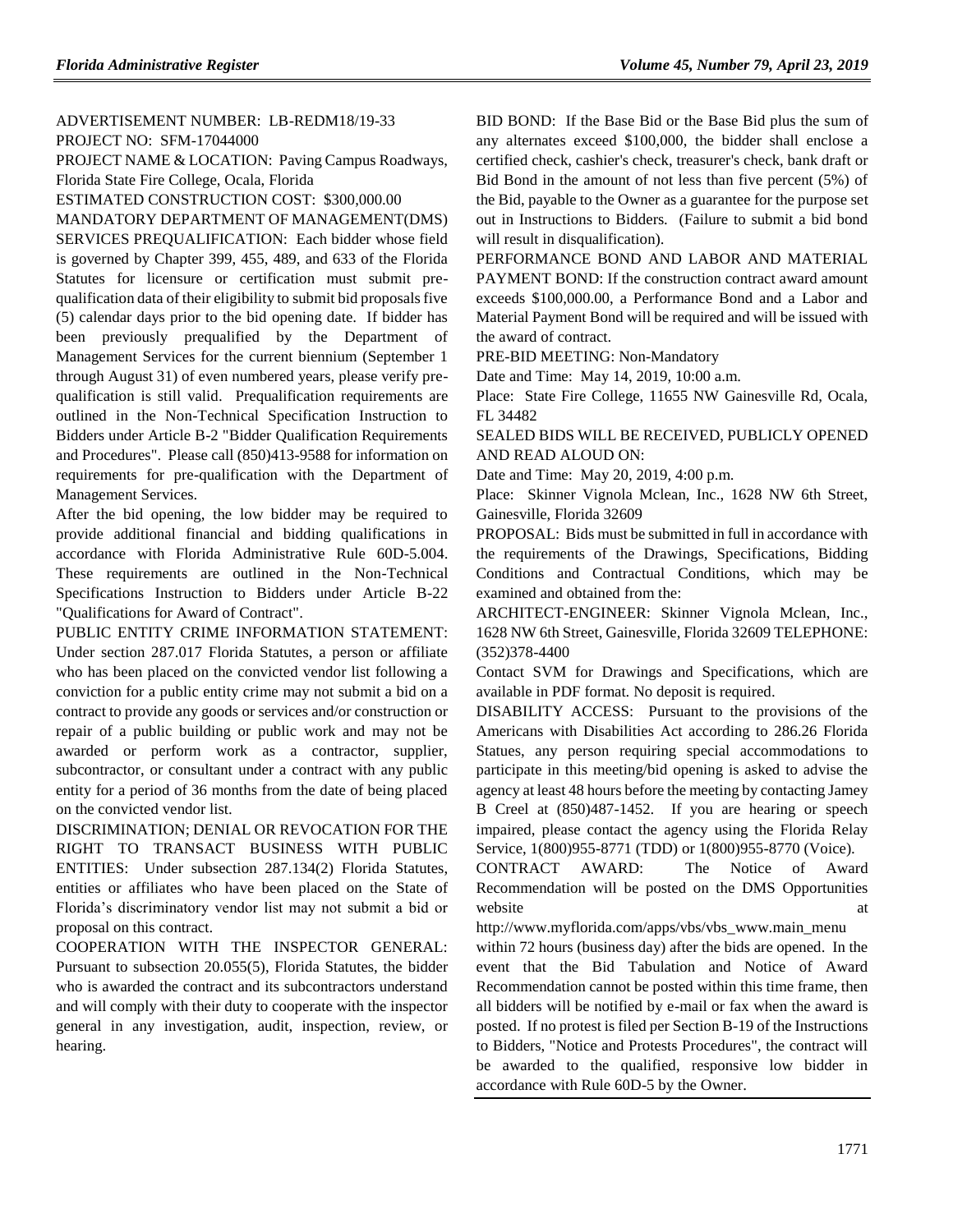# Section XII Miscellaneous

#### [DEPARTMENT OF STATE](https://www.flrules.org/gateway/department.asp?id=1)

Index of Administrative Rules Filed with the Secretary of State Pursuant to subparagraph  $120.55(1)(b)6. - 7$ ., F.S., the below list of rules were filed in the Office of the Secretary of State between 3:00 p.m., Tuesday, April 16, 2019 and 3:00 p.m., Monday, April 22, 2019.

| Rule No.    | <b>File Date</b> | <b>Effective</b> |
|-------------|------------------|------------------|
|             |                  | <b>Date</b>      |
| 5L-1.001    | 4/17/2019        | 5/7/2019         |
| 5L-1.005    | 4/17/2019        | 5/7/2019         |
| 5L-1.007    | 4/17/2019        | 5/7/2019         |
| 53ER19-31   | 4/18/2019        | 4/22/2019        |
| 53ER19-32   | 4/18/2019        | 4/22/2019        |
| 53ER19-33   | 4/18/2019        | 4/22/2019        |
| 59A-33.006  | 4/19/2019        | 5/9/2019         |
| 59A-8.005   | 4/19/2019        | 5/9/2019         |
| 61G19-9.007 | 4/19/2019        | 5/9/2019         |
| 61G19-9.006 | 4/19/2019        | 5/9/2019         |
| 62-17.241   | 4/18/2019        | 5/8/2019         |
| 68A-25.002  | 4/17/2019        | 5/7/2019         |
| 68A-29.002  | 4/17/2019        | 5/7/2019         |

#### **LIST OF RULES AWAITING LEGISLATIVE APPROVAL SECTIONS 120.541(3), 373.139(7) AND/OR 373.1391(6), FLORIDA STATUTES**

| Rule No.    | <b>File Date</b> | <b>Effective</b><br><b>Date</b> |
|-------------|------------------|---------------------------------|
| 60FF1-5.009 | 7/21/2016        | **/**/****                      |
| 64B8-10.003 | 12/9/2015        | **/**/****                      |
| 69L-3.009   | 12/5/2018        | **/**/****                      |

#### [DEPARTMENT OF HIGHWAY SAFETY AND MOTOR](https://www.flrules.org/gateway/department.asp?id=15)  [VEHICLES](https://www.flrules.org/gateway/department.asp?id=15)

[Division of Motor Vehicles](https://www.flrules.org/gateway/organization.asp?id=42)

Total Golf Cart, LLC for the establishment of HDKP low speed vehicles

Notice of Publication for a New Point

### Franchise Motor Vehicle Dealer in a County of Less than 300,000 Population

Pursuant to Section 320.642, Florida Statutes, notice is given that HDK Plastic Factory Ltd. Inc. (U.S.A.), intends to allow the establishment of Total Golf Cart, LLC, as a dealership for the sale of low-speed vehicle manufactured by HDK Plastic Factory Ltd. Inc. (U.S.A.) (line-make HDKP) at 1140 South US Highway 1, Vero Beach, (Indian River County), Florida 32962, on or after May 23, 2019.

The name and address of the dealer operator(s) and principal investor(s) of Total Golf Cart, LLC are dealer operator(s): Fred James, 1140 South US Highway 1, Vero Beach, Florida 32962, Doug James, 1140 South US Highway 1, Vero Beach, Florida 32962, principal investor(s): Fred James, 1140 South US Highway 1, Vero Beach, Florida 32962, Doug James, 1140 South US Highway 1, Vero Beach, Florida 32962.

The notice indicates intent to establish the new point location in a county of less than 300,000 population, according to the latest population estimates of the University of Florida, Bureau of Economic and Business Research.

Certain dealerships of the same line-make may have standing, pursuant to Section 320.642, Florida Statutes, to file a petition or complaint protesting the application.

Written petitions or complaints must be received by the Department of Highway Safety and Motor Vehicles within 30 days of the date of publication of this notice and must be submitted to: Jaime Williams, Administrator, Dealer License Section, Department of Highway Safety and Motor Vehicles, Room A-312 MS65, Neil Kirkman Building, 2900 Apalachee Parkway, Tallahassee, Florida 32399-0635.

A copy of such petition or complaint must also be sent by US Mail to: Ling Han Cao, HDK Plastic Factory Ltd. Inc. (U.S.A.), 15830 El Prado Road, Unit D, Chino, California 91708.

If no petitions or complaints are received within 30 days of the date of publication, a final order will be issued by the Department of Highway Safety and Motor Vehicles approving the establishment of the dealership, subject to the applicant's compliance with the provisions of Chapter 320, Florida Statutes.

### [FISH AND WILDLIFE CONSERVATION COMMISSION](https://www.flrules.org/gateway/department.asp?id=68) Competitive State Wildlife Grant Program

The Florida Fish and Wildlife Conservation Commission (FWC) is soliciting proposals for U.S. Fish and Wildlife Service's Competitive State Wildlife Grant (C-SWG) Program. The C-SWGs are federal flow-through funds awarded to state fish and wildlife agencies and the Associations of Fish and Wildlife Agencies. Other entities may receive sub awards from these eligible applicants. A copy of the federal Notice of Funding Opportunity can be found at: [https://www.grants.gov/web/grants/search-](https://www.grants.gov/web/grants/search-grants.html?keywords=F19AS00191)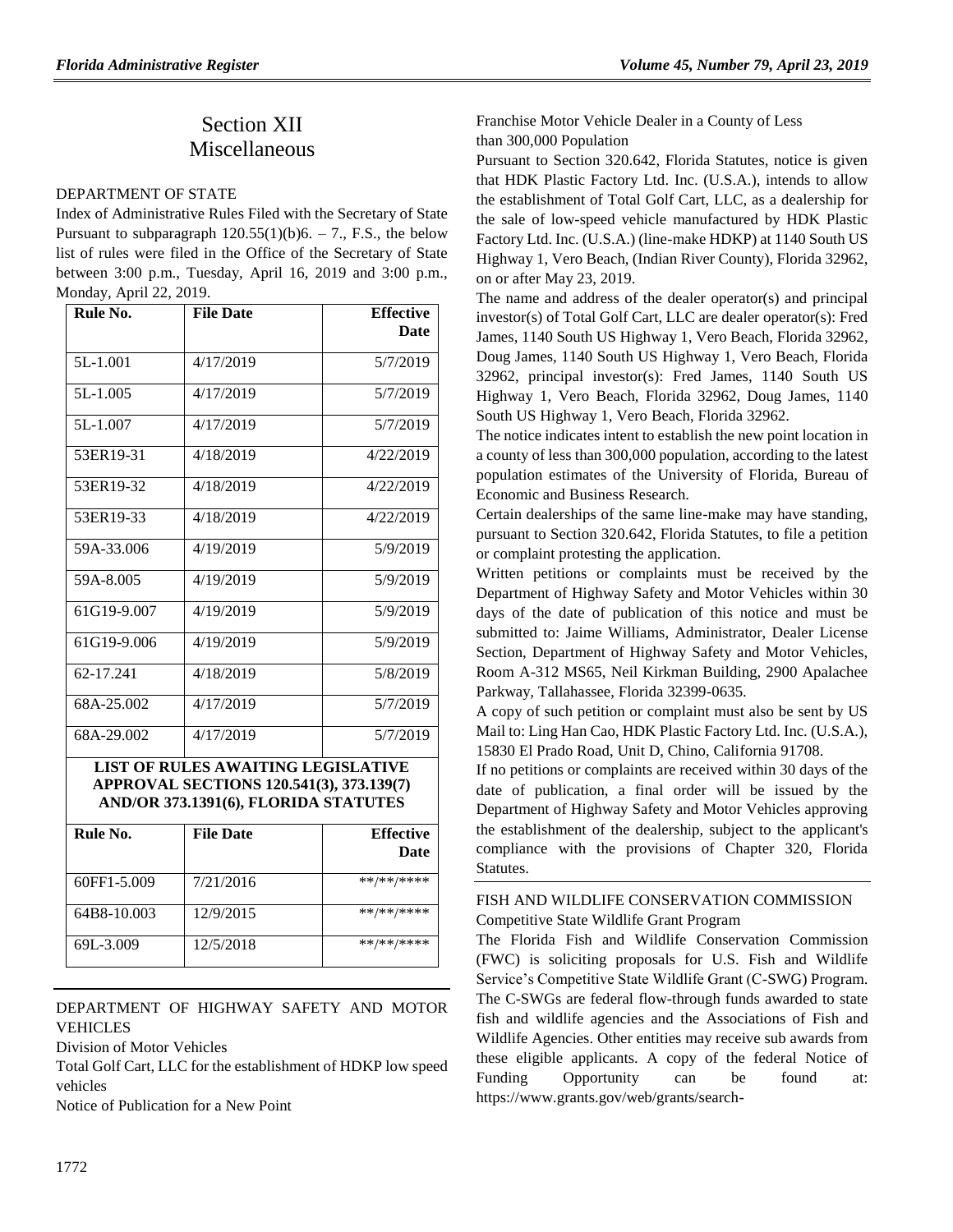[grants.html?keywords=F19AS00191.](https://www.grants.gov/web/grants/search-grants.html?keywords=F19AS00191) Applicants wanting to apply for grant funding through FWC are encouraged to contact the State Wildlife Grants Coordinator as soon as possible. Applications for which FWC will function as the eligible applicant must be submitted to the State Wildlife Grants Coordinator by June 12, 2019 to ensure there is time for FWC and Governor's Office approval prior to the federal deadline. For more information, contact the State Wildlife Grants Coordinator a[t Andrea.Alden@MyFWC.com](mailto:Andrea.Alden@MyFWC.com) or call (850)617- 9558.

[FLORIDA VIRTUAL SCHOOL](https://www.flrules.org/gateway/organization.asp?id=1357) Policies and Procedures, FLVS Board of Trustees RULE NO.: RULE TITLE: [1000K21-02.P](https://www.flrules.org/gateway/ruleNo.asp?id=1000K21-02.)olicies and Procedures PURPOSE AND EFFECT: To review and update the policies and remove obsolete provisions to the currently adopted policies of FLVS. SUBJECT AREA TO BE ADDRESSED: Policies and Procedures, FLVS Board of Trustees 1. Administrative CM001 Marketing and Communications Policy 2. Students I001 Standards for Student Achievement SM002 Standards for Student Achievement 3. Operations a. Human Resources B001 Benefits Beyond the Paycheck B002 Educational Assistance B003 Holidays B005 Worker's Compensation C001 Overtime C002 Salary C003 Wage Classifications C004 Advanced Degrees L001 Absence - Tardiness L002 Annual Leave Benefit L003 Bereavement Leave L004 Domestic Violence L005 Jury Duty L006 Leaves of Absence L007 Military Leave of Absence L008 Sick Leave L009 Weather Emergency Closings L010 FMLA Leave TR002 Leased Vehicles Policy TR003 Ink Cartridge Reimbursement b. Facilities

FA001 Building Safety and Security FA002 Accident Reports FA003 Building Security FA004 Emergency Preparedness FA005 Maintenance and Repairs FA007 Use of Facilities FA008 Use of FLVS Facilities for Political Activity FA009 Tobacco-Free Schools and Facilities FA010 Mail and Delivery Services FA011 Disposing of Surplus Material FA012 Inventory and Tangible Property FA013 Disposal of Tangible Personal Property FA014 Service Animals on FLVS Property FA015 Vandalism, Damage, Loss, and Malicious Mischief FA016 Reports of Suspicious Activity and Potential Threats c. Records Management RM001 Personnel Records RM002 Public Records RM003 Official Transcript Request Procedure RM004 Improper Use of School Records RM006 Student Records RM007 Student Discipline Records RM009 Access to Student Records RM010 Records Retention and Disposal RM011 Responsibilities and Maintenance of Records Created RM012 Responsibilities and Maintenance of Records Submitted to the Employee File d. Professional Standards PS001 Business Conduct Standards PS002 Communication Requirements and Expectations PS003 Coaching, Counseling, Discipline PS004 Drug and Alcohol Free Workplace PS005 Employee Use of Social Media and Best Practices PS007 Professionalism - Dress Code PS009 Foreign Corrupt Practices Act PS010 Code of Civility PS011 Employee Criminal Activity Record PS012 Employee Code of Ethics PS013 Equal Employment Opportunity PS014 Grievances PS015 Harassment-Free Environment policy PS016 Fraud Reporting PS017 Workplace Violence Prevention PS018 Veterans' Preference updated PS019 Disciplinary Action and Separation PS020 Termination of Employment PS021 Unemployment Compensation PS022 Severance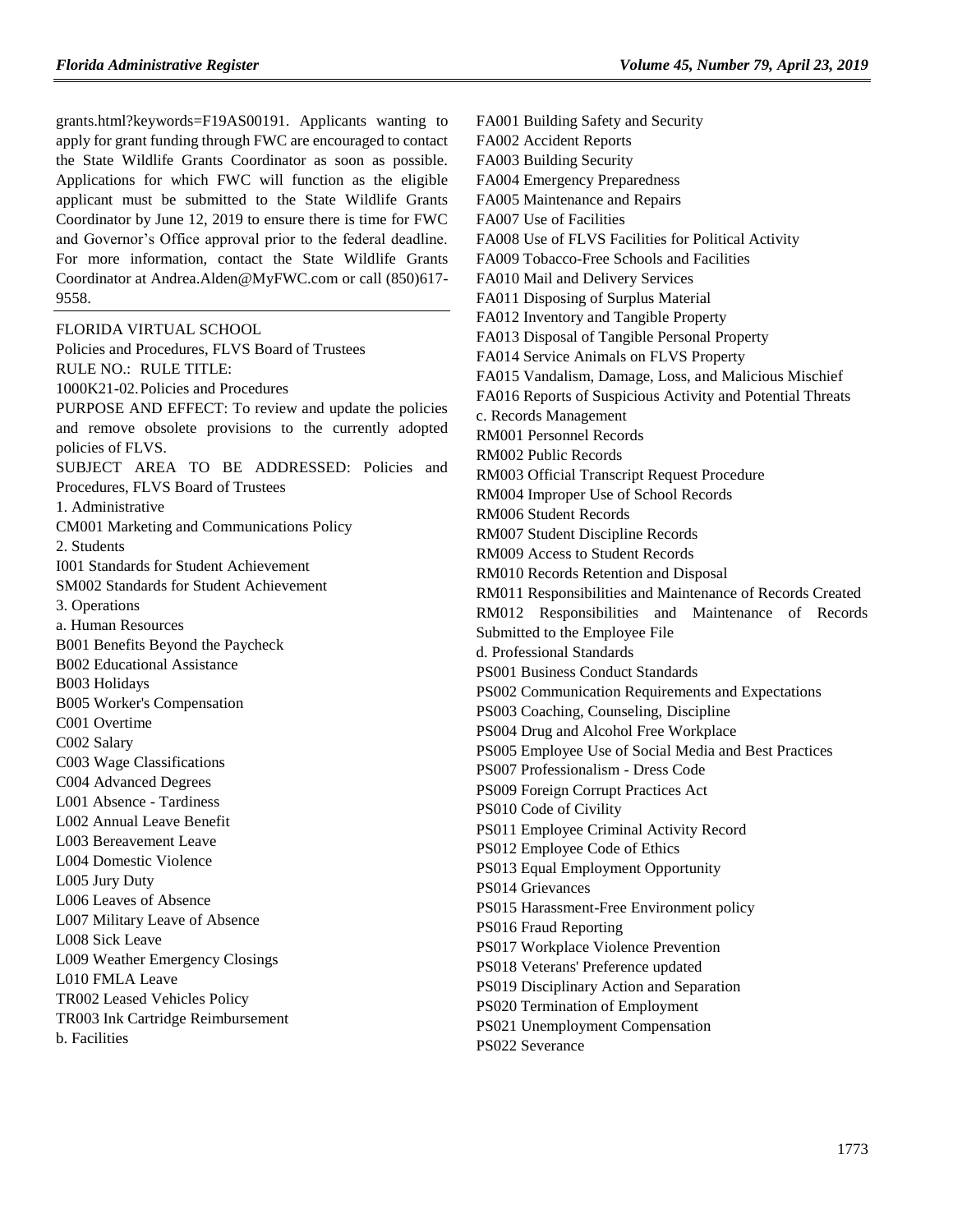RULEMAKING AUTHORITY: [1002.37, Florida Statutes](https://www.flrules.org/gateway/cfr.asp?id=1002.37,%20Florida%20Statutes)

A RULE DEVELOPMENT WORKSHOP WILL BE HELD

LAW IMPLEMENTED: [1002.37, Florida Statutes](https://www.flrules.org/gateway/cfr.asp?id=1002.37,%20Florida%20Statutes)

PS023 Employment of Relatives PS024 Probationary Period PS025 Child Abuse, Neglect and Abandonment PS026 At Will Employment PS027 Attendance Requirements PS028 Remote Work Environment PS029 Employment Laws PS033 Out-of-State Employment PS034 Secondary - Outside Employment PS035 Transfers and Promotions PS036 Teaching Out-of-Field PS037 Whistleblower Protection Policy PS039 Prohibition against Disability Discrimination in Employment Policy e. Information Security IS001 Staff Technology Acceptable Use and Safety IS002 Software Policy IS003 Clean Desk Policy IS004 Electronic Communications and Public Records IS005 Technology Privacy f. Risk Management RISK001 Insurance Risk Management and Litigation – Claims 4. Business and Finance F001 Annual Budget F002 Budget Amendments F003 Banking Services F004 Contract-Signing Authority F005 FLVS Foundation F006 Internal Funds F007 Financial Reports and Statements F008 Inventories F010 Revenues from Investments F011 Purchasing F014 Accounts Receivable Collections F015 Federal Grant Funds and Administration F016 Revenue and Fees F017 FLVS Strategies and Plans F018 Electronic Funds Transfers 5. Information Technology IT001 Server Room Access IT002 Computer Resources and Data Acceptable Use IT003 Information and Data Security IT004 Acceptable Use of Digital Resources IT005 Workstation Software Licensing IT006 Computer Data Base Resources IT007 Electronic Communications and Public Records

AT THE DATE, TIME AND PLACE SHOWN BELOW: DATE AND TIME: Thursday, May 23, 2:30 p.m. PLACE: Call Toll Free: 1(888)585-9008, Conference Room Number: 459-491-727# Pursuant to the provisions of the Americans with Disabilities Act, any person requiring special accommodations to participate in this workshop/meeting is asked to advise the agency at least 5 days before the workshop/meeting by contacting: Stephanie Evans, Board Clerk, 2145 Metrocenter Blvd., Suite 100, Orlando, FL 32835 email at [sevans@flvs.net](mailto:sevans@flvs.net) If you are hearing or speech impaired, please contact the agency using the Florida Relay Service, 1(800)955-8771 (TDD) or 1(800)955-8770 (Voice). THE PERSON TO BE CONTACTED REGARDING THE PROPOSED RULE DEVELOPMENT AND A COPY OF THE PRELIMINARY DRAFT, IF AVAILABLE, IS: Stephanie Evans, Board Clerk, 2145 Metrocenter Blvd., Suite 100, Orlando, FL 32835 email at [sevans@flvs.net](mailto:sevans@flvs.net) THE PRELIMINARY TEXT OF THE PROPOSED RULE DEVELOPMENT IS NOT AVAILABLE. [BABCOCK RANCH COMMUNITY INDEPENDENT](https://www.flrules.org/gateway/organization.asp?id=1319)  [SPECIAL DISTRICT](https://www.flrules.org/gateway/organization.asp?id=1319) BABCOCK RANCH COMMUNITY INDEPENDENT SPECIAL DISTRICT NOTICE OF RULE DEVELOPMENT AND THE SETTING OF FEES BY BABCOCK RANCH COMMUNITY INDEPENDENT SPECIAL DISTRICT In accordance with Chapter 2007-306, Laws of Florida, as amended, the Babcock Ranch Community Independent Special District ("District") hereby gives notice of its intention to develop rules setting fees and charges related to the use of the District's amenity facilities and develop rules related to its ERC Calculation Tool. The purpose and effect of the proposed rules is to provide for efficient and effective District operations, and to provide sufficient revenues to meet expenses and provide services within the boundaries of the District. A public hearing will be conducted by the District on May 23, 2019, 1:00 p.m. at 14750 State Road 31, Punta Gorda, Florida 33982. Specific legal authority for the rule includes Chapter 2007-306, Laws of Florida, as amended, and Section 120.054, Florida Statutes. A copy of the proposed rules may be obtained by contacting the District Manager, Craig Wrathell, at 2300 Glades Road, Suite 410W, Boca Raton, Florida 33431 or by calling (561)571-0010.